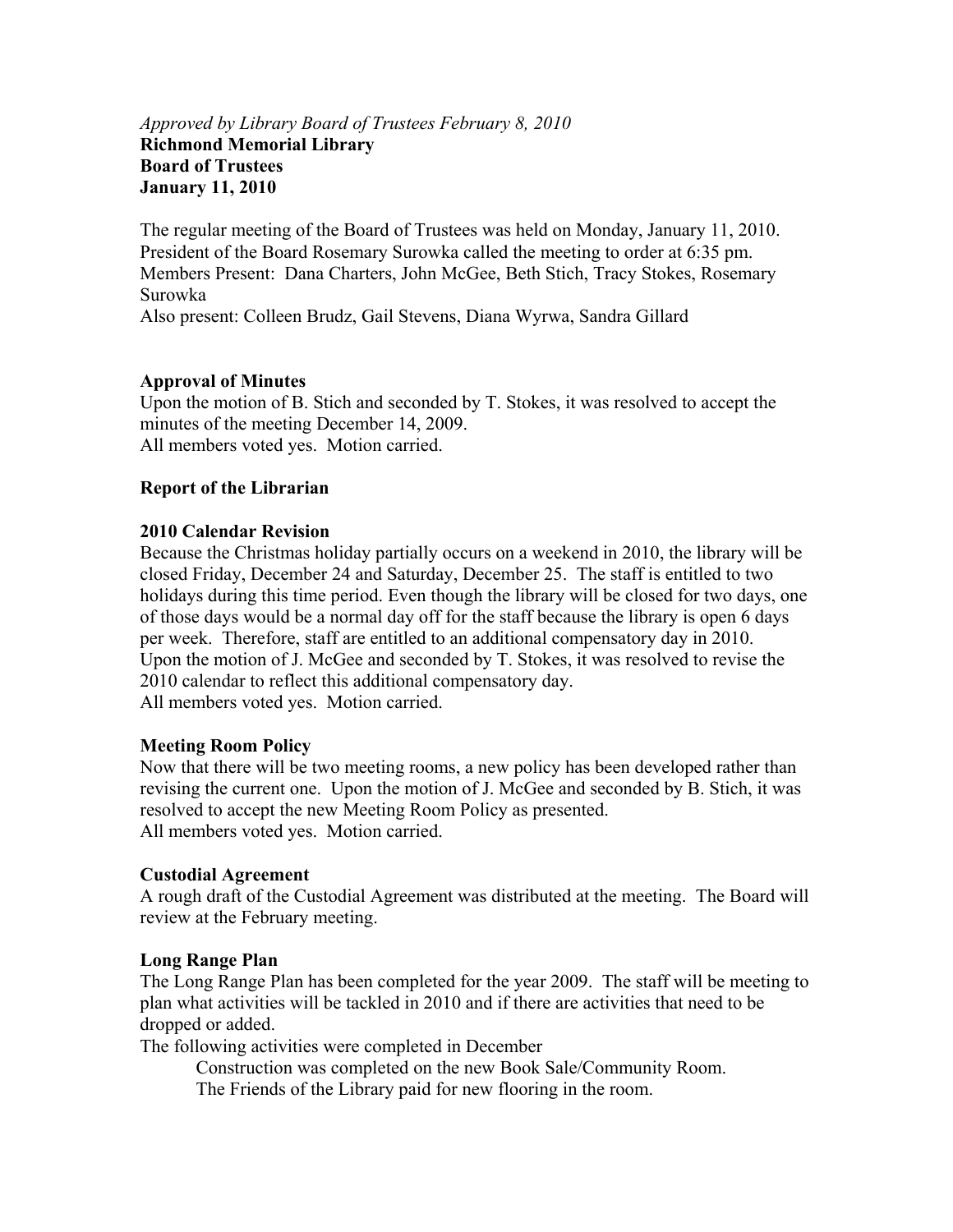The Children's Room created and promoted a Mitten Tree. The Children's Room worked with various organizations including: Encore! Theater Arts, Inter-Agency Council and the library knitting and crochet groups. Art prints were auctioned as a capital reserve fundraiser. A Kiwanis survey was completed for GRO program support. Discussions begins concerning a joint cultural events project with GO Art and Holland Land Office. An AmeriCorps application was submitted to help with the GRO program. Adult computer classes were extensively advertised and have begun with excellent participation.

### **Library Statistics**

| Materials circulation | December 2009 | not available                |
|-----------------------|---------------|------------------------------|
| Internet usage        | December 2009 | 2986                         |
| Attendance            | December 2009 | 12,928 / 539 average per day |
| Web page site access  | December 2009 | 2265                         |

#### **Report of Committees - none**

#### **Financials**

#### **Approval of Invoices for Payment**

Upon the motion of T. Stokes, seconded by D. Charters, it was resolved to accept the proposed January invoice payments for \$44,460.47 on warrant 27. All members voted yes. Motion carried.

Upon the motion of J. McGee, seconded by T. Stokes, it was resolved to pay supplementary warrants 21, 26 and 28. All members voted yes. Motion carried.

#### **November 2009 Summary of Revenues and Appropriations**

Upon the motion of D. Charters, and seconded by B. Stich it was resolved to accept the November Summary of Revenues and Appropriations. All members voted yes. Motion carried.

#### **Capital Reserve**

#### **Disbursements:**

A motion was made by T. Stokes, and seconded by D. Charters to use \$14,450 from the Capital Reserve fund to pay V. J. Gautieri Contractors and Suburban Electric.

All members voted yes. Motion carried.

#### . **Income:**

Motion was made by T. Stokes, seconded by D. Charters that \$150.40 received from auctioned art prints be added to the Capital Reserve fund. All members voted yes. Motion carried.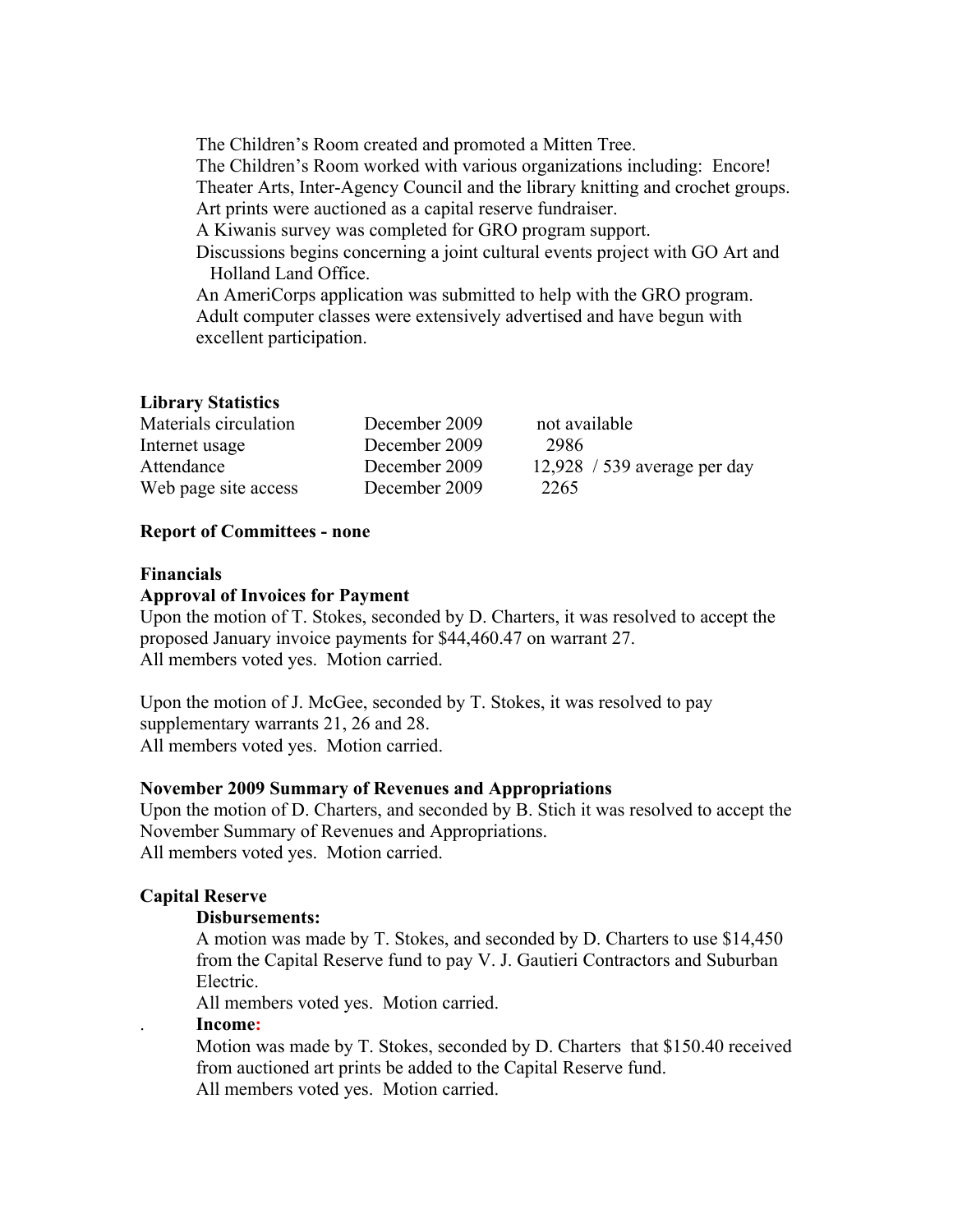#### **Marshall Fund**

Upon the motion of T. Stokes, and seconded by B. Stich it was resolved to accept a payment of \$20,000 for the second half of the year from the Marshall Grant. All members voted yes. Motion carried.

#### **Communications**

None

#### **Unfinished Business**

#### **GRO Program**

Because we have never received money from NYS to continue the GRO Grant cuts will need to be made. Staff has decided to limit the number of story programs done at Head Start. Instead of weekly morning and afternoon visits K. March will do once per month for program for morning classes and another for afternoon classes.

#### **Microfilm**

Newsbank is now microfilming the Daily News. The cost to the library is a substantial increase from what it was in the past. It will cost \$1369 for the filming of March – December 2009 and \$1715 for filming in 2010. Also D. Wyrwa received a call from Beils who currently hold the old film. Richmond Library has always paid the vault charge for this service. Beils will currently not release the film to anyone without the library's permission.

#### **New Business**

#### **Dedication of New Book Sale/ Community Room**

February 3, 2010 the Friends of the Richmond Library will dedicate the new room to Dorothy Wilber.

#### **Adjournment**

There was no further business so, President Rosemary Surowka, adjourned the meeting at 7:45pm.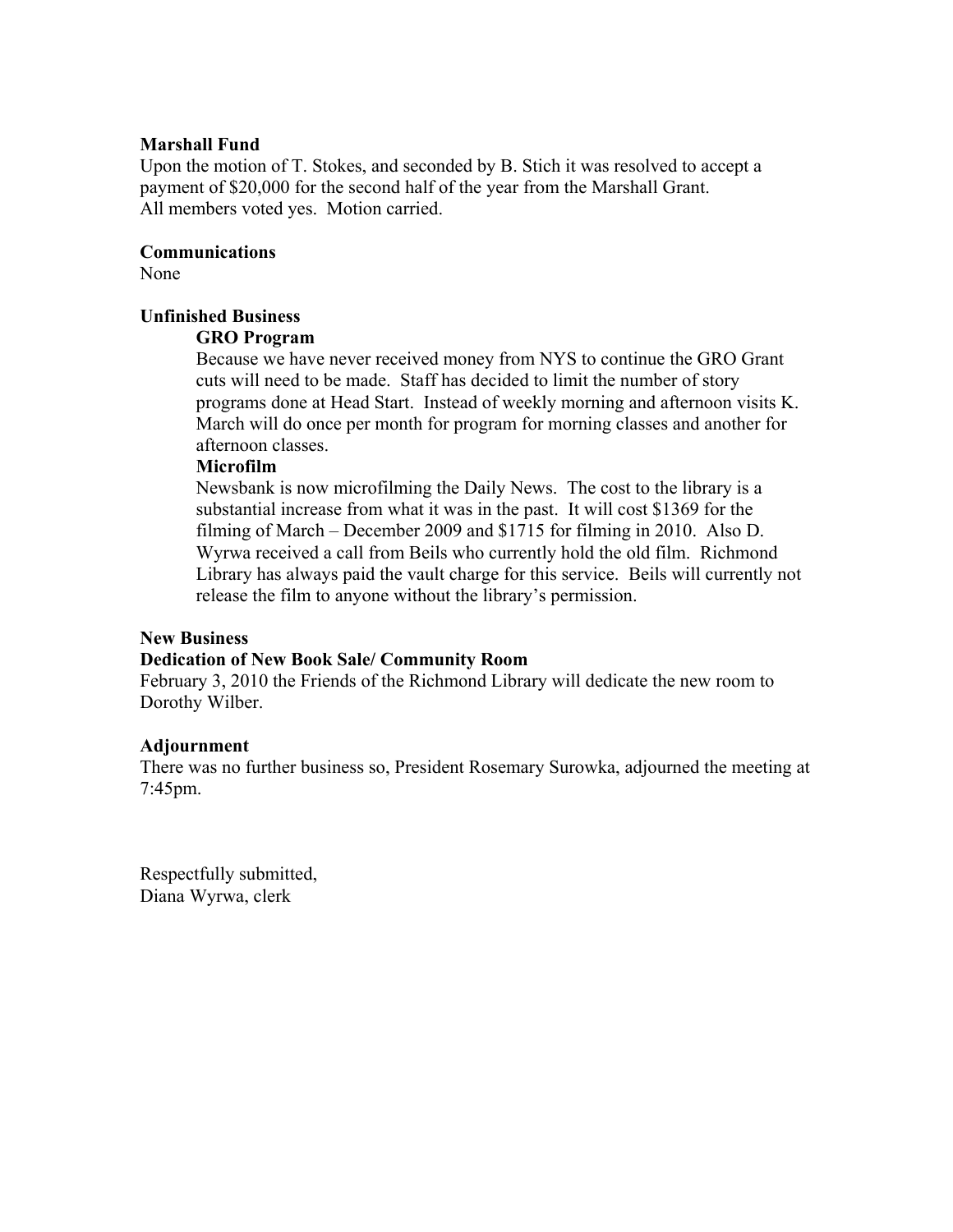## *Approved by Library Board of Trustees March 8, 2010*  **Richmond Memorial Library Board of Trustees February 8, 2010**

The regular meeting of the Board of Trustees was held on Monday, February 8, 2010. President of the Board Rosemary Surowka called the meeting to order at 6:30 pm. Members Present: Dana Charters, John McGee, Beth Stich, Tracy Stokes, Rosemary Surowka Also present: Colleen Brudz, Diana Wyrwa, Sandra Gillard Excused: Gail Stevens

## **Approval of Minutes**

Upon the motion of T. Stokes and seconded by B. Stich, it was resolved to accept the minutes of the meeting January 11, 2010. All members voted yes. Motion carried.

### **Request to move to Executive Session**

Upon the motion of J. McGee and seconded by B. Stich, it was resolved to move to Executive Session at 6:32pm. All members voted yes. Motion carried.

Upon the motion of J. McGee and seconded by B. Stich, it was resolved to end the Executive Session at 7:43pm. All members voted yes. Motion carried.

## **Report of the Librarian Resolutions Appointing Elections Inspectors and Noticing Meetings**

## **RESOLUTION APPOINTING BOARD OF REGISTRATION**

UPON THE MOTION OF T. Stokes seconded by B. Stich All members voted yes. Motion carried. the following resolutions were adopted.

RESOLVED that, pursuant to section 2606 of Education Law, the Board of Trustees of Richmond Memorial Library, Batavia, Genesee County, New York hereby appoints a Board of Registration for the term of one (1) year, consisting of one (1) member which number the Board of Trustees deems necessary, to wit, the following person:

Mrs. Cynthia Ferrando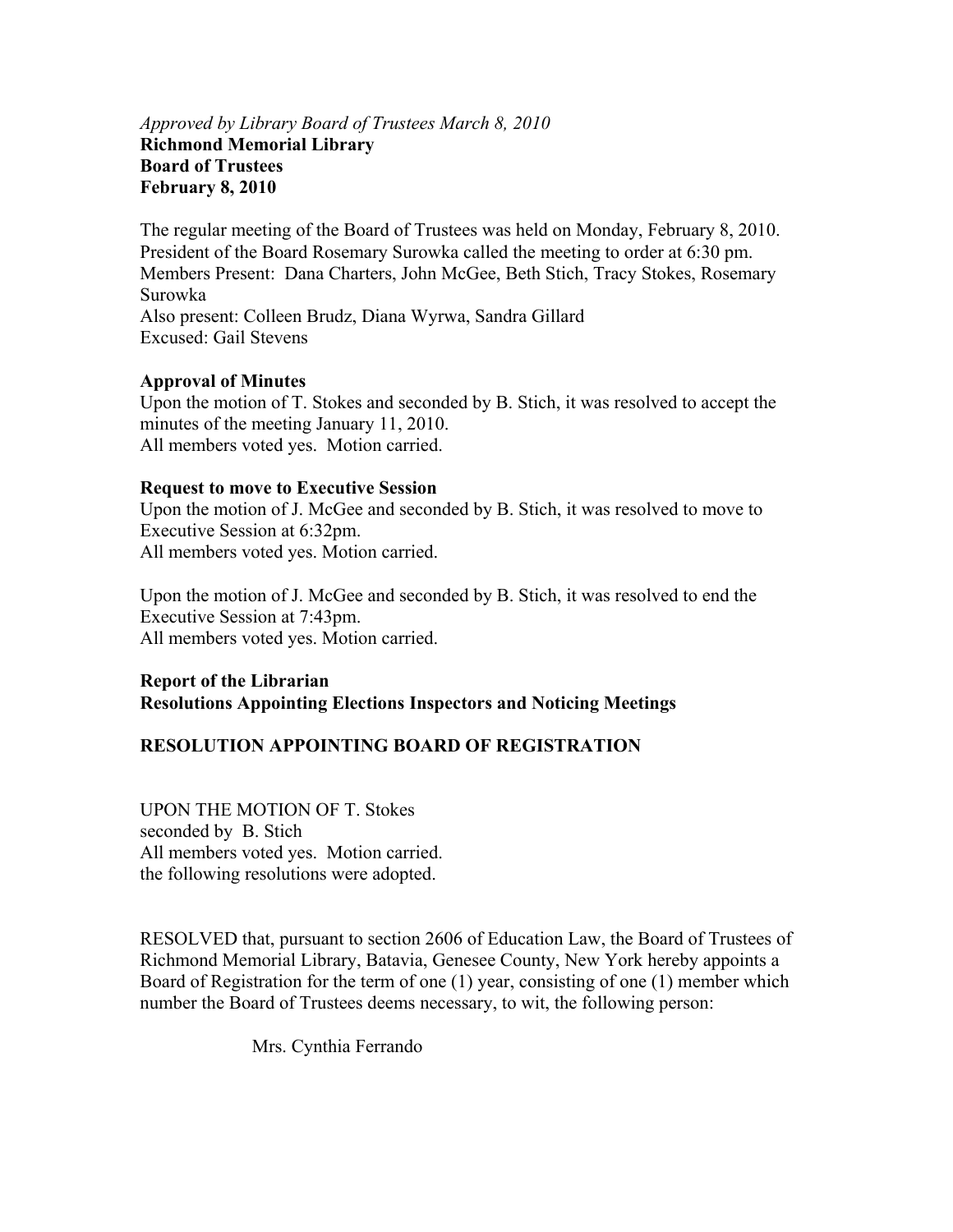BE IT RESOLVED, that the Board of Trustees hereby designates Richmond Memorial Library, 19 Ross Street, Batavia, New York, which is a place within the said Batavia City School District, as the place where such Board of Registration shall attend for the purpose of preparing a register of qualified voters of the District pursuant to Section 2606 of Education Law, and the compensation for Mrs. Cynthia Ferrando is hereby fixed at a stipend of \$140.00.

By the order of the Board of Trustees Richmond Memorial Library Dated: February 8, 2010

> Diana Wyrwa, Clerk Of Richmond Memorial Library

RESOLUTION NOTICING TIME AND PLACE OF REGISTRATION OF VOTERS FOR SPECIAL DISTRICT MEETING OF RICHMOND MEMORIAL LIBRARY, 19 ROSS STREET, BATAVIA, NEW YORK

UPON THE MOTION OF T. Stokes seconded by B. Stich All members voted yes. Motion carried. the following the resolutions were adopted:

BE IT RESOLVED, that the said Board of Registration is hereby directed to meet at Richmond Memorial Library, 19 Ross Street, Batavia, New York for the purpose of preparing the registers for the forthcoming special district meeting on April 13, 2010 which day is hereby fixed for the purpose, during the hours of 1:00 o'clock PM to 5:00 o'clock PM and from 7:00 o'clock PM to 9:00 o'clock PM and,

BE IT FURTHER RESOLVED, that this Board of Trustees shall publish a notice of registration, and the clerk is hereby directed to do so, once in each of the two (2) weeks preceding the  $13<sup>th</sup>$  of April, to wit, on March 30 and April 6 in the *Batavia Daily News*, which notice shall be in the following form:

## **NOTICE OF TIME AND PLACE OF REGISTRATION OF VOTERS FOR SPECIAL DISTRICT MEETING RICHMOND MEMORIAL LIBRARY, BATAVIA, GENESEE COUNTY, NEW YORK**

NOTICE IS HEREBY GIVEN that for the purpose of preparing registers of the qualified voters of the City School District of the City of Batavia, New York, at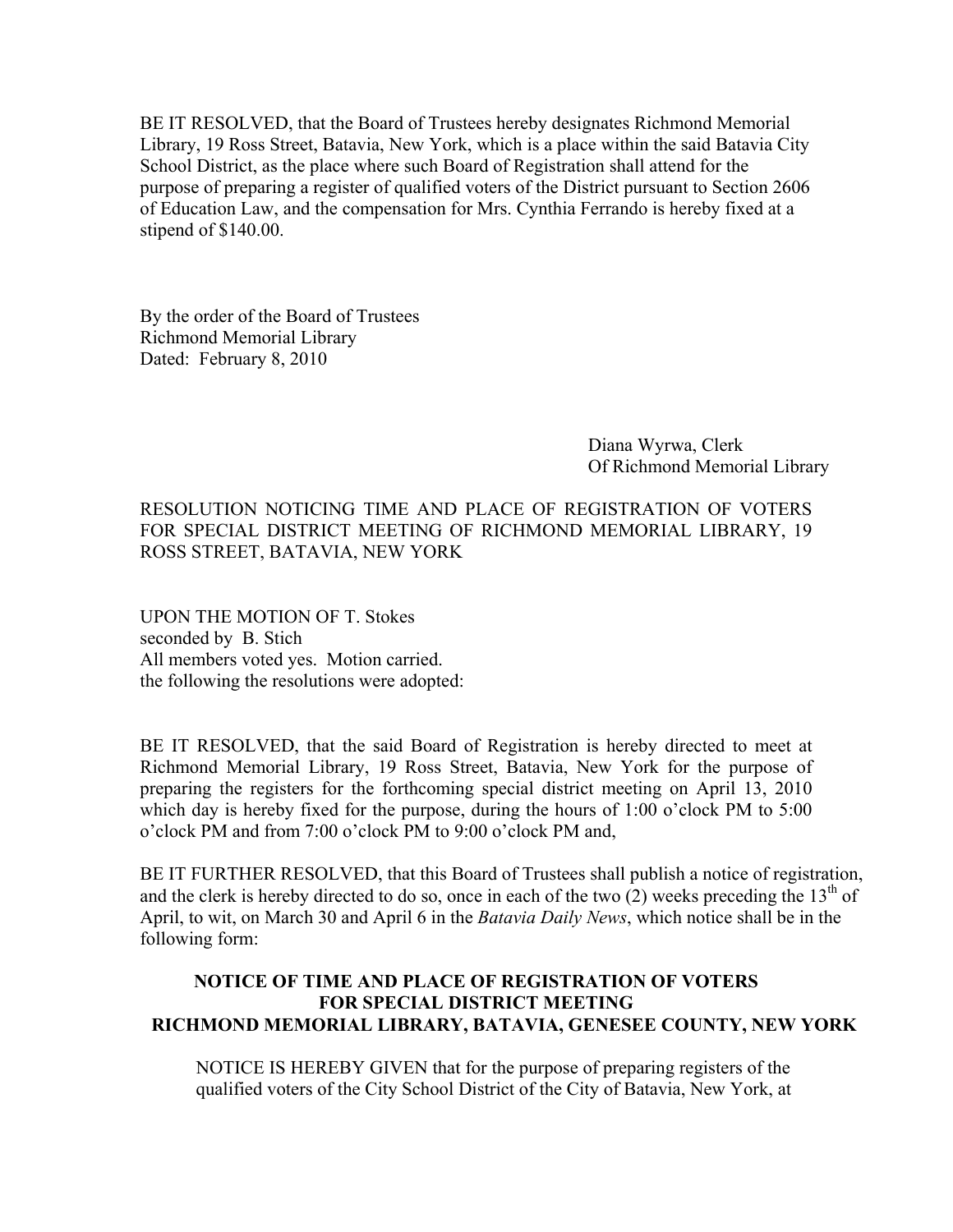Richmond Memorial Library, 19 Ross Street, Batavia, New York on April 13, 2010 from 1:00 o'clock PM to 5:00 o'clock PM and from 7:00 o'clock PM to 9:00 o'clock PM. "Any person otherwise qualified to vote who is not currently registered under permanent personal registration in the election district in which he or she resides, or who has moved to another residence within that district following the date of such registration, or who has not voted at a general election at least once in the last four successive calendar years, should, in order to be entitled to vote, present himself or herself personally for the registration or otherwise register at the Genesee County Board of Elections."

By order of the Board of Trustees Richmond Memorial Library Dated: February 08, 2010

> Diana Wyrwa, Clerk of Richmond Memorial Library

RESOLUTION TO NOTICE THE FILING OF REGISTERS FOR THE SPECIAL DISTRICT MEETING OF RICHMOND MEMORIAL LIBRARY, BATAVIA , GENESEE COUNTY, NEW YORK

UPON THE MOTION OF T. Stokes seconded by B. Stich All members voted yes. Motion carried. the following resolution was adopted:

RESOLVED: that pursuant to Section 2606 of Education Law, the Board of Trustees of Richmond Memorial Library publish, and it hereby directs the clerk thereof so to do, a motion stating that the library election registers have been filed and noting that the Administration Office of Batavia City School district, 39 Washington Avenue, Batavia, New York as the place at which they are on file, and setting the hours to wit: from 9:00 o'clock AM to 12:00 o'clock noon and 1:00 o'clock PM to 4:00 o'clock PM in each week day other than Saturday from date of the notice up to May 4, 2010 when they will be open for inspection and such notice shall be published once in each of the two weeks preceding such election in the *Batavia Daily News*, as newspaper having a general circulation in said City School district of Batavia, to wit: on April 20 and April 27, 2010 which said notice shall be in the following form:

## **NOTICE OF FILING OF REGISTERS SPECIAL DISTRICT MEETING RICHMOND MEMORIAL LIBRARY, BATAVIA, GENESEE COUNTY, NEW YORK**

Notice is hereby given that the registers prepared as provided in section 2606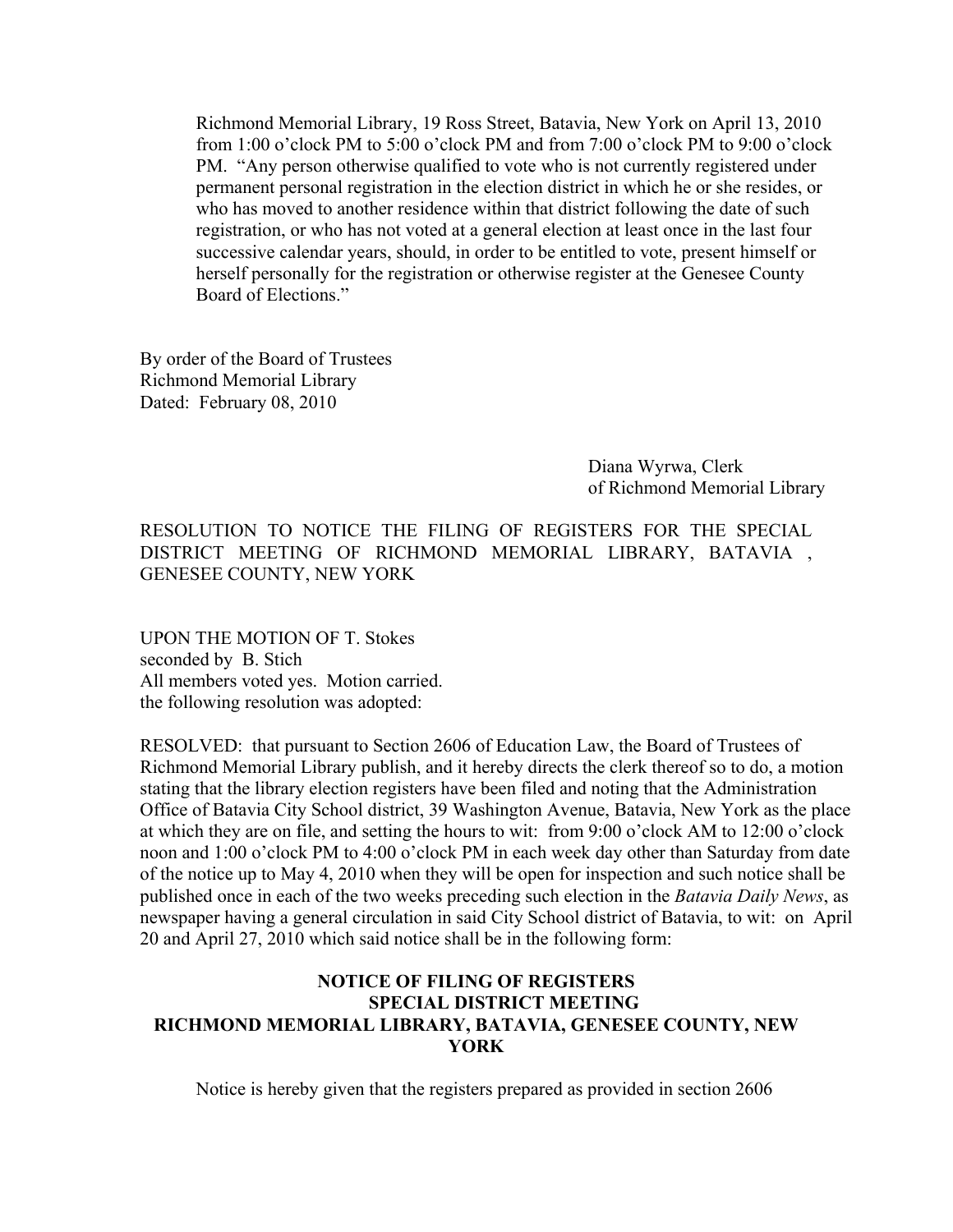of the Education Law have been completed and have been filed in the Administration Office of Batavia City School District and notice is further given that said registers will continue to be on file at the Administration Office, 39 Washington Avenue, and will be open for inspection from the hours of 9:00 o'clock AM to 12:00 o'clock noon, and 1:00 o'clock PM to 4:00 o'clock PM in each week day other than Saturday from the date hereof up to the date of annual meeting to wit: May 4, 2010.

By order of the Board of Trustees Richmond Memorial Library Dated: February 08, 2010

> Diana Wyrwa, Clerk of Richmond Memorial Library

## RESOLUTION NOTICING SPECIAL DISTRICT MEETING OF RICHMOND MEMORIAL LIBRARY

UPON THE MOTION OF T. Stokes seconded by B. Stich All members voted yes. Motion carried. the following resolution was adopted:

RESOLVED, that pursuant to section 2004 of Education Law, that the Board of trustees of Richmond Memorial Library, cause, and hereby does direct the clerk to cause a notice to be published four times within the seven weeks, next preceding such district meeting, the first publication to be at least forty-five days before said meeting on May 4, 2010, which dates of publication shall be on March 9, March 16, March 23 and March 30 in the following form:

## **NOTICE OF SPECIAL DISTRICT MEETING OF BATAVIA CITY SCHOOL DISTRICT BATAVIA, GENESEE COUNTY, NEW YORK ON BEHALF OF**

#### **RICHMOND MEMORIAL LIBRARY**

NOTICE IS HEREBY GIVEN, that a special district meeting of the qualified voters of the Batavia City School District, Batavia, Genesee County, New York, will be held at Richmond Memorial Library, 19 Ross Street, Batavia , New York on Tuesday, May 4, 2010 during the hours of 12:00 o'clock noon to 9:00 o'clock PM, prevailing time, during which hours polls will be open for the purposes of voting, by voting machine, upon the following items: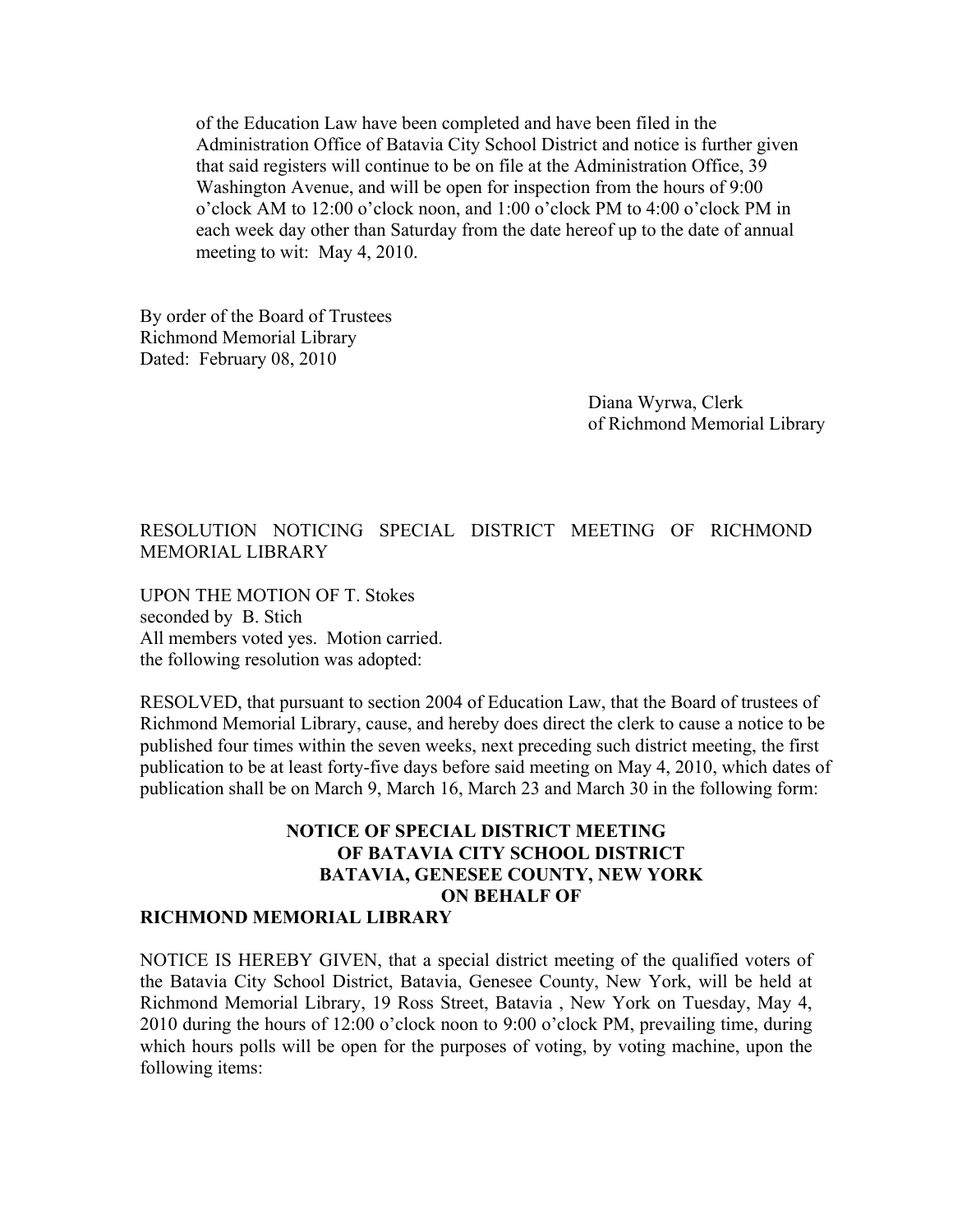- (1) To adopt the Annual Library District Budget of Richmond Memorial Library for the fiscal year 2010-2011 and to authorize the requisite portion thereof to be raised by taxation on the taxable property of said School District; and,
- (2) To elect one (1) Trustee of Richmond Memorial Library to fill a five-year term commencing July 1, 2010 and ending June 30, 2015, as a result of the expiration of the term of office presently held by Rosemary Surowka; and,

FURTHER NOTICE IS HEREBY GIVEN, that for the purposes of voting at such meeting on May 4, 2010, the polls will be open between the hours of 12:00 o'clock noon and 9:00 o'clock PM, prevailing time, and voting will be held in the Richmond Memorial Library, 19 Ross Street, Batavia, New York; and,

FURTHER NOTICE IS HEREBY GIVEN, that a copy of the statement of the amount of money which will be required for the ensuing year for Richmond Memorial Library's purposes, exclusive of public monies, may be obtained by any taxpayer in Batavia City School District during the seven days immediately preceding said meeting, except Saturday, Sunday and holidays, from Richmond Memorial Library, located at 19 Ross Street, Batavia, New York, during the hours of 9:00 o'clock AM to 5:00 o'clock PM, prevailing time; and,

FURTHER NOTICE IS HEREBY GIVEN, that pursuant to Section 2017 of Education Law a public information meeting for purposes of discussion of the expenditure of funds and the budgeting thereof, will be held at Richmond Memorial Library, 19 Ross Street, Batavia, New York, on Monday, April 12, 2010 at 7:00 PM; and,

FURTHER NOTICE IS HEREBY GIVEN, that petitions nominating candidates for the office of Trustee of Richmond Memorial Library shall be filed in the Office of the Clerk of the Batavia City School District, at the Administration Office, 39 Washington Avenue, Batavia, New York, not later than Friday, March 26, 2010 which petitions shall be filed between the hours of 9:00 o'clock AM to 12:00 o'clock noon and 1:00 o'clock PM to 4:00 o'clock PM, prevailing time. Vacancies on the library board are not considered separate, specific offices, and the nominating petitions, therefore, shall not describe any specific vacancies upon the library board for which the candidate is nominated. Each petition must be directed to the Clerk of the School District, must be signed by at least one hundred (100) qualified voters of the School District, and must state the residence of each signer, and the name and residence of the candidate; and,

FURTHER NOTICE IS HEREBY GIVEN, that personal registration of voters is required either pursuant to Section 2606 of Education Law or pursuant to article 5 of the Education Law. If a voter has heretofore registered pursuant to Section 2606 of Education Law and has voted at any annual or specific district meeting within the past four years, such voter is eligible to vote at this election; if a voter is registered and eligible to vote pursuant to Article 5 of the Election Law, such voter is also eligible to vote at this election. All other persons who wish to vote must register. The Board of Registration will meet for the purpose of registering all qualified voters of the District pursuant to Section 2606 of Education Law at Richmond Memorial Library on Tuesday, April 13,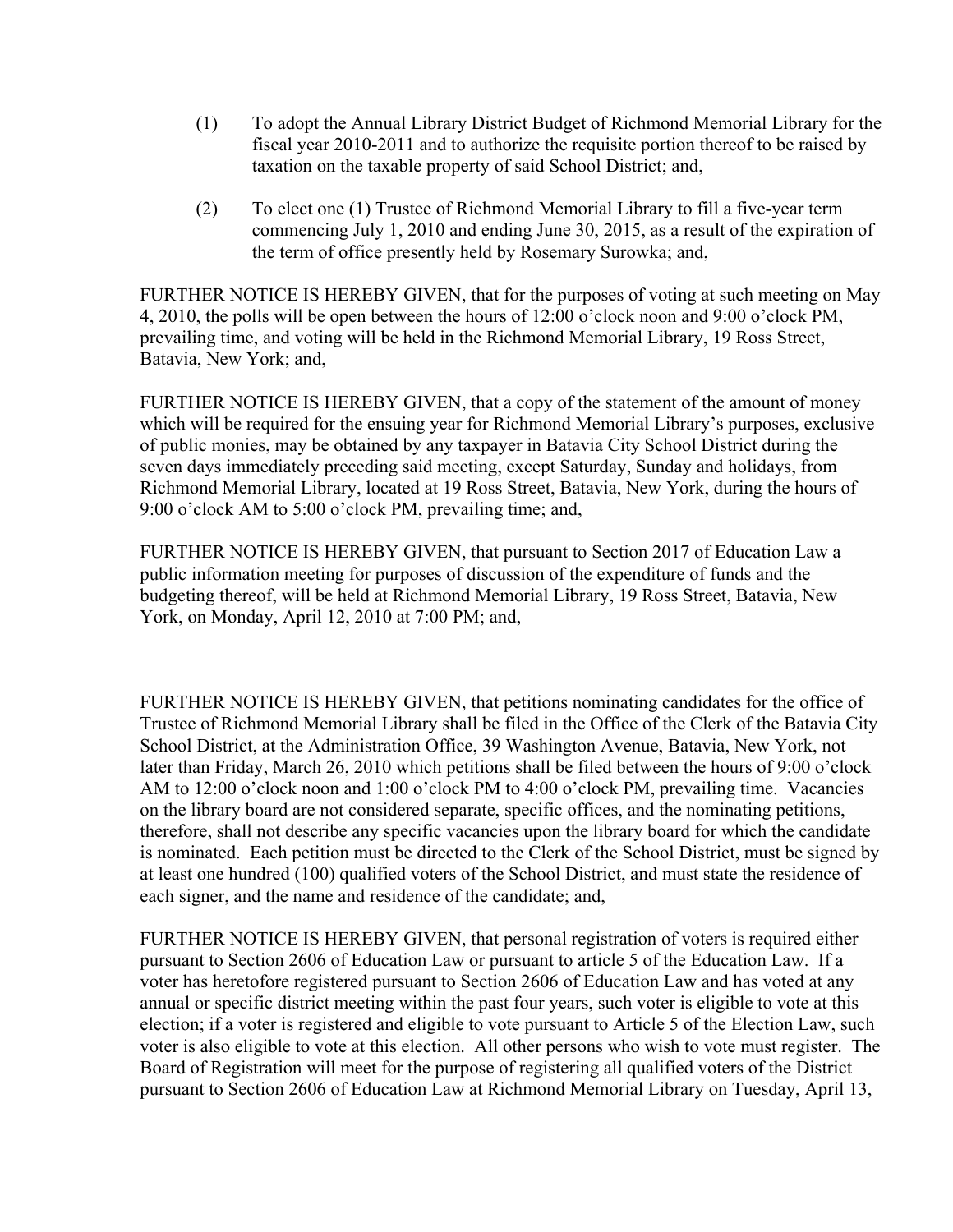2010 between the hours of 1:00 o'clock PM and 5:00 o'clock PM, and 7:00 o'clock PM and 9:00 o'clock PM, prevailing time, and in addition, voters may register at the Genesee County Board of Elections, to add any additional names to the register to be used at the aforesaid election, at which time any person will be entitled to have his or her name placed on such registers, providing that at the meeting of the Board of Registration he or she is known, or proven to the satisfaction of the Board of Registration to be then or thereafter entitled to vote at such public hearing or election for which such registers are prepared, and that the registers so prepared pursuant to section 2606 of the Education Law of the State of New York and the registration list prepared by the Board of Elections of Genesee County will be filed in the office of the Clerk of Batavia City School District, Administration Office, 39 Washington Avenue, Batavia, New York and will be open for inspection by any qualified voter of the District between the hours of 9:00 o'clock AM to 12:00 o'clock noon, and 1:00 o'clock PM to 4:00 o'clock PM, prevailing time, on and after April 14, 2010 and each day thereafter prior to the day set for the special district meeting, except holidays, Saturdays and Sundays; and,

FURTHER NOTICE IS HEREBY GIVEN, that pursuant to the provisions of 2018-a of the Education Law, absentee ballots for the election of Trustee of the Library and the adoption of the annual budget may be applied for at the Administration Office of the Batavia City School District, 39 Washington Avenue between the hours of 9:00 o'clock AM to 12:00 o'clock noon, and 1:00 o'clock PM to 4:00 o'clock PM. Such application must be received by the School District Clerk by 4:00 o'clock PM on April 20, 2010 if the ballot is to be mailed to the voter or by 4:00 o'clock PM on May 3, 2010 if the ballot is to be delivered personally to the voter. A list of all persons to whom absentee ballots shall have been issued will be available in the School district Office on each of the five (5) days prior to May 4, 2010, except Saturday, Sunday and holidays, and such list will be posted at the polling place in the Richmond Memorial Library on May 4, 2010.

By order of the Board of Trustees Richmond Memorial Library Dated: February 08, 2010

Diana Wyrwa, Clerk of Richmond Memorial Library

## RESOLUTION APPROVING RULES AND REGULATIONS GOVERNING PROOF OF IDENTITY FOR NEW VOTERS

UPON THE MOTION OF T. Stokes seconded by B. Stich All members voted yes. Motion carried. the following resolution was adopted:

RESOLVED: That pursuant to section 2607 of the Education Law, and establishing the same procedures approved by the Batavia Board of Education for governing proof of identity of new voters at their April 23, 1996 meeting, the Board of Trustees of Richmond Memorial Library hereby approves for the Special District Meeting of Richmond Memorial Library on May 4, 2010 the following rules and regulations: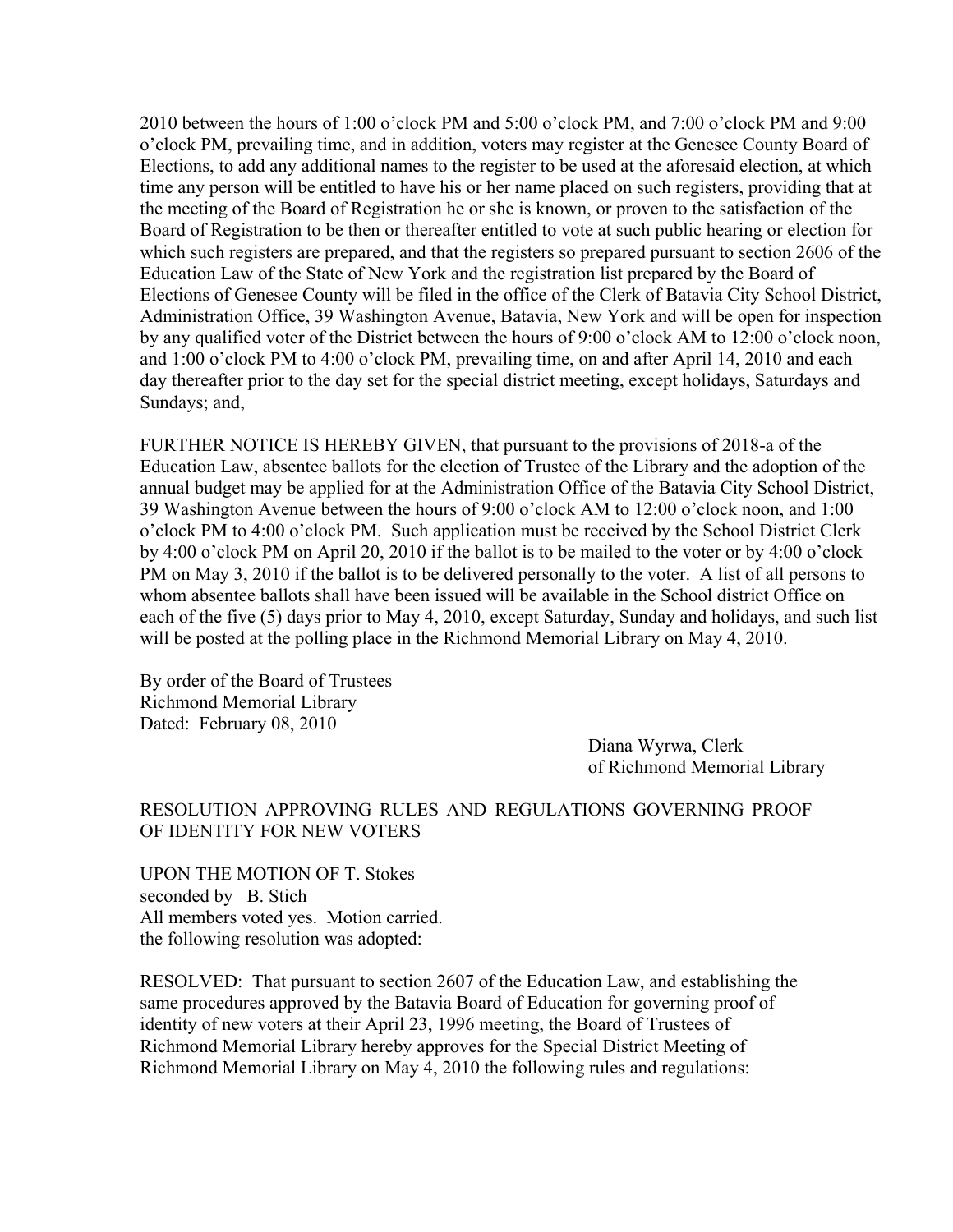### **RULES AND REGULATIONS GOVERNING PROOF OF IDENTITY FOR NEW VOTERS**

- 1. A personal acquaintance by any one member of the Inspectors of Election shall be sufficient evidence to establish identity.
- 2. The production of a New York State Driver's license with a signature shall be sufficient evidence of identity.
- 3. The production of a Social Security card shall be sufficient evidence of identity.
- 4. The production of a selective Service registration card shall be sufficient evidence of identity.
- 5. The making of a statement by the voter in writing before the chairman of the Inspectors of Election that he or she is the person who seeks to vote shall be sufficient proof of identity.

By order of the Board of Trustees Richmond Memorial Library Dated: February 08, 2010

> Diana Wyrwa, Clerk of Richmond Memorial Library

## **Custodial Staff Agreement**

The Custodial Staff Agreement was tabled until the March 2010 meeting.

## **TSA**

Upon the motion of J. McGee and seconded by T. Stokes it was resolved to accept The Legend Group to manage the Richmond Library employee TSAs. All members voted yes. Motion carried.

### **Census Request**

. .

Upon the motion of B. Stich and seconded by T. Stokes it was resolved to allow the U.S. Census Bureau to use the library between March 19, 2010 and April 19, 2010 to collect statistics.

All members voted yes. Motion carried.

| <b>Library Statistics</b> |               |        |
|---------------------------|---------------|--------|
| Materials circulation     | December 2009 | 19,844 |
| Materials circulation     | January 2010  | 19,670 |
| Internet usage            | January 2010  | 3084   |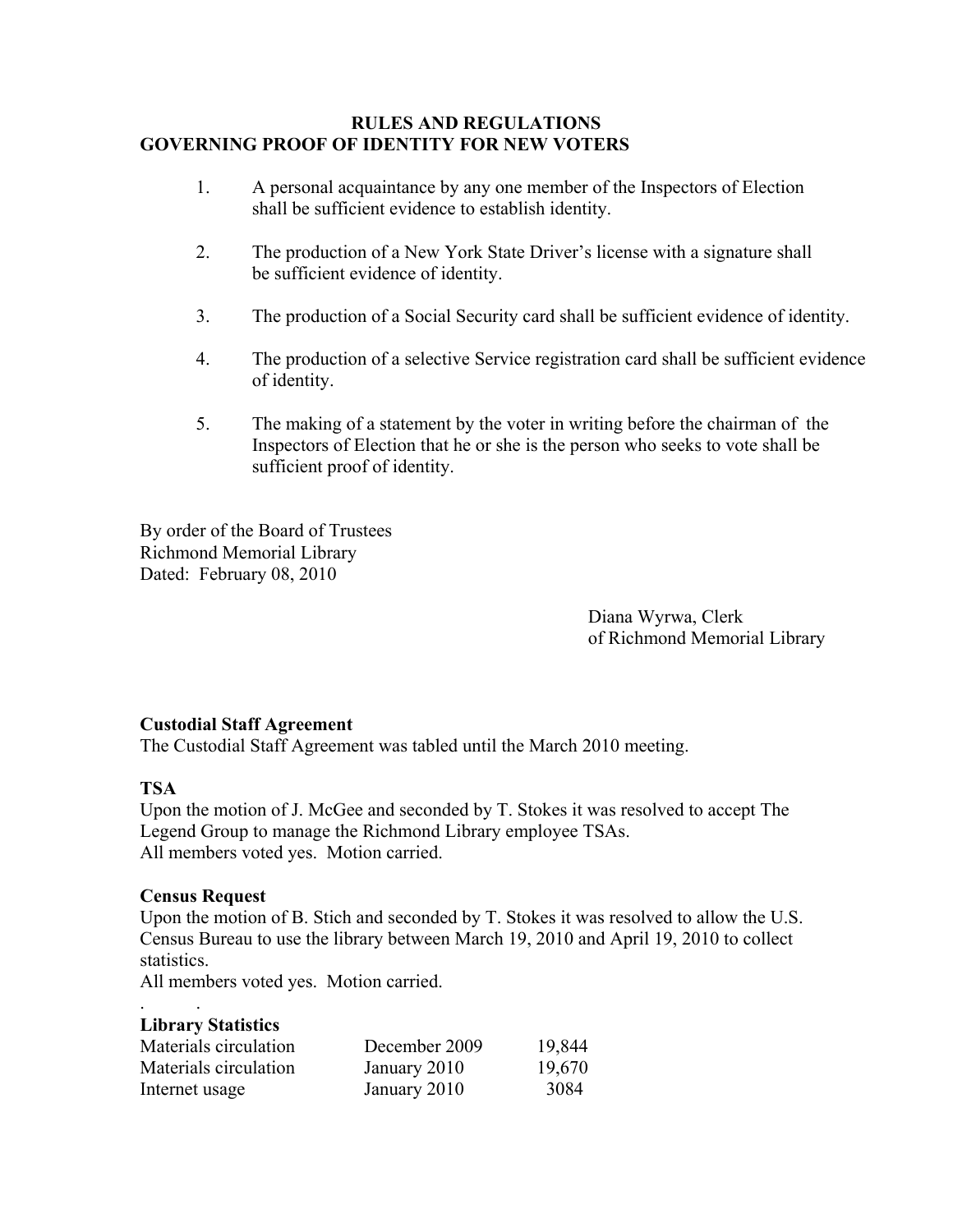| Attendance           | January 2010 | 14,335 / 597 average per day |
|----------------------|--------------|------------------------------|
| Web page site access | January 2010 | 2620                         |

#### **Report of Committees**

#### **Finance Committee**

The Finance Committee has met with D. Wyrwa and worked on the 2010-2011 budget for the library.

#### **Retirement Incentive**

The Finance Committee recommended offering the same retirement incentive that was offered in 2009. The Board discussed the matter and agreed. Upon the motion of B. Stich and seconded by J. McGee it was resolved to offer an incentive to librarians with at least 30 years of service the amount of \$1200 per full year service to be paid as a TSA in equal payments over 4 years. All members voted yes. Motion carried.

#### **Financials**

#### **Approval of Invoices for Payment**

Upon the motion of T. Stokes, seconded by D. Charters, it was resolved to accept the proposed February 2010 invoice payments for \$31,051.77 on warrant 32. All members voted yes. Motion carried.

Upon the motion of T. Stokes, seconded by D. Charters, it was resolved to pay supplementary warrants 31and 34. All members voted yes. Motion carried.

#### **December 2009 Summary of Revenues and Appropriations**

Upon the motion of T. Stokes, and seconded by D. Charters it was resolved to accept the December 2009 Summary of Revenues and Appropriations. All members voted yes. Motion carried.

### **Capital Reserve**

#### **Income**

Upon the motion of T. Stokes, seconded by D. Charters that \$128.15 refund received from The Friends of the Library be added to the Capital Reserve fund. All members voted yes. Motion carried.

#### **Communications**

#### **Genesee County Funding**

A letter from Jay Gsell informed us that the libraries are scheduled for a review with the Human Services Committee on July 6, 2010. D. Wyrwa will meet with the other library directors before the review.

#### **Nioga – Genesee County Representative**

Samuel Leadley, Chairman of the Nominating Committee for the Nioga Board of Trustees sent a letter requesting nominations for a vacancy on the Nioga Board of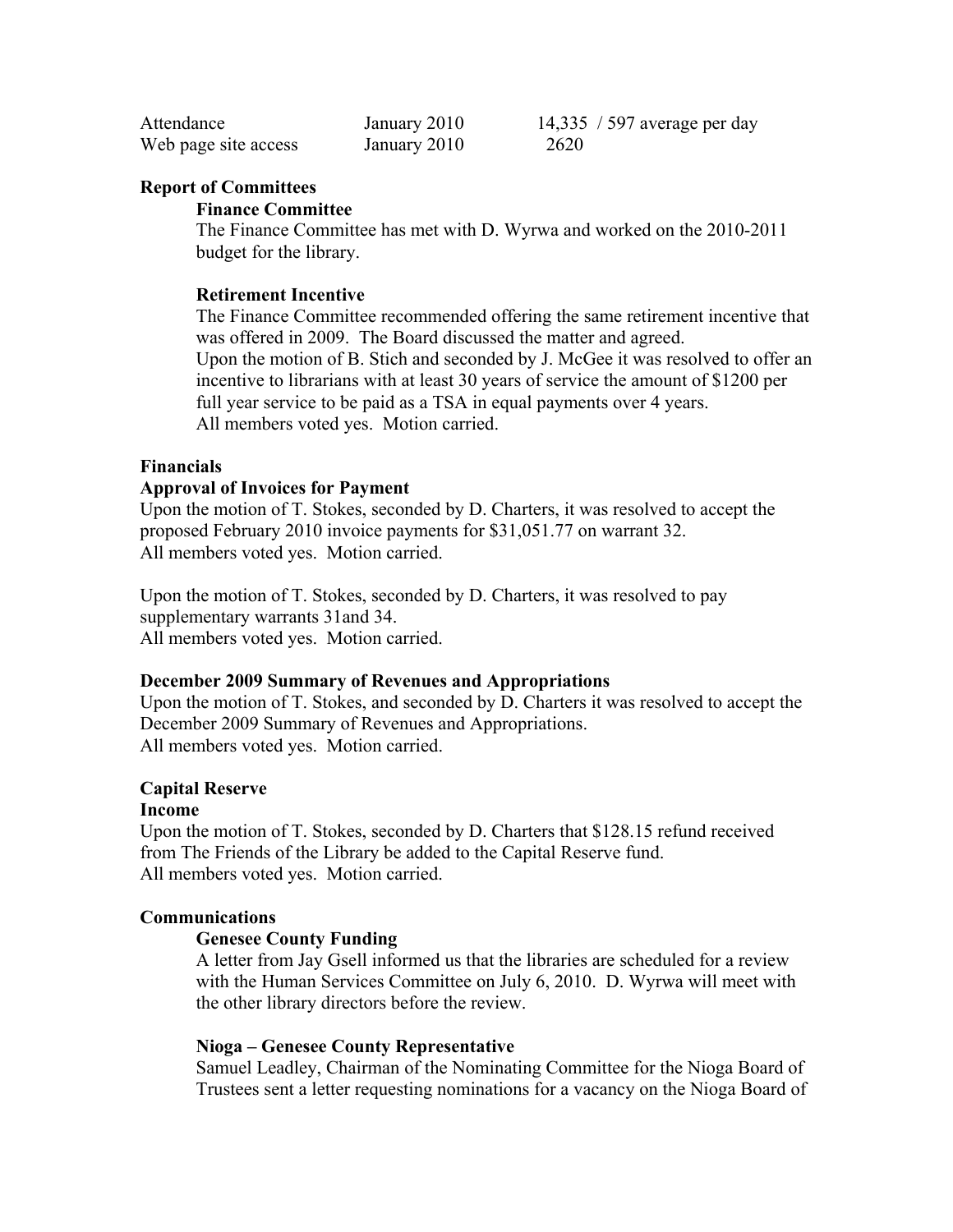Trustees. The vacancy is for a nomination to represent Genesee County and will replace Mr. Leadley because he has served the maximum time allowed under the Nioga Library System By-laws.

#### **Phil Briggs**

An Email was sent to D. Wyrwa praising the outstanding work that Phil Briggs does helping the public at the library.

### **Unfinished Business**

#### **Microfilm**

Newsbank is holding firm on charging a huge increase for microfilming The Daily News. The Daily News is willing to make a one-time donation of \$500 to help the library defray the cost. With this increase the library will probably be forced to eliminate the online version of The Daily News.

#### **Best Small Library Results**

The Richmond Library was not a winner for Library Journal's "Best Small Library in America 2010". The Board was given information about the winners The library may apply again next year.

### **New Business – none**

#### **Adjournment**

There was no further business so, President Rosemary Surowka, adjourned the meeting at 8:40pm.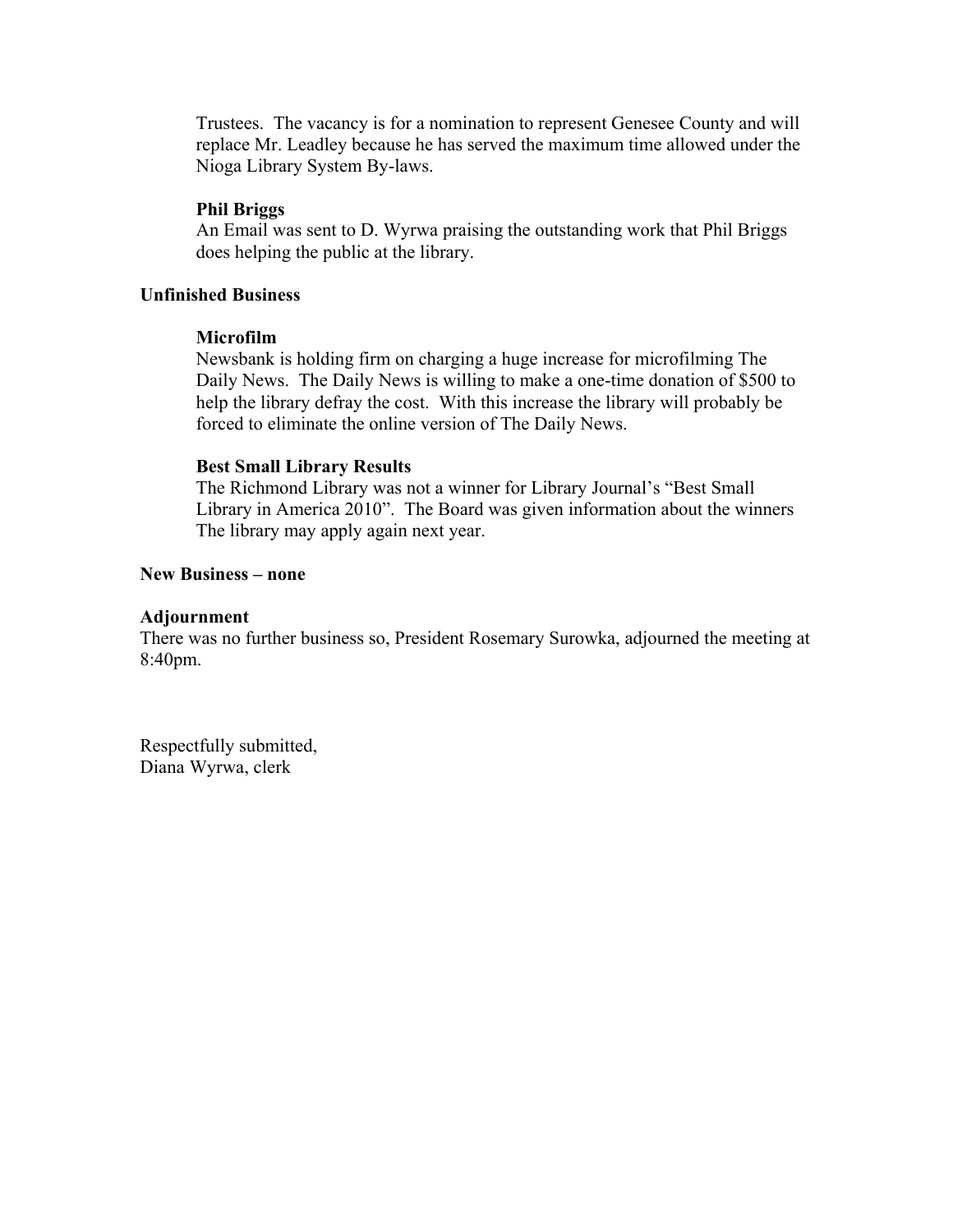## *Approved by Library Board of Trustees April 12, 2010*  **Richmond Memorial Library Board of Trustees March 8, 2010**

The regular meeting of the Board of Trustees was held on Monday, March 8, 2010. President of the Board Rosemary Surowka called the meeting to order at 6:30 pm. Members Present: Dana Charters, John McGee, Beth Stich, Tracy Stokes, Rosemary Surowka Also present: Colleen Brudz, Diana Wyrwa, Sandra Gillard Excused: Gail Stevens

## **Approval of Minutes**

Upon the motion of B. Stich and seconded by T. Stokes, it was resolved to accept the minutes of the meeting February 8, 2010. All members voted yes. Motion carried.

## **Report of Librarian**

## **Personnel**

Upon the motion of T. Stokes and seconded by J. McGee, it was resolved to accept the retirement request of Sandra Gillard, Children's Librarian effective June 30, 2010. All members voted yes. Motion carried.

### **2009 Annual Report**

Upon the motion of J. McGee and seconded by D. Charters, it was resolved to accept the 2009 Annual Report of the Richmond Memorial Library. All members voted yes. Motion carried.

## **2010-2011 Resolution Appointing Election Inspectors for Budget Vote/ Trustee Election for May 4, 2010 Budget Vote/Trustee Election**

UPON THE MOTION OF T. STOKES, seconded by B. STICH the following resolution was adopted:

RESOLVED: That pursuant to section 2607 of the Education Law this Board of Trustees of Richmond Memorial Library hereby appoints as Inspectors of Election for the Annual Budget Vote/Trustee Election to be held at Richmond Memorial Library on May 4, 2010 the following qualified voters residing in Batavia City School District:

> Cynthia Ferrando, Chairperson Irene Cappiello Rose DiSalvo Carrie Henning Barbara Matarazzo

And the clerk is hereby directed to give written notice of the appointment to the persons so appointed, and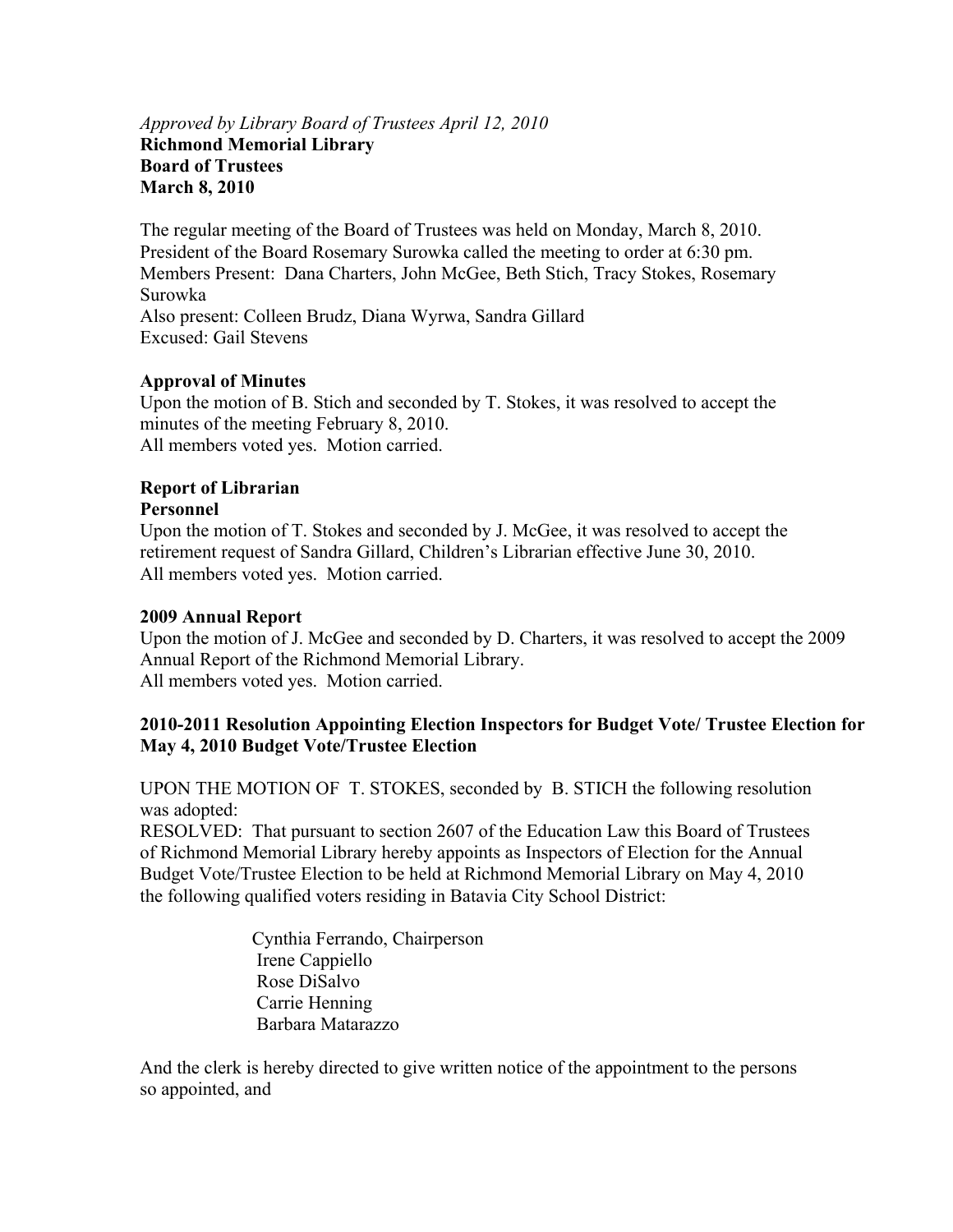BE IT FURTHER RESOLVED: That the compensation of each inspector is hereby fixed at \$75.00 and \$140.00 for the Chairperson.

All members voted yes. Motion carried.

#### **Trustee Petitions**

Trustee petitions are available. Rosemary Surowka's term will be expiring, but she is interested in running for the Richmond Library Board again for the 2010 – 2015 term of office. Trustee petitions must be filed by 4:00 PM on March 26, 2010 with the Clerk of the Board of Education with at least 100 signatures from qualified voters in the Batavia City School District.

#### **National Library Week (4/11 – 4/17)**

#### **Voucher Program**

Paula Haven will be coordinating the community voucher partnership again this year. Forms will be forthcoming.

#### **Friend of the Year Reception**

The reception will be held April 16 at 3:30pm and RSVP will be the honored "Friend". They have worked closely with the library and provided many volunteers.

## **Tale for Three Counties**

Garth Stein author of *The Art of Racing in the Rain* will be at the library on March 11 at 7pm to discuss his book.

#### Library Statistics

| Materials circulation | February 2010 | No data from Nioga           |
|-----------------------|---------------|------------------------------|
| Internet usage        | February 2010 | 3001                         |
| Attendance            | February 2010 | 14,396 / 636 average per day |
| Web page site access  | February 2010 | 2167                         |

## **Report of Committees**

### **Finance Committee**

### **2010 – 2011 Preliminary Budget**

The preliminary budget was distributed at the meeting and discussed. The budget contains a 0% increase in taxes for the next fiscal year.

Upon the motion of D. Charters and seconded by J. McGee, it was resolved to accept the budget proposal for 0% increase in taxes.

All members voted yes. Motion carried.

### **Budget Proposition**

Upon the motion of D. Charters and seconded by J. McGee, it was resolved to accept the budget proposition for 0% increase in taxes and the election of one trustee.

All members voted yes. Motion carried.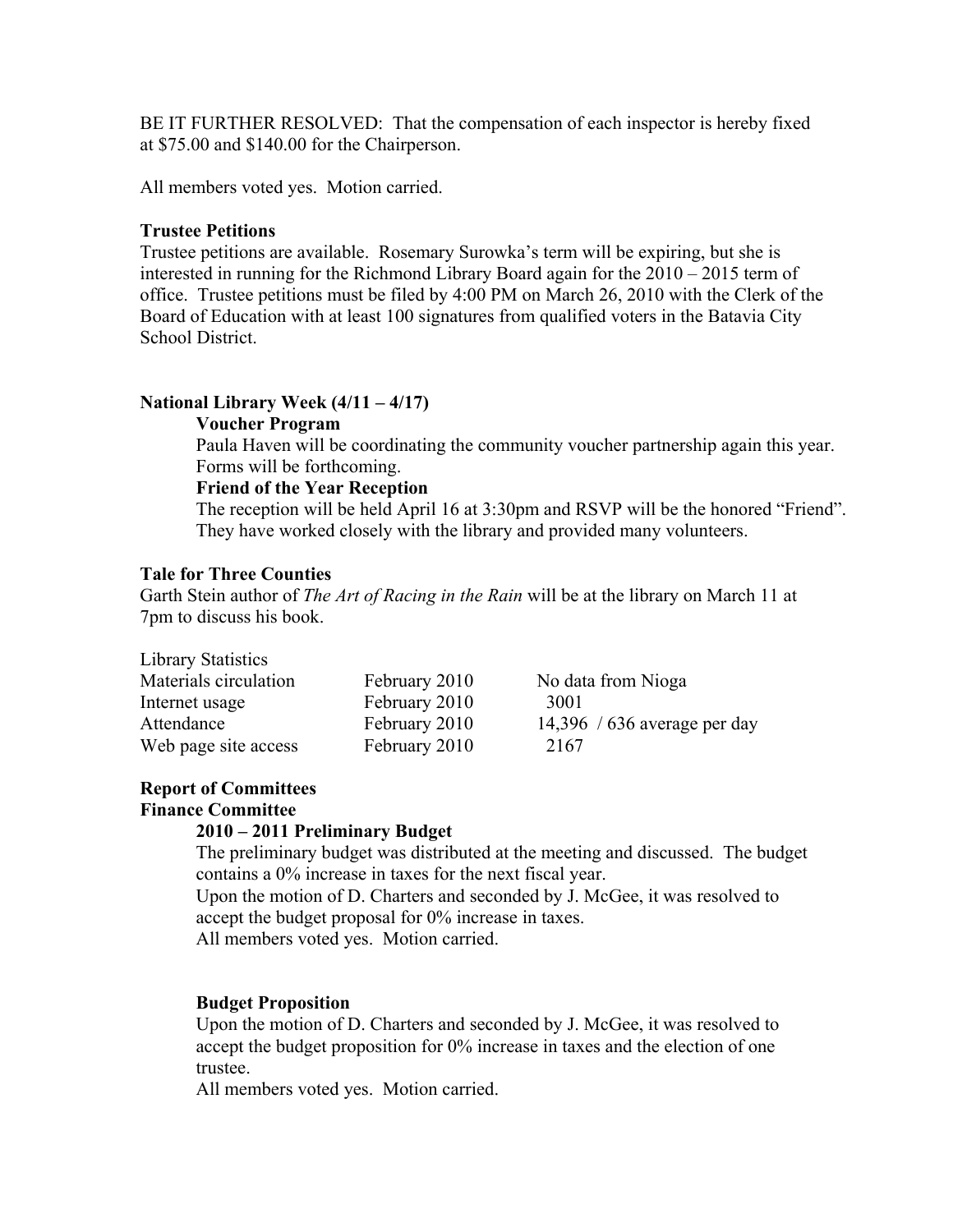### **Financials**

#### **Approval of Invoices for Payment**

Upon the motion of J. McGee and, seconded by B. Stich, it was resolved to accept the proposed March 2010 invoice payments for \$12,773.49 on warrant 37. All members voted yes. Motion carried.

Upon the motion of J. McGee, seconded by B. Stich, it was resolved to pay supplementary warrant 36 for a total of \$569.69. All members voted yes. Motion carried.

#### **Transfers**

Upon the motion of J. McGee and seconded by B. Stich, it was resolved to transfer \$2,300 from L7410.450/00-0414 (Electronic Resources) to L7410.450/00-0413 (Periodicals) and to transfer \$2,000 from L7410.160/00-1800 (Part Time Salaries) to L7410.420/00-0000 (Conferences). All members voted yes. Motion carried.

#### **January 2010 Summary of Revenues and Appropriations**

No report available. Tabled until April meeting.

#### **Capital Reserve**

#### **Income**

The Friends of the Library will be making payments to the library's Capital Reserve to pay the \$8000 they pledged to the Dorothy Wilber Book Sale/Community Room. Upon the motion of J. McGee, seconded by B. Stich, it was resolved to accept payments totaling \$8000 from the Friends of the Library to be placed in the Capital Reserve fund. All members voted yes. Motion carried.

#### **Communications**

### **GRO**

The library has received an Email from the NY State Librarian indicating that the funds for the GRO Grant will be forthcoming. The Email dated March 1, 2010 announced the winners including the Richmond Memorial Library, an award of \$26,982 for the application entitled "Eat, Read, Grow".

#### **Daily News**

Thomas Turnbull of The Daily News sent a check for \$500 as a one-time donation to help cover the cost of purchasing 2009 microfilm of the Daily News from the new vendor NewsBank. Cost for microfilm has increased substantially since NewsBank has been awarded the microfilming contract.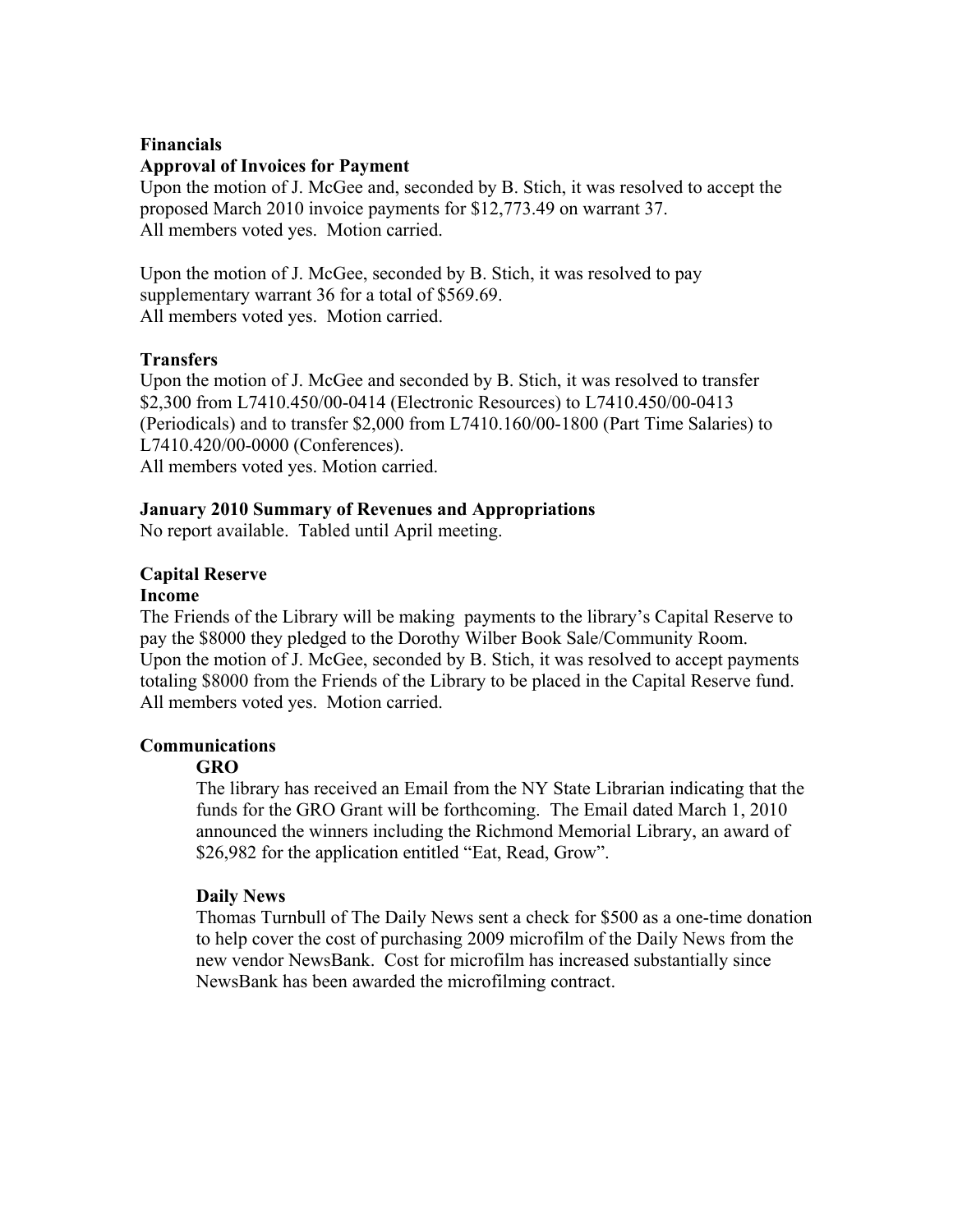## **Unfinished Business Custodial Agreement**

The Custodial Agreement will be tabled until the April or May meetings.

### **New Business**

## **Building and Grounds – Library Roof**

The library sustained another major leak that ruined many books. Several sections of shelving had to have books removed and a Tale for Three Counties poster was damaged. The Board has directed D. Wyrwa to contact Superintendent of Schools, M. Puzio and copy communications to Board Liaison, G. Stevens and Buildings and Grounds Supervisor, J. Jacobs about this problem, which has been ongoing. The Board also decided to form a Buildings and Grounds Committee. Tracy Stokes volunteered to be the Board representative on the committee. Diana Wyrwa and Jim Donahue will also serve on the committee. Jim Jacobs, Buildings and Grounds Supervisor for Batavia CSD, will be asked to be part of the committee.

## **Adjournment**

There was no further business so, President Rosemary Surowka, adjourned the meeting at 7:59pm.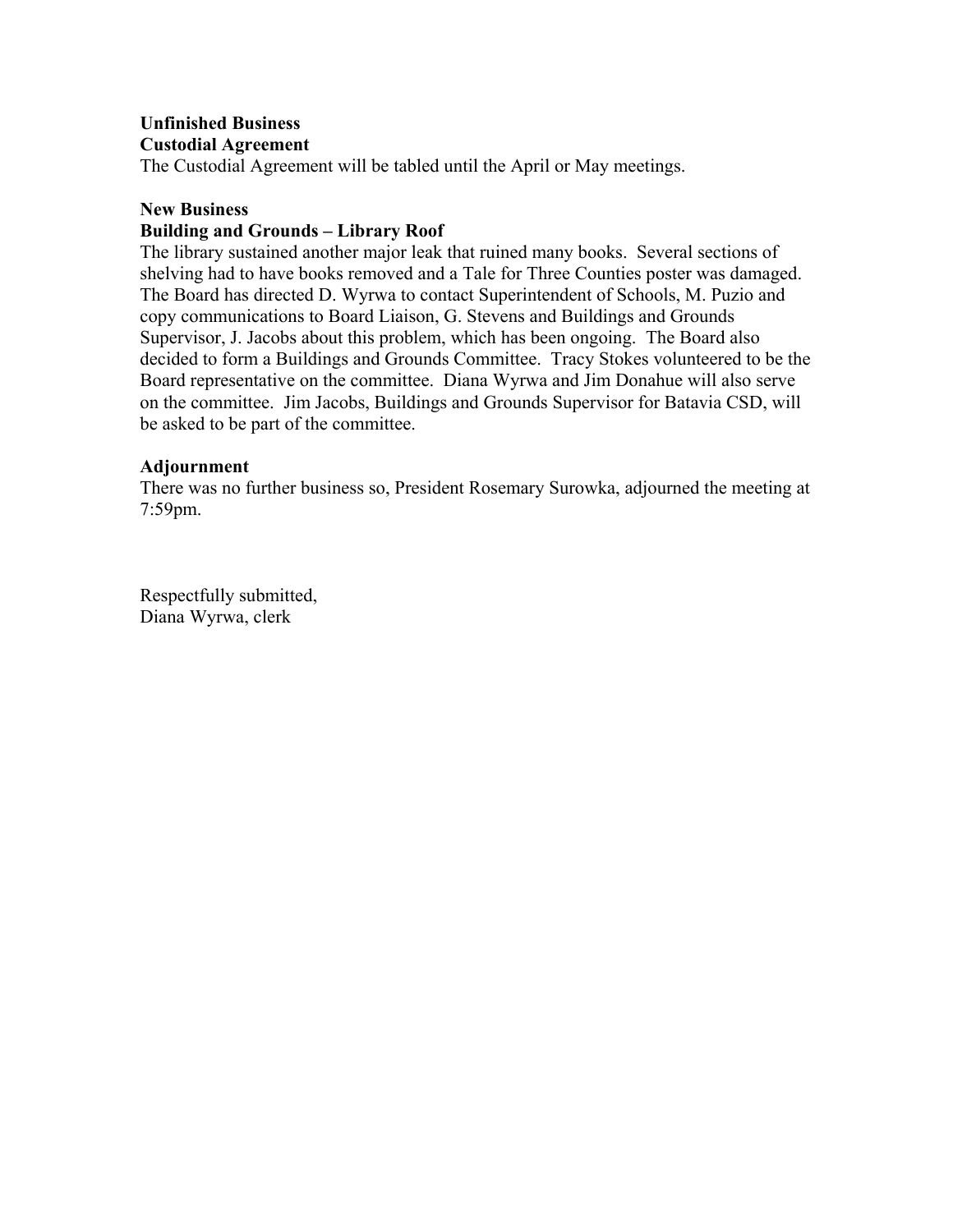## *Approved by Library Board of Trustees May 10, 2010*  **Richmond Memorial Library Board of Trustees April 12, 2010**

A Public Information Meeting of the Board of Trustees of Richmond Memorial Library was held on Monday, April 12, 2010. President of the Board, Rosemary Surowka, called the meeting to order at 7:00 P.M. Trustees present: Dana Charters, Beth Stich, John McGee, Michael Tracy Stokes.

Also present were: Colleen Brudz, Sandra Gillard, Kathleen Facer, Paula Haven, Diana Wyrwa.

## **Welcome**

R. Surowka led the Pledge of Allegiance and welcomed all in attendance. R. Surowka introduced the members of the Board of Trustees. She also introduced Colleen Brudz, Batavia's representative to the Nioga Library System Board.

### **Budget Presentation**

R. Surowka reviewed the meeting's agenda and introduced library director Diana Wyrwa. D. Wyrwa reviewed the accomplishments of the past year and outlined the future projects set for 2010-2011. All of these activities are directly related to the library's Long Range Plan that extends through calendar year 2011. D. Wyrwa explained that the library was not increasing taxes this year but still needed to hold an election for the one trustee position that expires in June 2010. Rosemary Surowka is running for re-election as a library trustee.

### **Public Comment**

President of the Board, Rosemary Surowka, asked if anyone present wished to speak. There were no questions from those in attendance.

### **Conclusion of the Meeting**

With no questions asked, Rosemary Surowka thanked those in attendance and concluded the Public Information Meeting.

### **Continued Business**

Following the Budget Information Meeting, R. Surowka called the regular meeting of the Library Board of Trustees to order at 7:12 PM Members Present: Dana Charters, John McGee, Beth Stich, Tracy Stokes, Rosemary Surowka Also present: Colleen Brudz, Diana Wyrwa, Sandra Gillard Excused: Gail Stevens

## **Approval of Minutes**

Upon the motion of B. Stich and seconded by J. McGee, it was resolved to accept the minutes of the meeting March 8, 2010.

All members voted yes. Motion carried.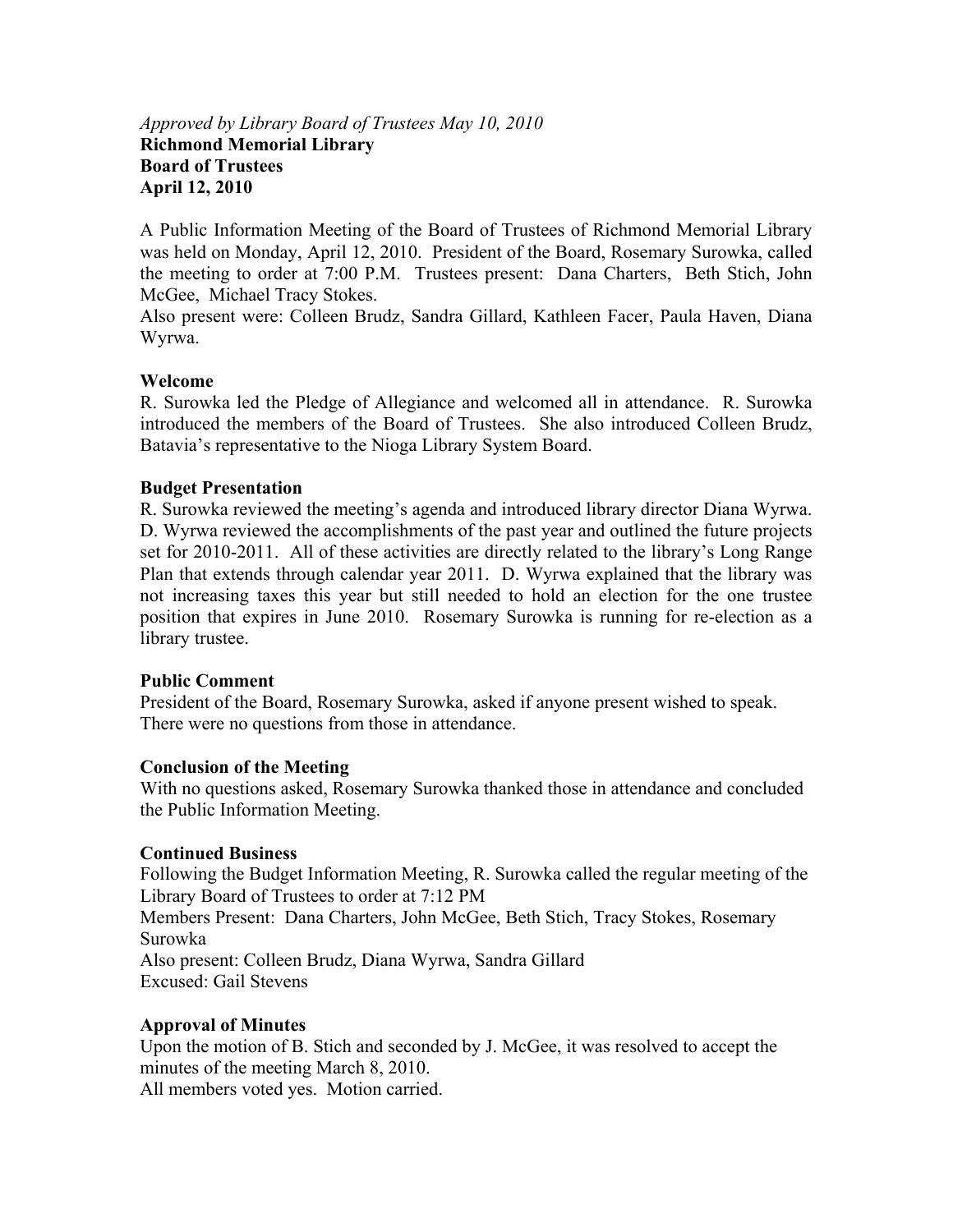#### **Report of Librarian**

#### **National Library Week (4/11-4/17)**

The Board was given a brochure for National Library Week. This is the  $3<sup>rd</sup>$  year that the library is partnering with local businesses to give patrons the opportunity to get free items or discounts. Those who visit three places on the brochure will also be entered in a drawing for prizes at the library.

Fliers for other programs and services were also given to the Board. They included information about classical guitarist Michael Puleo who will be performing May 11; registering for the online newsletter of library activities; and online services available for children.

#### **Borrowing Materials Policy – Proposed Change**

A discussion was held concerning the number of items that are checked out to users and never returned. Ideas were discussed for ways to decrease this from happening and still provide good service. One solution is to limit the number of DVDs that a person can have on their card at one time. Further study of the problem will continue.

Upon the motion of D. Charters and seconded by T. Stokes, it was resolved to amend the Borrowing Materials Policy and limit to 10 the number of DVDs that can be checked out to a person at any one time.

All members voted yes. Motion carried.

#### **Code of Conduct**

An amended Code of Conduct was presented to the Board. The code will no longer have a restriction on food and drink in the library. This will prepare the way for the Coffee Bar and more accurately reflects what behavior is currently allowed.

Upon the motion of J. McGee and seconded by B. Stich, it was resolved to accept the amended Coded of Conduct.

All Members voted yes. Motion carried.

#### **Special Legislative Grant Update – Assemblyman Hawley/Sentor Ranzenhofer**

A Special Legislative Grant request for 2010-2011 was submitted to Assemblyman Stephen Hawley for \$1500 to purchase an LCD Digital Display System for the library lobby. The system will list hours, programs, etc.

#### **Special Legislative Grant Update – Senator Michael Ranzenhofer**

A Special Legislative Grant request for 2010-2011 was submitted to Senator Michael Ranzenhofer for \$1500 to purchase 2 new computer workstations with Internet access for placement in the Children's Room.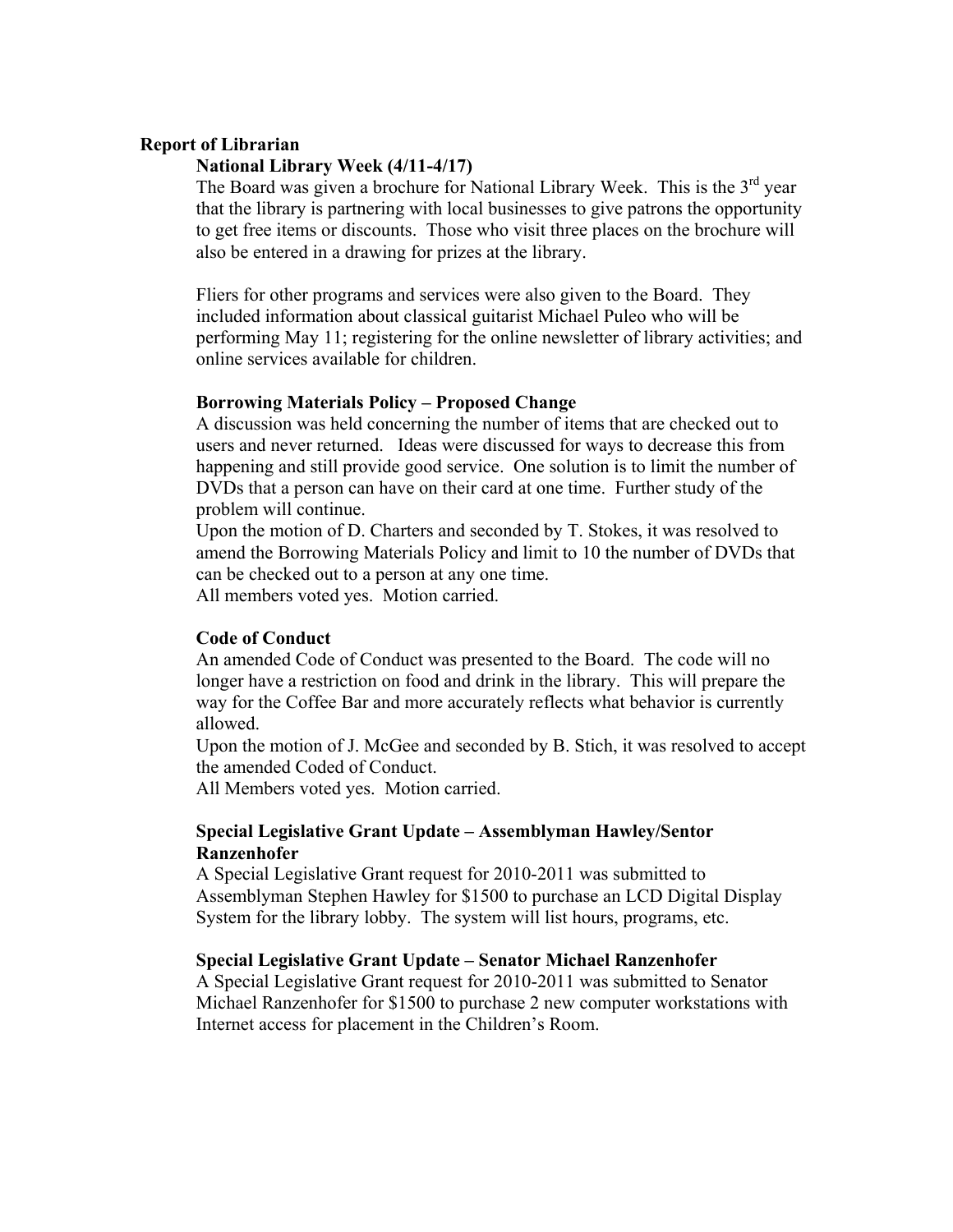#### **Special Legislative Project for Summer Reading**

The library received permission from the State Education Department to submit a Special Legislative Grant Project for \$5000. The stated purpose of this grant is "Family Summer Programming to Encourage Reading. The grant has been written for two Early Literacy Stations from AWE (Advanced Workstations in Education, inc.) to be placed in the Children's Room and used to promote literacy as part of the Summer Reading Program.

#### **Library Statistics**

| February 2010 | 19,334                       |
|---------------|------------------------------|
| February 2010 | 3001                         |
| February 2010 | 14,396 / 636 average per day |
| February 2010 | 2,167                        |
| March 2010    | No data from Nioga           |
| March 2010    | 3,577                        |
| March 2010    | 18,516 / 686 average per day |
| March 2010    | 2,980                        |
|               |                              |

#### **Report of Committees**

#### **Buildings and Grounds**

The committee will meet April 15 to discuss issues pertaining to the library building and plan for solutions, maintenance, etc.

Jim Jacobs emailed that the recent roof problems are still under warranty, but the original company has gone out of business. Local roofing company, R.A. Haitz, will make current repairs and be compensated through the warranty.

#### **Financials**

#### **Transfers**

Upon the motion of J. McGee and seconded by B. Stich, it was resolved to transfer \$446.34 from L7410.400/00-0000 (Other) to L9040.800/00-0000 (Workman's Compensation) and to transfer \$655 from L7410.160/00-1800 (Parttime Salaries) to L7410.200/00-0000 (Equipment). All members voted yes. Motion carried.

#### **Approval of Invoices for Payment**

Upon the motion of B. Stich and, seconded by T. Stokes, it was resolved to accept the proposed April 2010 invoice payments for \$48,521.56 on warrant 43. All members voted yes. Motion carried.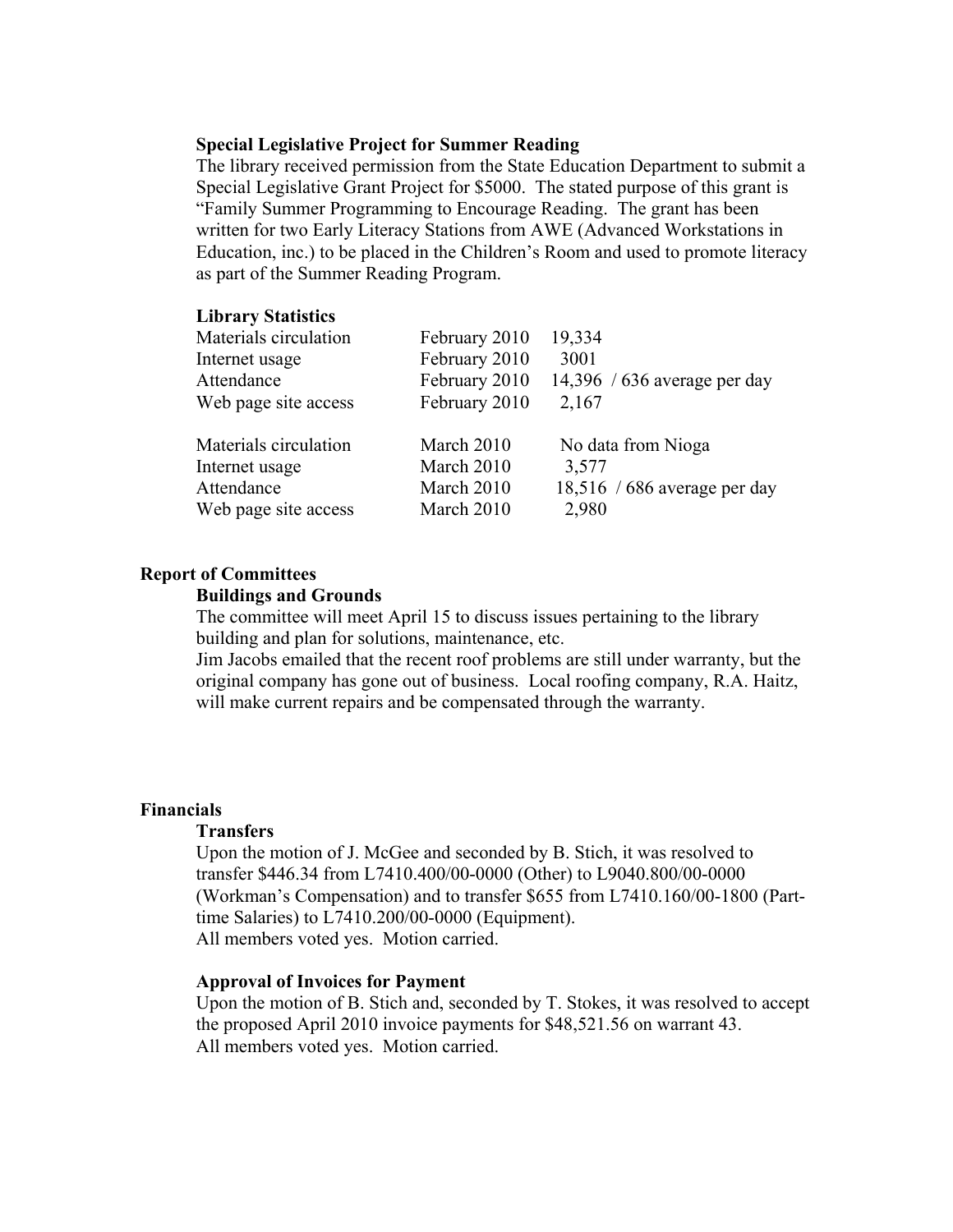Upon the motion of B. Stich, seconded by J. McGee, it was resolved to pay supplementary warrant 40 for a total of \$1,291.47 and supplementary warrant 42 for a total of \$1,319.41.

All members voted yes. Motion carried.

#### **January and February 2010 Summary of Revenues and Appropriations**

Upon the motion of B. Stich and, seconded by T. Stokes, it was resolved to accept the January and February 2010 Summary of Revenues and Appropriations as submitted.

All members voted yes. Motion carried.

#### **Capital Reserve**

D. Wyrwa reported that the school district is reviewing any additional accounts that are designated as belonging to Richmond Memorial Library. The district hopes to have these accounts settled and moved to the Library's accounts before the end of this fiscal year. It may be possible to use some of these funds to add to the library's capital reserve. In addition, any PILOT payments owed to the library are being investigated.

#### **GRO Program Budget**

The library has received a check from New York State for 90% of the GRO Grant entitled Eat, Read, Grow. This \$11,880.00 is for year one of the grant ( 2009- 2010). Reductions were made from the original proposal.

Upon the motion of J. McGee and seconded by T. Stokes it was resolved to accept \$11,880 from the grant.

All members voted yes. Motion carried.

## **Communications**

#### **Letter from Library Development – Library Charter**

A letter dated March 19, 2010 was received from Joseph Mattie, Library Development Specialist with the NYS Library, Division of Library Development, indicating that the service area in the1960 charter is unclear. D. Wyrwa will meet with him to discuss this matter while she is in Albany later this month.

#### **Unfinished Business**

#### **Microfilm**

No additional information concerning the Daily News microfilm that resides in the vault at Beils. Current film will be purchased from NewsBank, the new vendor that Johnson Newspaper is working with, at the much higher price.

#### **New Business**

#### **Copier/Printer for Public Use**

The lease for the current copier/printer used by the public ends in May, 2010. Toshiba was contacted because they were awarded the 2008 RFP for the staff color copier/printer. This award is valid for 7 years. An upgraded copier/printer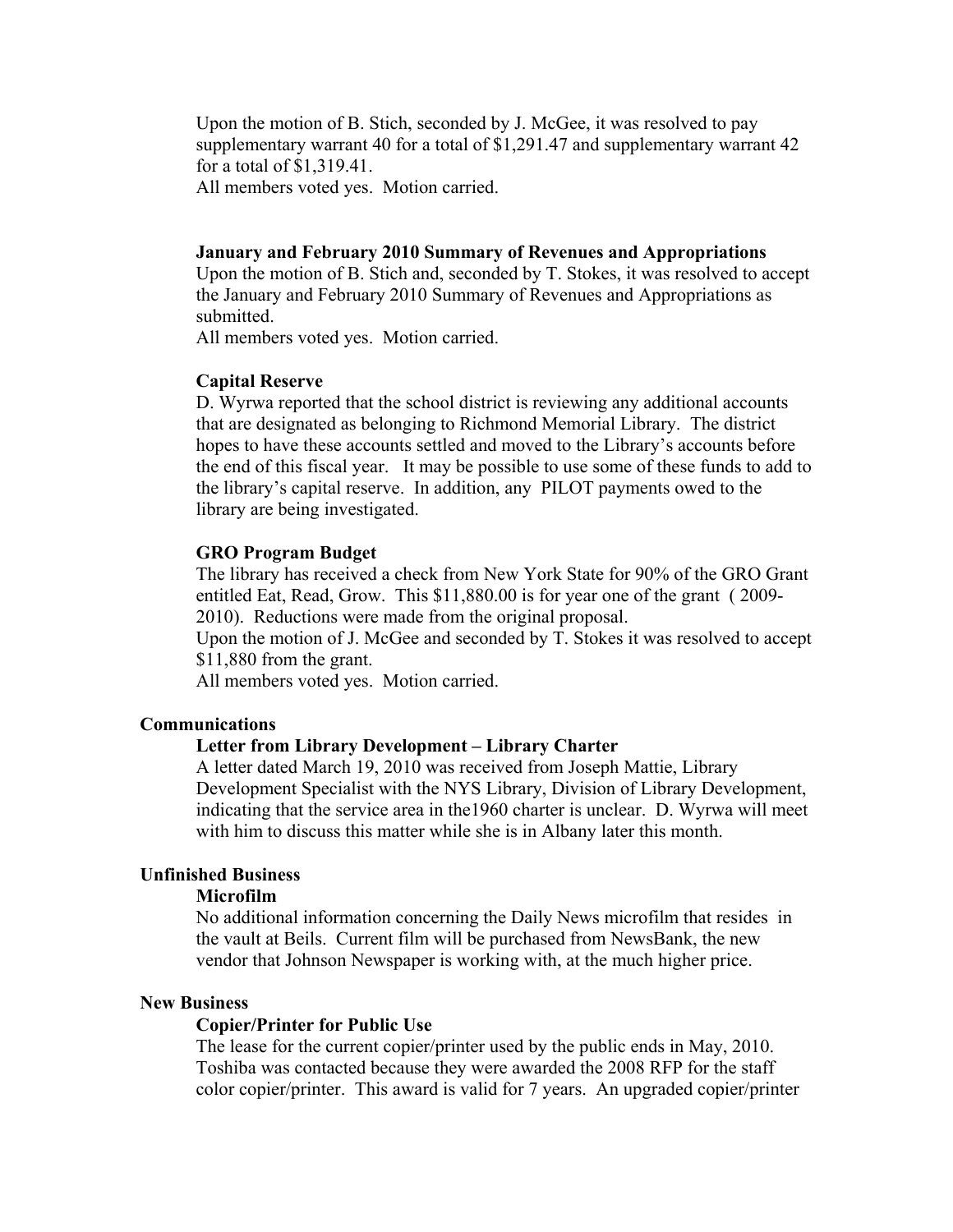is available. This will allow for b/w and color copying and printing by the public. Color copying has never been offered to the public. Sending faxes will also remain as a public service. The Board decided to lease rather than purchase the machine. However, additional questions concerning upgrading the coin op. remain. D. Wyrwa will pursue this and bring the updated information to the May Board meeting.

### **Tale For Three Counties**

The Board will send a note of congratulation to the Tale For Three Counties committee for a job well done. Each year the program has grown and this year it was especially well attended. People really enjoyed *The Art of Racing in the Rain* and Garth Stein's talk.

### **Adjournment**

There was no further business so, President Rosemary Surowka, adjourned the meeting at 8:35pm.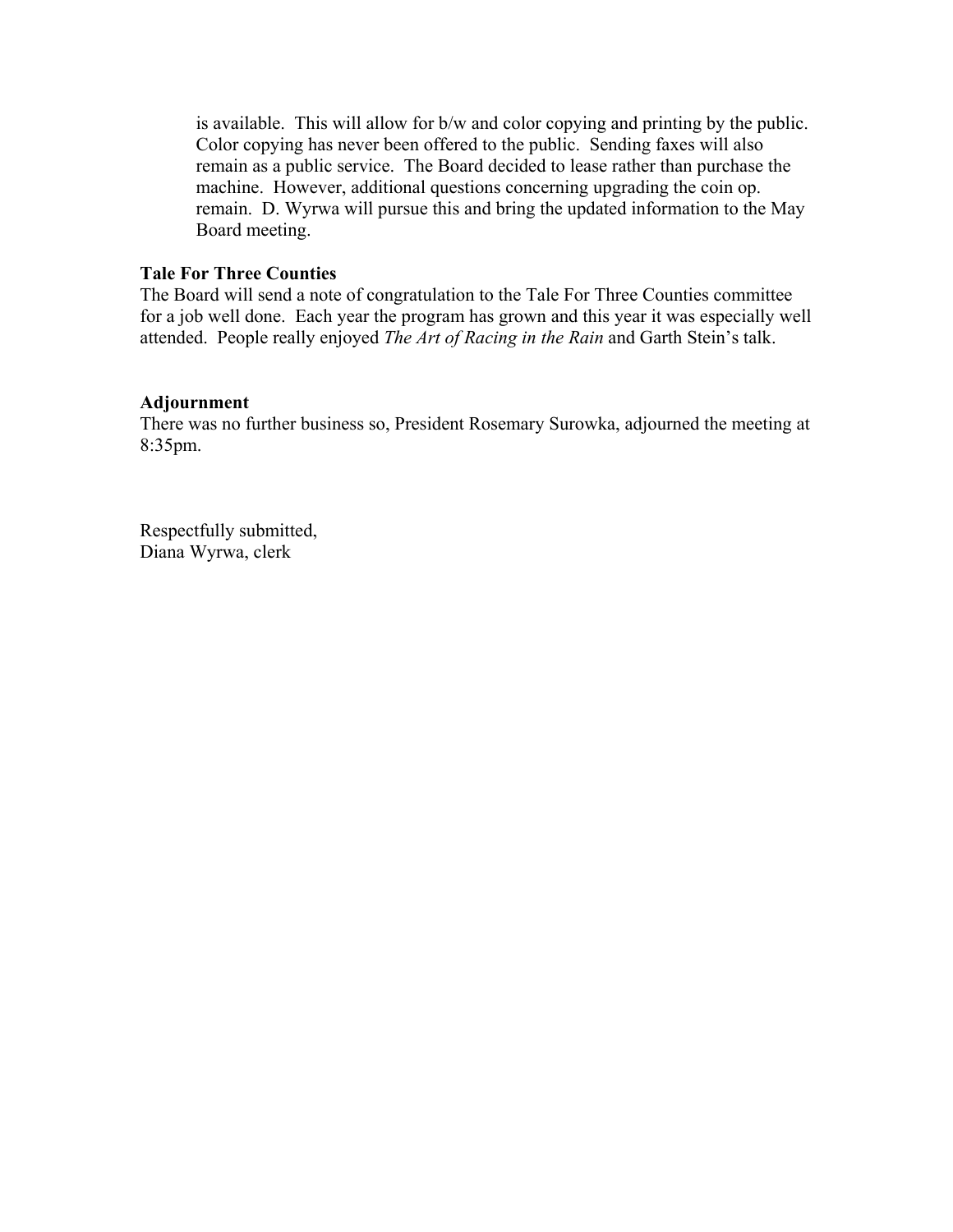## *Approved by Library Board of Trustees June 14, 2010*  **Richmond Memorial Library Board of Trustees May 10, 2010**

### **Call to order**

The regular meeting of the Board of Trustees was held on Monday, May 11, 2010. President of the Board Rosemary Surowka called the meeting to order at 6:30 pm. Members Present: Dana Charters, John McGee, Beth Stich, Tracy Stokes, Rosemary Surowka Also present: Colleen Brudz, Diana Wyrwa, Sandra Gillard Excused: Gail Stevens

## **Approval of Minutes**

Upon the motion of B. Stich and seconded by J. McGee, it was resolved to accept the minutes of the meeting April 12, 2010. All members voted yes. Motion carried.

## **Request to move to Executive Session**

Upon the motion of T. Stokes and seconded by B. Stich it was resolved to move to Executive Session at 6:33pm. All members voted yes. Motion carried.

Upon the motion of T. Stokes and seconded by B. Stich it was resolved to return from Executive Session at 7:27pm. All members voted yes. Motion carried.

# **Report of Librarian**

### **Personnel**

Upon the motion of T. Stokes and seconded by D. Charters, it was resolved to accept the resignation request of Susan Briggs, GRO Coordinator effective immediately. All members voted yes. Motion carried.

Upon the motion of T. Stokes and seconded by D. Charters, it was resolved to accept the resignation request of Ashley Kingsley, Library Page effective May 27, 2010. All members voted yes. Motion carried.

## **Review of Budget Results/Trustee Election**

There was a  $0\%$  increase in the  $2010 - 2011$  library budget so it was no need for it to be included on the ballot. Rosemary Surowka ran unopposed for the Library Board. She was elected with a total of 167 votes (124 walk in votes and 43 absentee).

## **Marshall Fund/SAGE Program Grant Application**

A letter was received from Patricia Campbell, Program Officer for the Marshall Foundation indicating that the SAGE program could apply for \$53,000. An application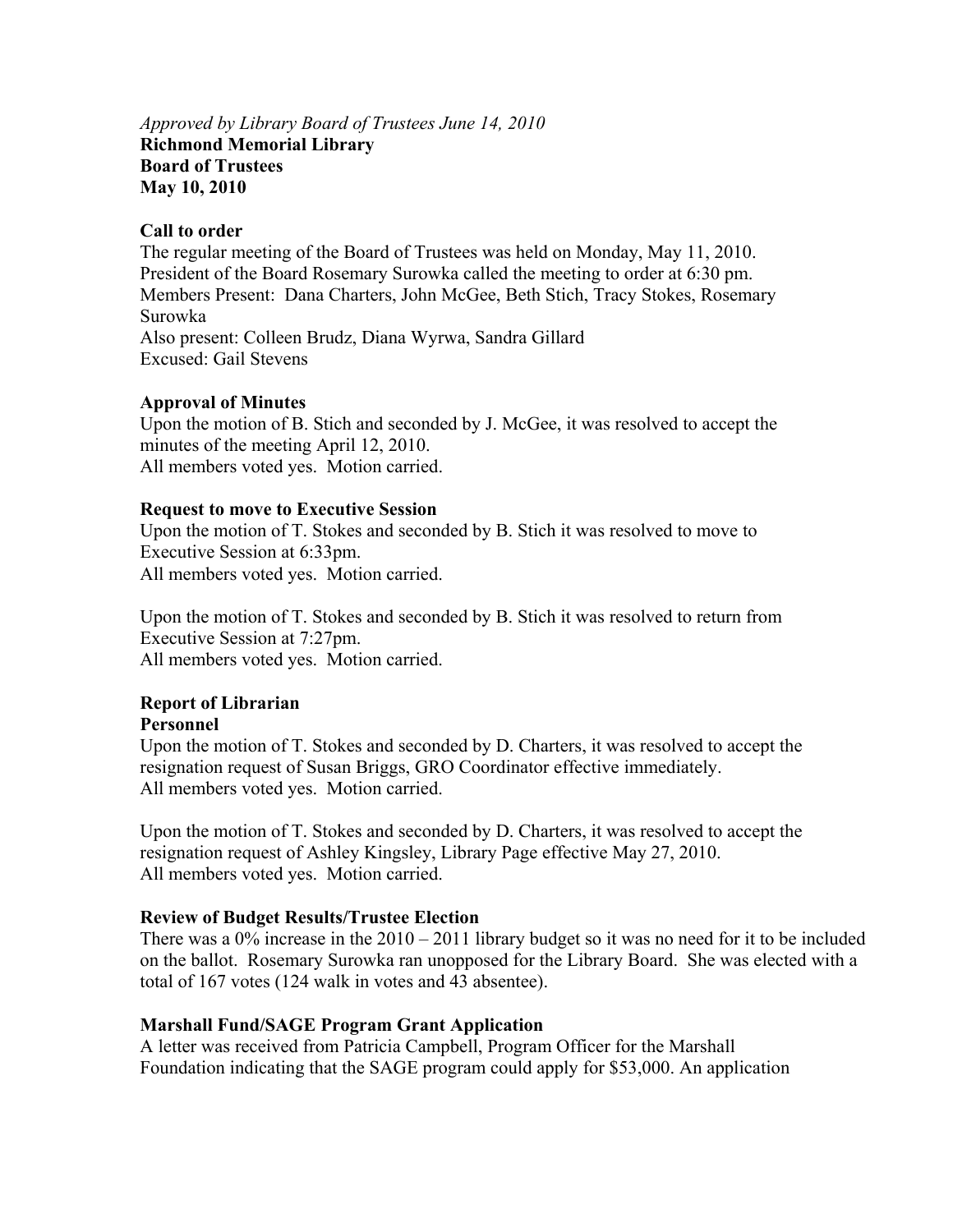for the 2010-2011 SAGE program was prepared by Cathie Plaisted and Diana Wyrwa and submitted electronically before the due date of May 7, 2010. Upon the motion of J. McGee and seconded by T. Stokes, it was resolved to approve the SAGE application to the Community Foundation's Muriel H. Marshall Fund. All members voted yes. Motion carried.

## **Library Copier/Printer**

A discussion was held concerning the lease of a new copier/printer.

Upon the motion of J. McGee and seconded by T. Stokes, it was resolved to lease a Toshiba e-STUDIO 2830C copier with a maintenance agreement from Toshiba Business Solutions for 5 years with a monthly payment of \$152.25 and with the library only paying for copies actually printed for both black/white and color.

All members voted yes. Motion carried.

### **Long Range Plan**

The Long Range Plan was distributed to the Board. A few activities were highlighted for each goal for the year 2010 including the following:

### **Goal 1:**

- 1. Continuing the implementation of the space study with additional changes made to the main floor of the library.
- 2. A lecture series, in partnership with other cultural agencies. Topics might include Mary Elizabeth Wood; architecture of the building; the Richmond family, etc.

### **Goal 2:**

- 1. Promoting technology, especially WiFi services.
- 2. Refreshing the webpages and adding Flickr to the adult and teen pages.
- 3. Begin digitizing Local History items (starting with old newspapers)
- 4. Ebooks, which are now available through Nioga, possibly purchasing for Richmond Library.

### **Goal 3:**

- 1. Open the Coffee Bar as a new business.
- 2. Offer workshops by GCC's Small Business Development Center.
- 3. Continue the National Library Week/Business Partnership program.

### **Goal 4:**

- 1. Assume responsibility for all funds include payroll.
- 2. Encourage groups that use the library meeting rooms to "go green".
- 3. RML will have it's own audit done.
- 4. Establish a foundation.

Upon the motion of D. Charters and seconded by T. Stokes, it was resolved to accept the revised Long Range Plan for 2007 – 2011.

All members voted yes. Motion carried.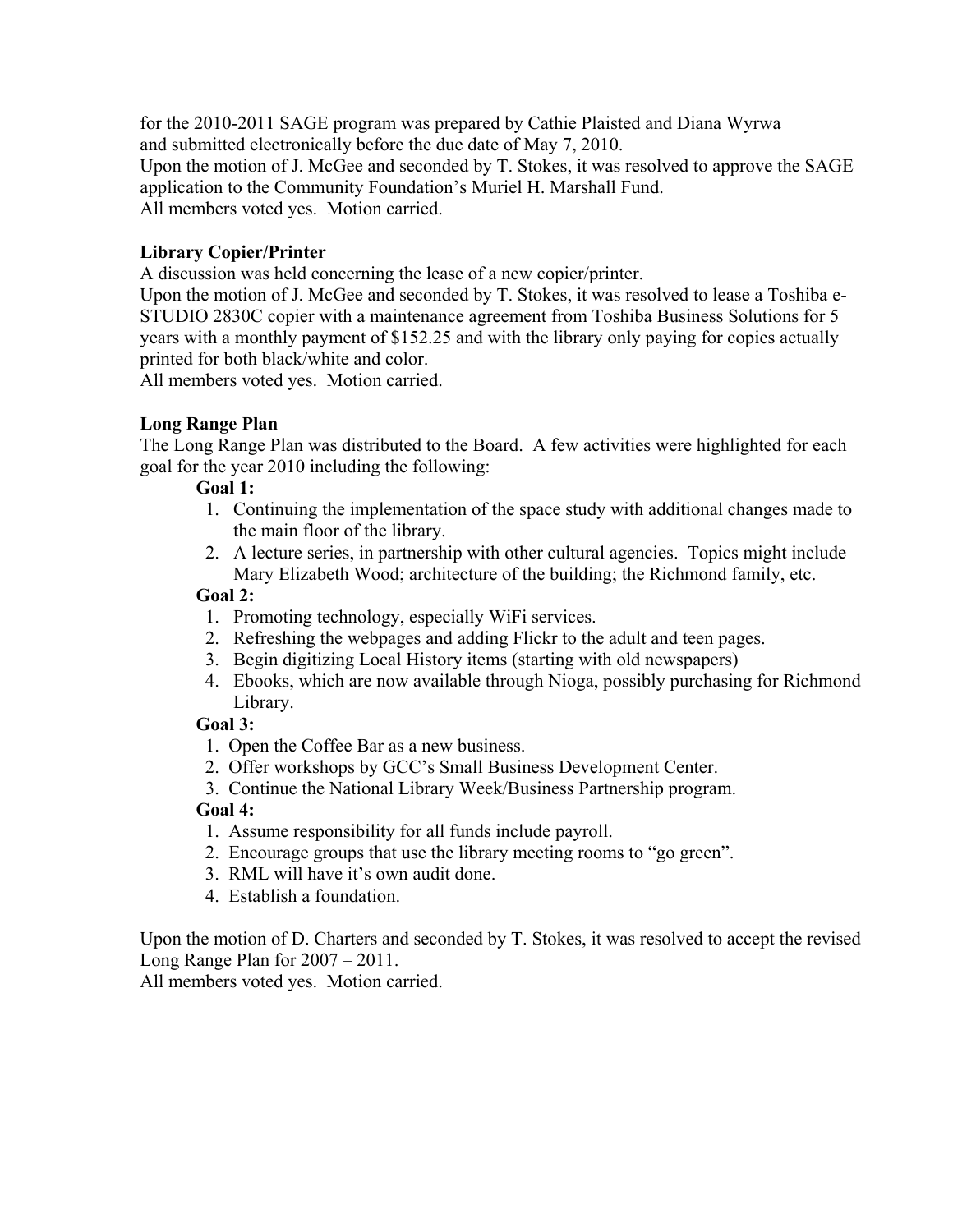### **Library Statistics**

| Materials circulation | April 2010 | 21,104                       |
|-----------------------|------------|------------------------------|
| Internet usage        | April 2010 | 3,349                        |
| Attendance            | April 2010 | 15,246 / 586 average per day |
| Web page site access  | April 2010 | 2578                         |

### **Report of Committees**

## **Building and Grounds**

Tracy Stokes reported on the Building and Grounds Committee meeting. Committee members toured the library and the grounds with Jim Jacobs. This opened the lines of communication for problem areas that need to be addressed.

## **Genesee County Funding**

June  $16<sup>th</sup>$  there will be another meeting of the libraries to plan strategy for requesting Genesee County funding. Services to youth will be the thrust of this year's request. Rosemary Surowka is the Board representative to this committee.

## **Financials**

## **Approval of Invoices for Payment**

Upon the motion of B. Stich and, seconded by T. Stokes, it was resolved to accept the proposed 5/6/2010 invoice payments for \$35,719.94 on warrant 37. All members voted yes. Motion carried.

### **Transfer of Funds**

Upon the motion of D. Charters and seconded by B. Stich, it was resolved to transfer \$884.00 from L7410.450/03-0420 (AV-Marshall Grant) to L7410.400/03- 0450 (Other expenses – Marshall Grant) to pay for Conference expenses and a Batavia Newspaper Corp. invoice. All members voted yes. Motion carried.

### **Supplemental Warrant**

Upon the motion of D. Charters and seconded by B. Stich it was resolved to pay the conference registration request (\$195) for Marshall Grant coordinator on the upcoming supplemental warrant 50. All members voted yes. Motion carried.

Upon the motion of B. Stich, seconded by T. Stokes, it was resolved to pay 4 checks on supplementary warrant 45 for a total of \$2,171.25. All members voted yes. Motion carried.

### **March 2010 Summary of Revenues and Appropriations**

Upon the motion of B. Stich, seconded by T. Stokes, it was resolved to accept the March 2010 Summary of Revenues and Appropriations as submitted. All members voted yes. Motion carried.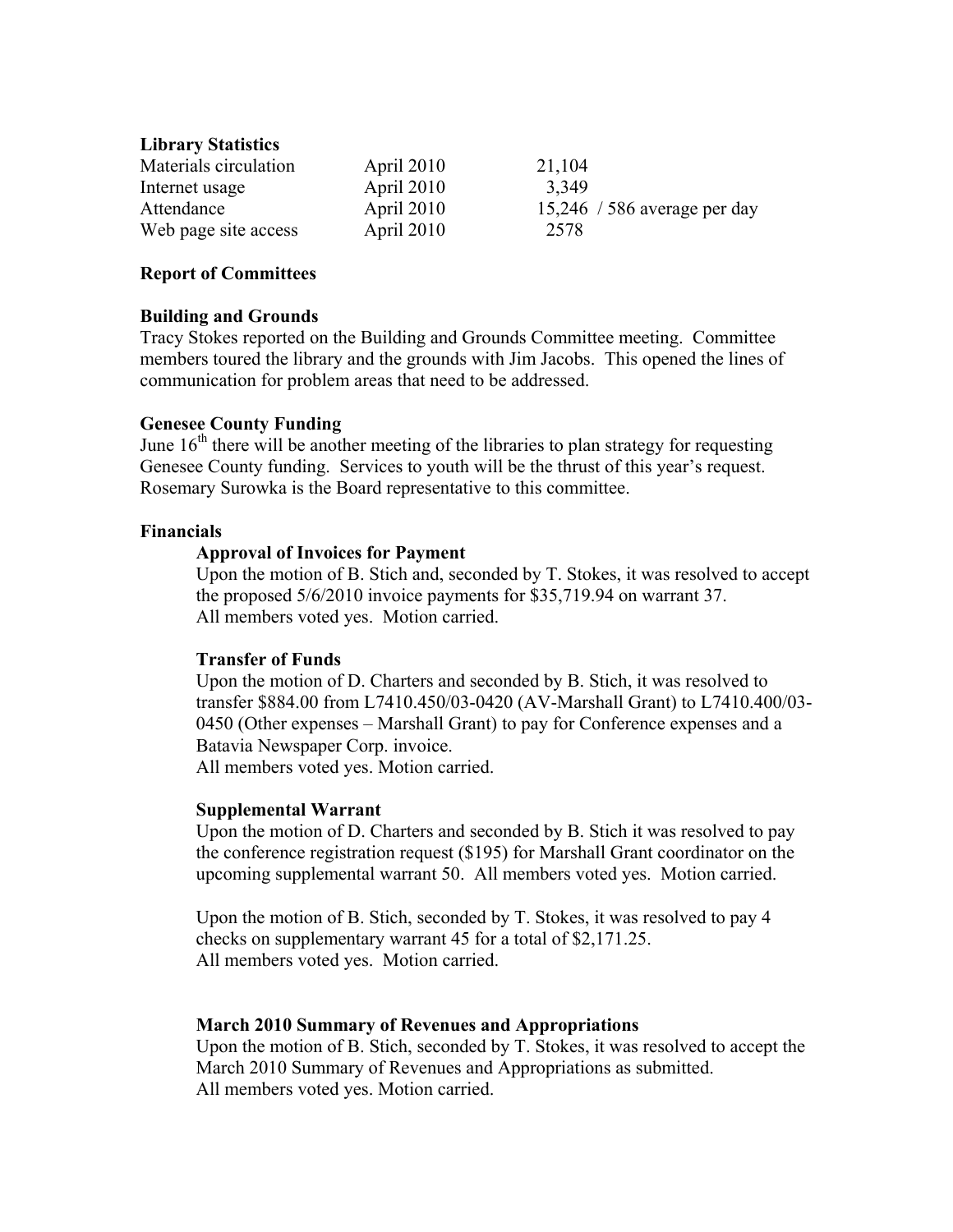#### **Capital Reserve**

Paula Haven has investigated a company called Book Prospector that pays for old books. The books that would be sold would be rejects from the book sale that are headed to recycling.

Upon the motion of T. Stokes, and seconded by D. Charters, it was resolved to put any money that is made using Book Prospector into the Capital Reserve fund. All members voted yes. Motion carried.

#### **Communications**

#### **Nioga Letter – Construction Grant**

A letter dated April 22, 2010 was received from Nioga Executive Director, Tom Bindeman concerning New York State Public Library Construction grants. He is encouraging member libraries to apply because even though the state budget is late, there is a strong possibility that this will be funded.

### **RSVP Thank you**

A letter of thanks was received from Dorian Ely, Coordinator at RSVP of Genesee for being honored by the Friends of the Library. RSVP was selected as Friend of the Year because of the number of library volunteers that come from this agency.

#### **Unfinished Business**

#### **Custodial Agreement**

The Custodial Agreement is completed but will be presented to the Board in June.

#### **Library Charter**

D. Wyrwa met with Joe Mattie, NYS Library Development liaison, while she was in Albany. Changes need to be made to the library charter concerning clarification of the service district. Richmond Library is the last library in the Nioga System to make the needed changes.

#### **Adjournment**

There was no further business so, President Rosemary Surowka, adjourned the meeting at 8:53pm.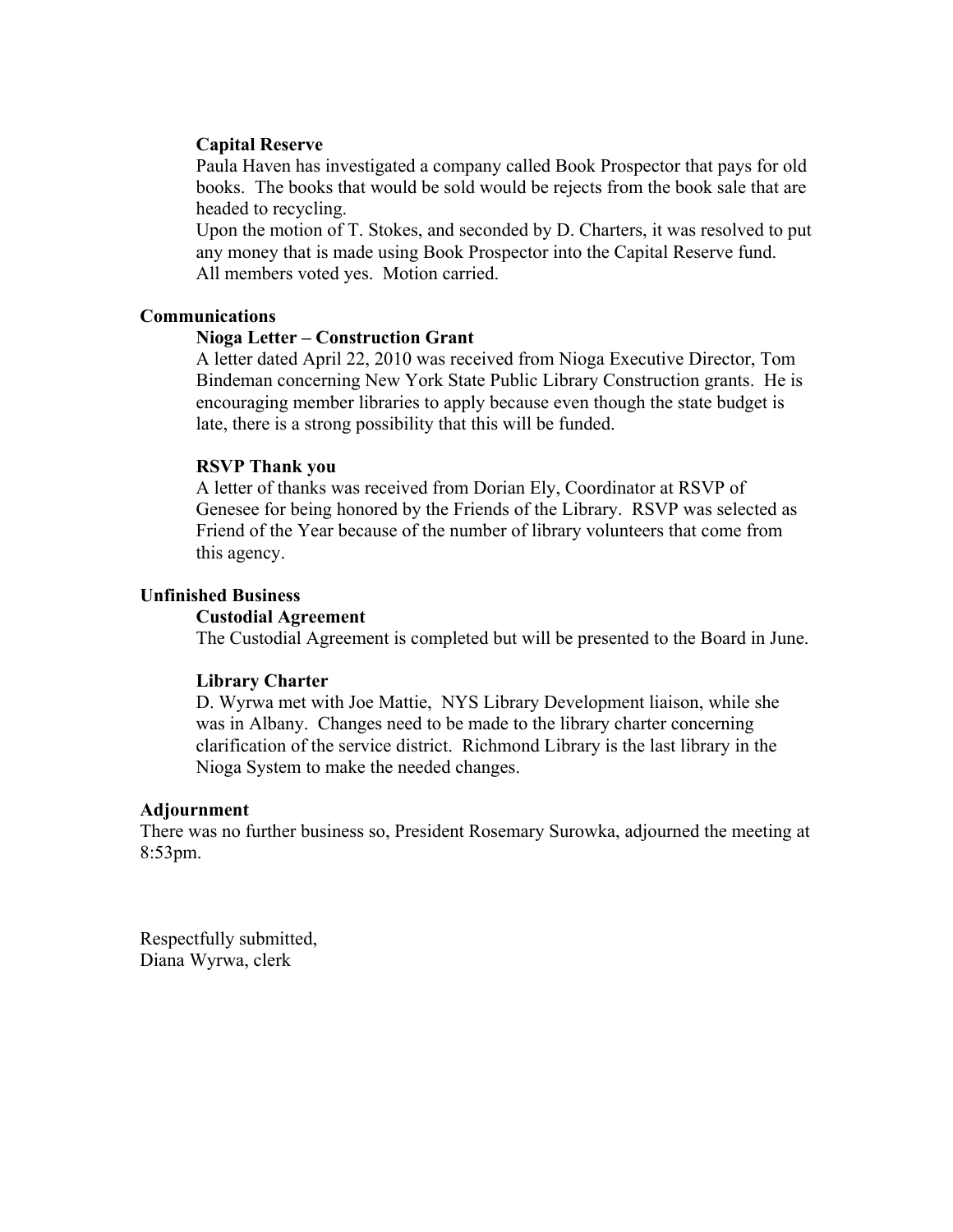## *Approved by Library Board of Trustees July 19, 2010*  **Richmond Memorial Library Board of Trustees June 14, 2010**

### **Call to order**

The regular meeting of the Board of Trustees was held on Monday, June 14, 2010. President of the Board Rosemary Surowka called the meeting to order at 6:30 pm. Members Present: Dana Charters, Beth Stich, and Rosemary Surowka Also present: Colleen Brudz, Diana Wyrwa, Sandra Gillard Excused: JohnMcGee, Tracy Stokes, Gail Stevens

## **Approval of Minutes**

Upon the motion of D. Charters and seconded by B. Stich, it was resolved to accept the minutes of the May 10, 2010 meeting as submitted. All members voted yes. Motion carried.

## **Report of Librarian**

## **2010-2011 Library Board Meeting Calendar**

The Board Meeting Calendar was discussed and there was a conflict for some Board Members so it was decided to table the calendar until the July meeting.

### **Personnel**

Upon the motion of B. Stich and seconded by D. Charters, it was resolved to accept Judy Hurlbut as the GRO Coordinator pending Civil Service approval effective July 6, 2010. All members voted yes. Motion carried.

Upon the motion of D. Charters and seconded by B. Stich, it was resolved to accept Linda Daviau as the part-time Library Clerk for Children's Room effective July 1, 2010. All members voted yes. Motion carried.

### **Charter Revision**

The proposed amended Charter for the Richmond Memorial Library was presented. Changes included clarifying the service area to include all areas covered by the Batavia City School District and adding IRS dissolution language necessary for tax exempt status under section  $501(c)(3)$ .

Upon the motion of B. Stich and seconded by D. Charters it was resolved to accept the Resolution of a Special Meeting of the Board of Trustees of the Richmond Memorial Library regarding the Amendment to the Charter.

All members voted yes. Motion carried.

Upon the motion of B. Stich and seconded by D. Charters it was resolved to accept the Petition for Amendment of the Charter.

All members voted yes. Motion carried.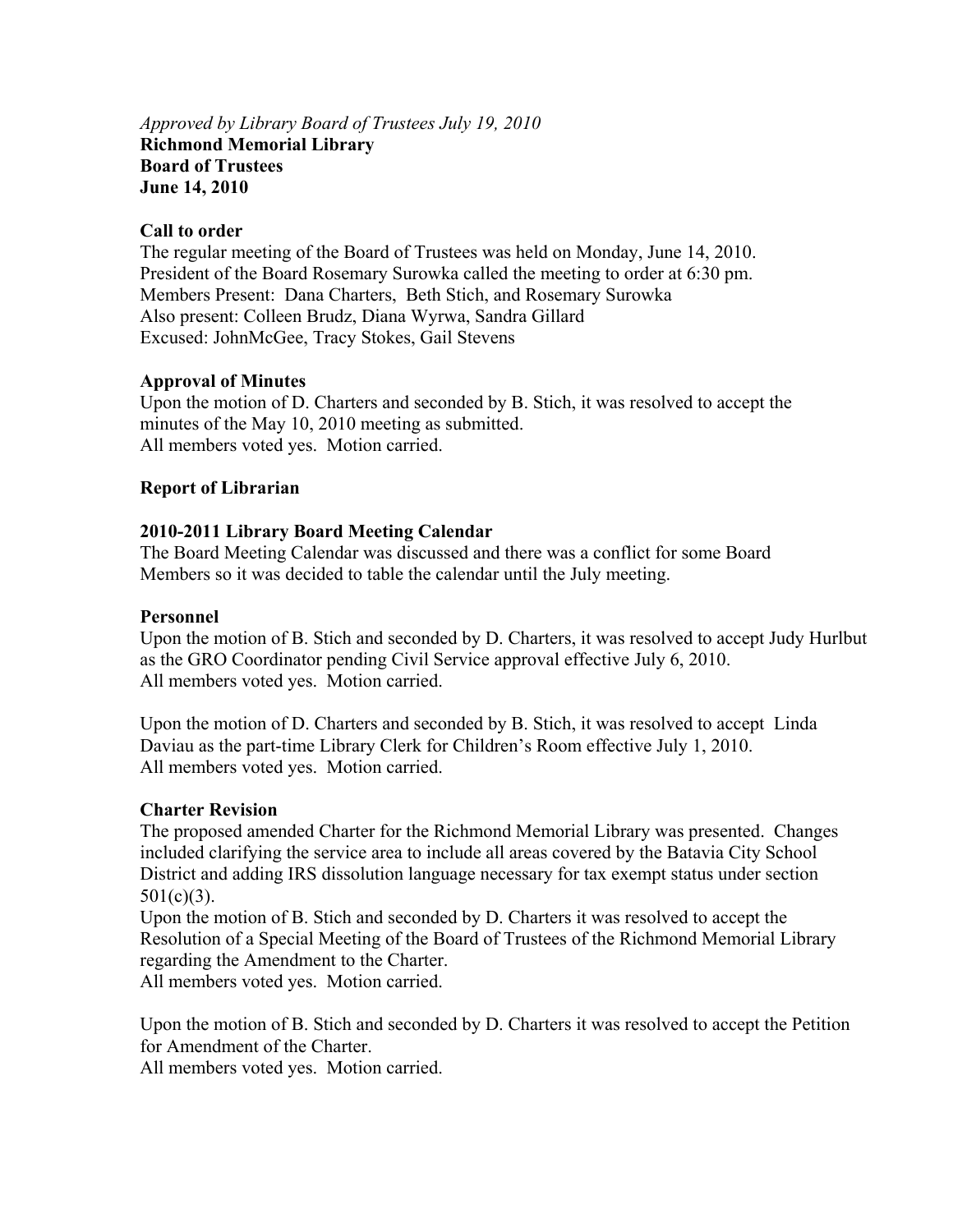## **Audit RFQ**

No affirmative responses were received concerning requests for quotes for audits of the library. The Board instructed D. Wyrwa to contact some of the firms to ask why they had not responded. A second request will be sent after she receives this information.

## **Coffee Bar RFP**

D. Wyrwa is still working on this RFP using Buffalo and Erie County's as a guide. She expects to have it completed before the next meeting and will personally contact some interested caterers and coffee shop owners. Also a legal ad will be placed in the Daily News.

### **Summer Reading Program**

Brochures for the Children, Teen and Adult Summer Reading Programs were distributed. Program will begin June 28, 2010.

### **Long Range Plan**

The updated Long Range Plan was distributed to the Board.

#### **We The People Grant – Final Report**

Upon the motion of D. Charters and seconded by B. Stich, it was resolved to accept the final report for the We The People Grant.

All members voted yes. Motion carried.

### **Library Statistics**

| Materials circulation | May 2010 | 19,356                          |
|-----------------------|----------|---------------------------------|
| Internet usage        | May 2010 | 2,819                           |
| Attendance            | May 2010 | 14,782 / 439 average per day    |
| Web page site access  | May 2010 | Incomplete data from Millennium |
|                       |          | Computers                       |

### **Report of Committees**

### **Genesee County Funding**

June  $16<sup>th</sup>$  there will be another meeting of the libraries to plan strategy for requesting Genesee County funding. Services to youth will be the thrust of this year's request. Rosemary Surowka is the Board representative to this committee.

#### **Building and Grounds**

The next meeting of the Building and Grounds Committee will be held June 24, 2010.

#### **Financials**

#### **Approval of Invoices for Payment**

Upon the motion of D. Charters and, seconded by B. Stich, it was resolved to accept the proposed invoice payments for 6/10/2010 for 187 invoices for \$90,258.75 on warrant 51. All members voted yes. Motion carried.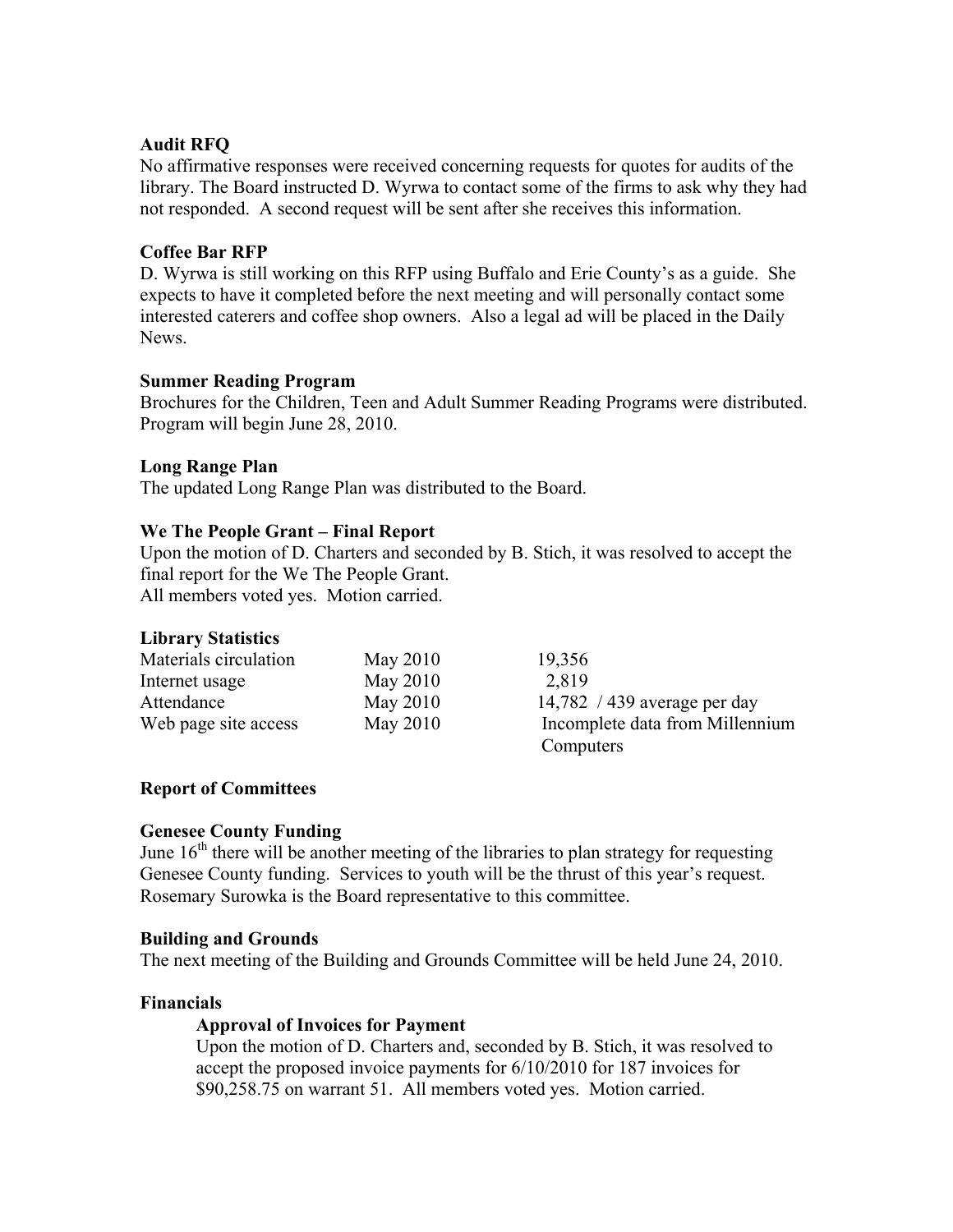#### **Supplemental Warrant**

Upon the motion of B. Stich, seconded by D. Charters, it was resolved to pay 5 checks on supplementary warrant 50 for a total of \$2,198.22. All members voted yes. Motion carried.

#### **April/May 2010 Summary of Revenues and Appropriations**

Upon the motion of B. Stich, seconded by D. Charters, it was resolved to accept the April and May 2010 Summary of Revenues and Appropriations as submitted. All members voted yes. Motion carried.

#### **Transfer of Funds**

Upon the motion of B. Stich and seconded by D.Charters, it was resolved to transfer \$2,110.00 from L9010.800.00.0000 (Retirement Account) to L7410.150.00.0000 (Professional Salaries) to pay for Sandra Gillard's unused vacation and compensatory days. All members voted yes. Motion carried.

#### **Capital Reserve**

Nothing was deposited or withdrawn.

#### **Trust Funds**

Upon the motion of B.Stich and seconded by D. Charters it was resolved to accept the following trust fund monies from the Batavia School District

33,622.19 – Richmond Library

12,363.67 – Richmond Library building

13,175.49 – Adelaide R. Kenney Library

and that these monies be transferred into the Richmond Memorial Library savings account at Five Star Bank.

All members voted yes. Motion carried.

#### **Family Literacy Grant Funds**

Upon the motion of B. Stich and seconded by D. Charters it was resolved to approve the Family Literacy Services Grant Program budget as approved by the Library Board of Trustees on April 12, 2010 from 2009-2010 funds into 2010- 2011 funds on July 1, 2010.

All members voted yes. Motion carried.

#### **Communications**

None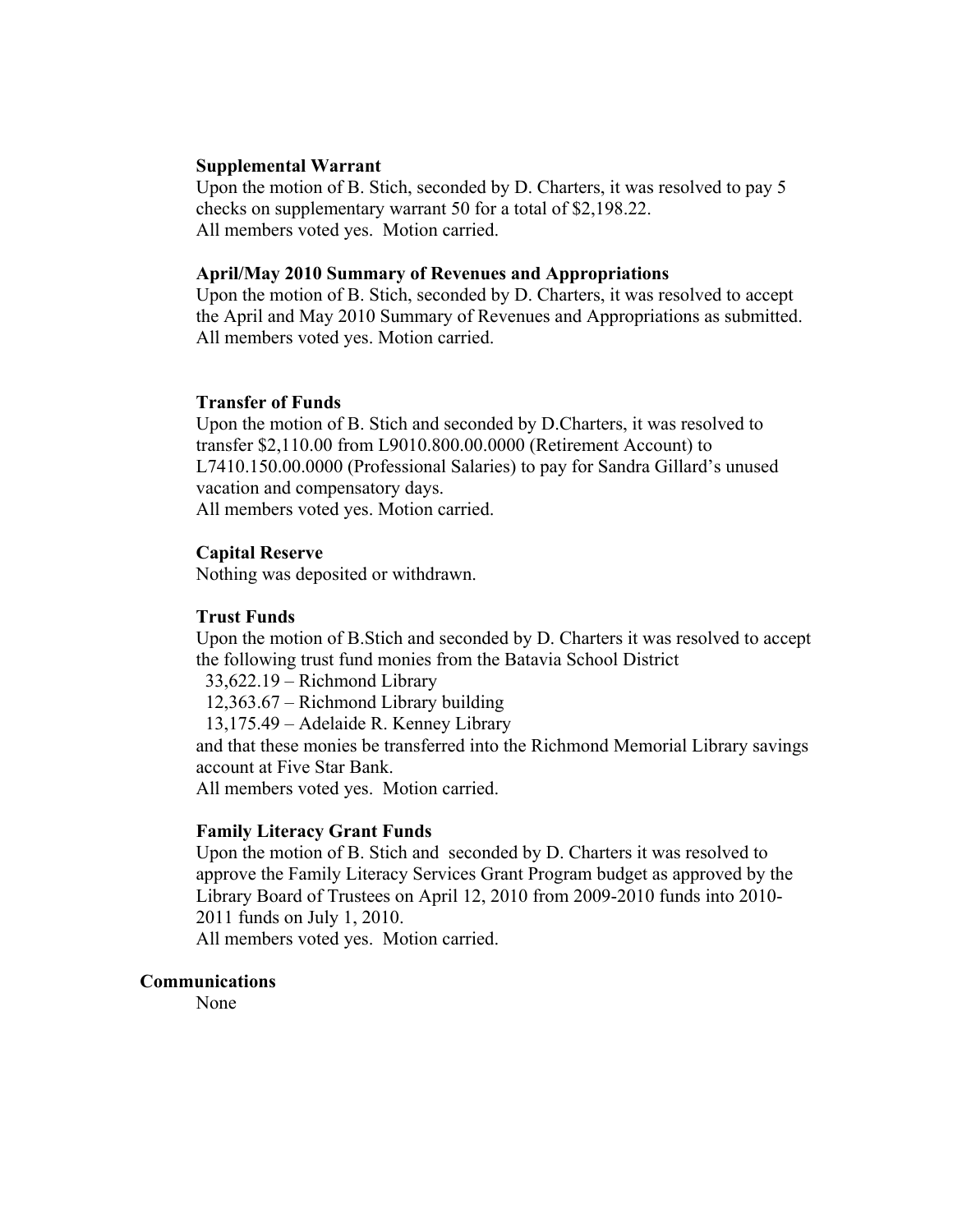### **Unfinished Business**

#### **Custodial Agreement**

Upon the motion of B. Stich and seconded by D. Charters, the Custodial Agreement for 2010 – 2012 was accepted. All members voted yes. Motion carried.

### **Toshiba Lease**

A discussion was held concerning a change to the lease of the new copier/printer for public use. The scheduled payment was different due to a change in the equipment for the coin operation.

Upon the motion of D. Charters and seconded by B. Stich, it was resolved to lease a Toshiba e-STUDIO 2830C copier with a maintenance agreement from Toshiba Business Solutions and approve a change in the monthly payment from \$152.25 to \$165.58. All members voted yes. Motion carried.

### **New Business**

### **Request for Special Meeting**

D. Wyrwa requested a short special meeting to approve a final warrant to pay as many invoices as possible out of the budget for the 2009-2010 year. Board members agreed. A tentative date of June 28 at 3:15pm is being scheduled.

#### **Adjournment**

There was no further business so, President Rosemary Surowka, adjourned the meeting at 8:33pm.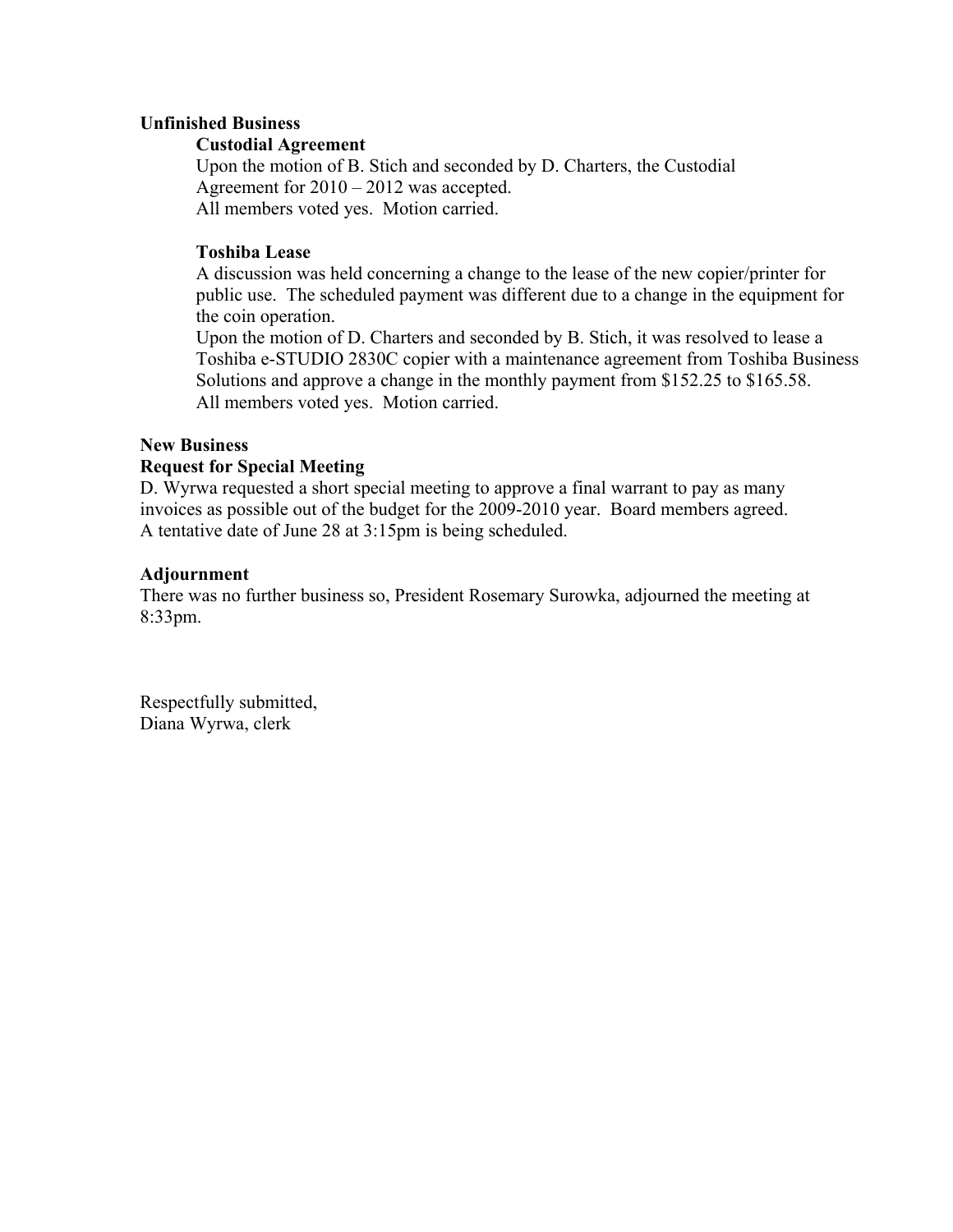## *Approved by Library Board of Trustees July 19, 2010* **Richmond Memorial Library Board of Trustees June 28, 2010**

### **Call to order**

The special meeting of the Board of Trustees was held on Monday, June 28, 2010. President of the Board Rosemary Surowka called the meeting to order at 3:15 pm. Members Present: Dana Charters, Tracy Stokes, John McGee and Rosemary Surowka Also present: Diana Wyrwa Excused: Beth Stich

### **Report of Librarian Personnel**

Upon the motion of J. McGee, seconded by T. Stokes, it was resolved to approve Lisa Gricius as a substitute librarian for the Richmond Memorial Library beginning July 7, 2010.

All members voted yes. Motion approved.

## **Audit Update**

D. Wyrwa reported that she contacted some of the local firms that received our audit RFQ. All said they no longer perform audits due to increased testing, insurance etc. required by NYS. A firm from Medina, Zelazny & Roush, was recommended by Bill Toal, who works with Tale for Three Counties and our RML Friends Group. He stated that this firm audits Medina's Lee-Whedon Library. D. Wyrwa contacted Zelazny & Roush and discovered that they had ceased performing audits six months ago. Zelazny & Roush do perform reviews (which is what Lee-Whedon has done now). D. Wyrwa contacted Nioga to ask whether RML needs a full audit or not. Nioga is contacting Library Development to determine the answer. Board members suggested waiting for the answer from Nioga and report at the next meeting.

### **Financials**

## **Transfers**

Upon the motion of T. Stokes, seconded by D. Charters, it was resolved to approve the transfer of \$1000 from the AV line (L7410-450-00-0420) to the Book line (L7410-450- 00-0410) for additional book payments at year end. All members voted yes. Motion approved.

### **Approval of Invoices for Payment**

Upon the motion of D. Charters and, seconded by J. McGee, it was resolved to accept the invoice payments for 6/28/2010 for 122 payments for \$21,274.31 on warrant 54. All members voted yes. Motion carried.

## **Supplemental Warrant**

D. Wyrwa requested a final supplemental warrant for fiscal year 2010-2011 dated June 30, 2010. The June 30, 2010 supplemental warrant would follow the established rules for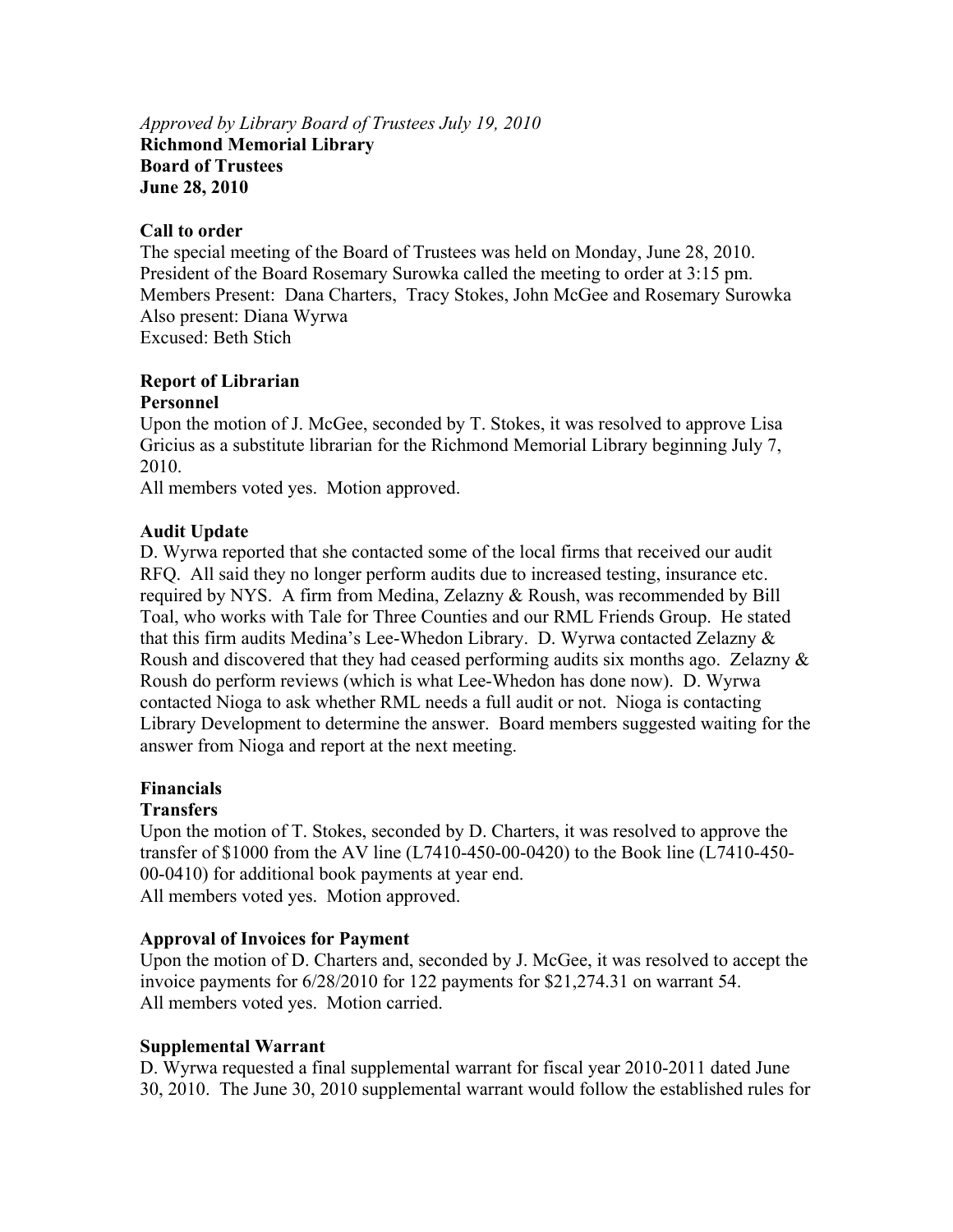supplemental warrants as established by the RML Board of Trustees July 13, 2009 and amended October 19, 2009.

Upon the motion of J. McGee, seconded by T. Stokes, it was resolved to approve the issuing of a final supplemental warrant dated June 30, 2010 adhering to the established rules for supplemental warrants as approved by the RML Board of Trustees. All members voted yes. Motion carried.

## **Trust Funds**

D. Wyrwa reported that the library received a wire transfer totaling \$59,161.35 for the three trust funds from the Batavia City School District on June 22, 2010. The amount was placed in the library's savings account at Five Star Bank.

## **2010-2011 Budget**

Upon the motion of D. Charters, seconded by T. Stokes, it was resolved to adopt the 2010-2011 Budget commencing on July 1, 2010. All members voted yes. Motion carried.

## **Adjournment**

With no further business, President Rosemary Surowka, adjourned the meeting at 3:55pm.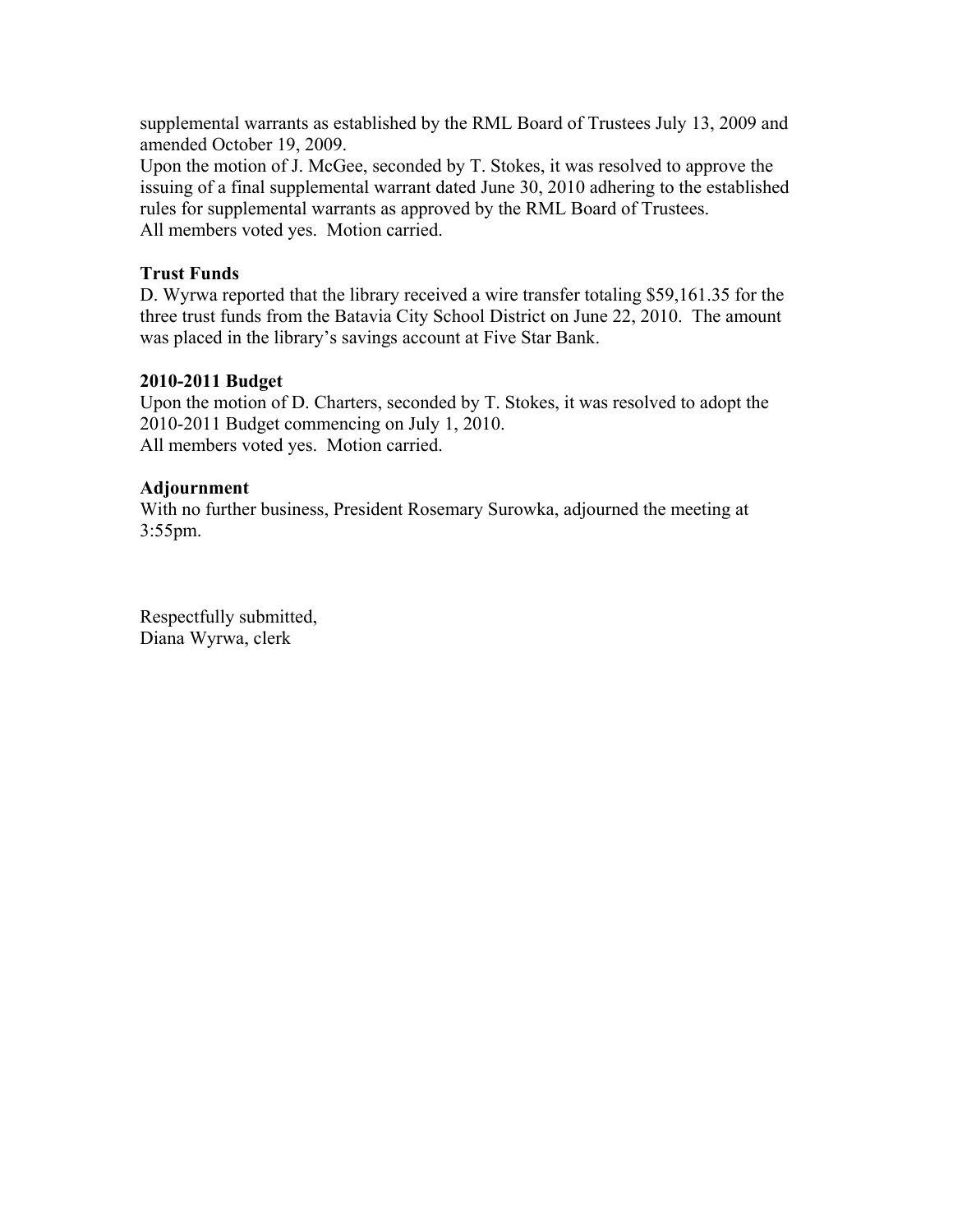### *Approved by Library Board of Trustees August 9, 2010* **Richmond Memorial Library Board of Trustees July 19, 2010**

The reorganization meeting of the Board of Trustees was held on Monday, July 19, 2010. President of the Board Rosemary Surowka called the meeting to order at 3:20 pm. Members Present: Dana Charters, John McGee, Beth Stich, Tracy Stokes, Rosemary Surowka Also present: Colleen Brudz, Diana Wyrwa, and Paula Haven

### **Swearing in of Board Members**

All members of the Board of Trustees were sworn-in by Notary Public, Alice Zito.

# **Reorganization**

## **Election of President**

Upon the motion of J. McGee, seconded by B. Stich, Rosemary Surowka was nominated as President of the Board of Trustees.

All members voted yes. Motion carried.

## **Election of Vice-President**

Upon the motion of B. Stich, seconded by J. McGee, Dana Charters was nominated as Vice President of the Board of Trustees. All members voted yes. Motion carried.

## **Appointment of Clerk**

Upon the motion of T. Stokes, seconded by R. Surowka, it was resolved to appoint Diana Wyrwa as Clerk to the Board of Trustees. All members voted yes. Motion carried.

## **Appointment of Deputy Clerk**

Upon the motion of T. Stokes, seconded by R. Surowka, it was resolved to appoint Paula Haven as Deputy Clerk to the Board of Trustees. All members voted yes. Motion carried.

### **Appointment of Treasurer**

Upon the motion of T. Stokes, seconded by R. Surowka, it was resolved to appoint Barbara Kapperman as Treasurer to the Board of Trustees. All members voted yes. Motion carried.

### **Appointment of Deputy Treasurer**

Upon the motion of T. Stokes, seconded by R. Surowka, it was resolved to appoint Beth Stich and John McGee as Deputy Treasurers to the Board of Trustees. All members voted yes. Motion carried.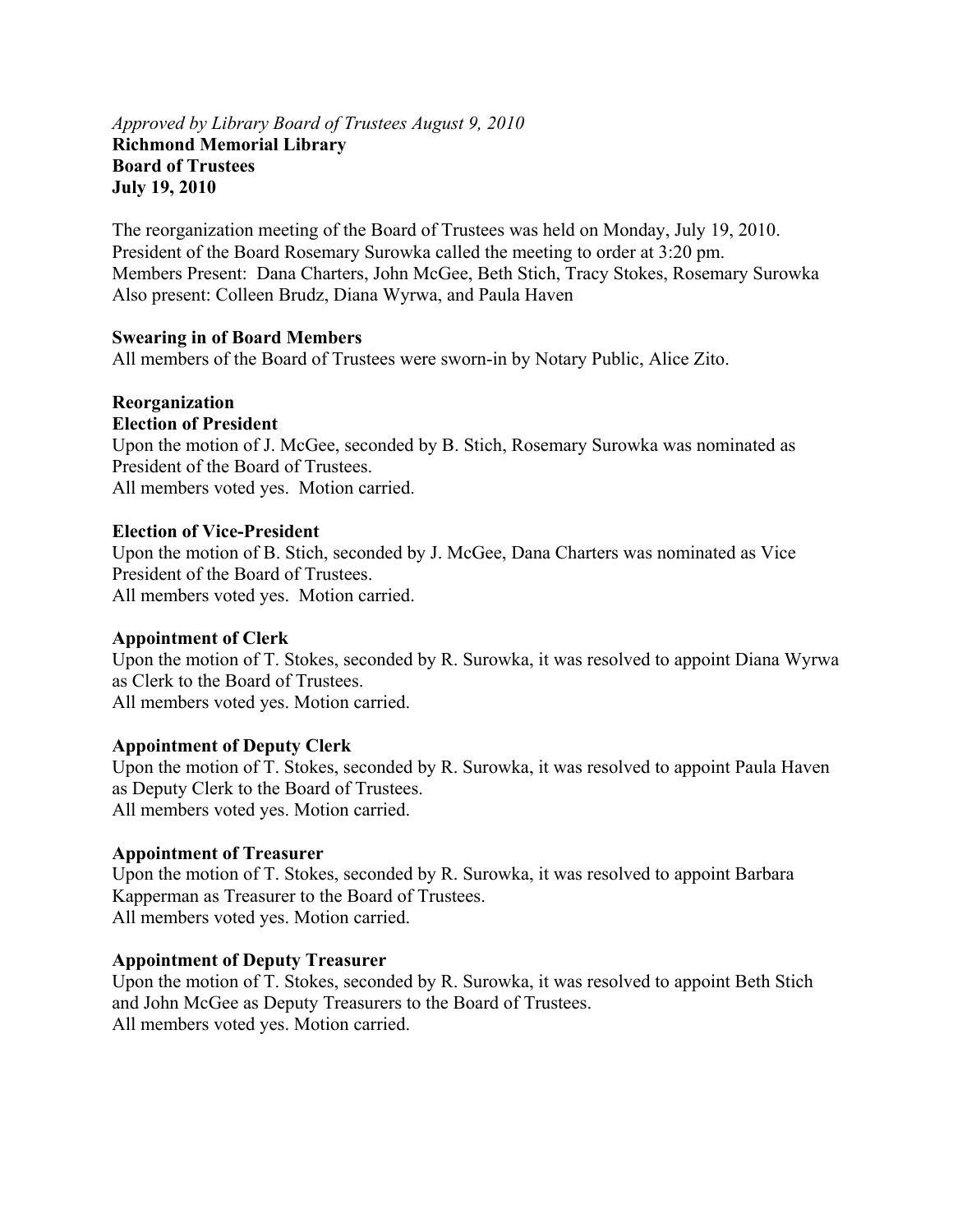### **Appointment of Purchasing Agent**

Upon the motion of T. Stokes, seconded by R. Surowka, it was resolved to appoint Diana Wyrwa as Purchasing Agent to the Board of Trustees. All members voted yes. Motion carried.

### **Library Attorney**

Upon the motion of T. Stokes, seconded by R. Surowka, it was resolved that the Williams Law Firm (Thomas & Gerald Williams) be the attorney of record to represent the Richmond Memorial Library.

All members voted yes. Motion carried.

### **Petty Cash**

Upon the motion of T. Stokes, seconded by R. Surowka, it was resolved to approve a Petty Cash amount of \$200 for the Richmond Memorial Library. All members voted yes. Motion carried.

### **Official Newspaper**

Upon the motion of T. Stokes, seconded by R. Surowka, it was resolved that The Daily News be the Richmond Memorial Library's official newspaper. All members voted yes. Motion carried.

### **Designation of Official Bank Depository**

Upon the motion of T. Stokes, seconded by R. Surowka, it was resolved that Five Star Bank be the Official Bank Depository for Richmond Memorial Library. All members voted yes. Motion carried.

### **Designation of Bank Signatories**

Upon the motion of T. Stokes, seconded by R. Surowka, it was resolved that Barbara Kapperman, Beth Stich and John McGee be appointed as the Bank Signatories for Richmond Memorial Library.

All members voted yes. Motion carried.

### **Designation of Payroll Certifier**

Upon the motion of T. Stokes, seconded by R. Surowka, it was resolved that Diana Wyrwa be appointed as the Payroll Certifier for Richmond Memorial Library. All members voted yes. Motion carried.

### **By-Laws Review**

Upon the motion of T. Stokes, seconded by R. Surowka, it was resolved to accept the By-Laws for the Richmond Memorial Library as they are written. All members voted yes. Motion carried.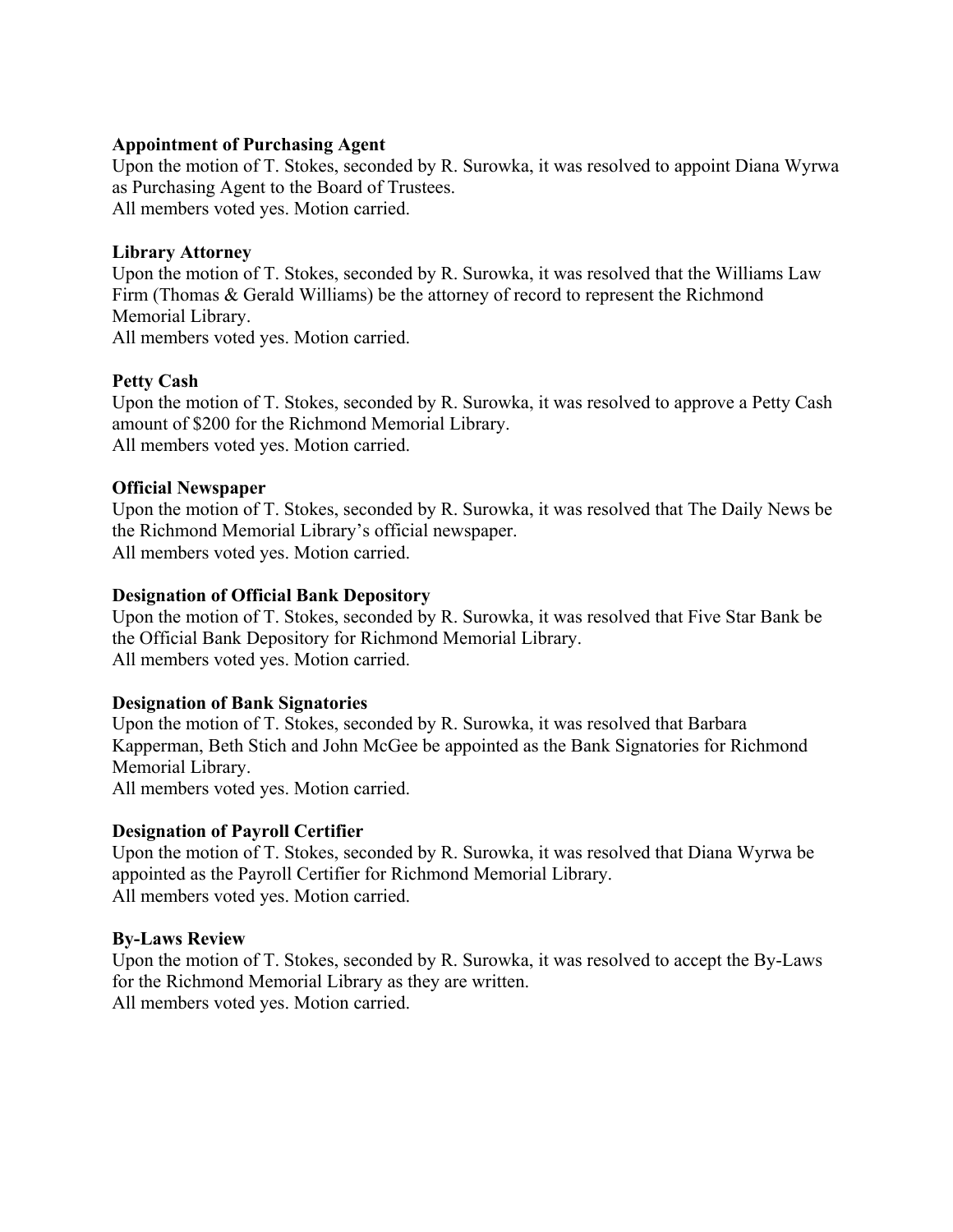## **Approval of Minutes**

Upon the motion of B. Stich and seconded by T. Stokes, it was resolved to accept the minutes of both the regular meeting of June 14, 2010 and the special meeting of June 28, 2010 as submitted. All members voted yes. Motion carried.

## **Report of the Librarian Board Meeting Calendar**

Upon the motion of T. Stokes, seconded by J. McGee it was resolved to approve the 2010 – 2011 Library Board of Trustees meeting calendar.

All members voted yes. Motion carried.

## **School Liaison**

The Board of Education has decided not to assign someone to be a liaison to the Library Board. Instead, D. Wyrwa has been asked to do an executive summary of the monthly meetings and email them to Bobbi Norton, assistant to Margaret Puzio. This will keep the Board of Education abreast of RML activities and business.

## **Personnel – Library Pages**

A discussion was held concerning that status of Library Pages. In 2009, it was decided to phase out the page positions by developing a corps of volunteers. D. Wyrwa explained that it has met with limited success. Library volunteers are treated as volunteers; they work when they want to and they are not scheduled for a certain number of hours. While helpful, it is creating times when there is a build-up of materials to be put away. Currently, there are three pages working, one page plans to resign to attend college in August. D. Wyrwa recommended that the third position be maintained.

D. Wyrwa recommended that Liz LeFort, who has been an employee of the library for 5 years, and works as a page with circulation duties, be given a 2.5% increase in pay beginning Aug. 1, 2010.

D. Wyrwa recommended that Dan Crofts be trained in circulation duties beginning in September. His salary would be increased by \$.25 per hour after training.

Upon the motion of J. McGee, seconded by R. Surowka, it was resolved to approve maintaining three library page positions and increasing wages for pages as proposed. All members voted yes. Motion carried.

## **National Grid Proposal**

D. Wyrwa reported that Jim Jacobs, Batavia CSD Buildings and Grounds Supervisor, arranged for National Grid to do an assessment as part of their energy conservation program. They would replace all the lights in the building and add 12 occupancy sensors in appropriate areas. The estimated job cost is \$29,201.66; National Grid would contribute \$20,441.16 and the library would contribute \$8, 760.50. If the library will pay this in a lump sum, there is an additional 15% discount, bringing the cost to \$7,446.43. The Library would see additional savings in monthly electric bills. B. Stich recommended that the library's contribution be taken from the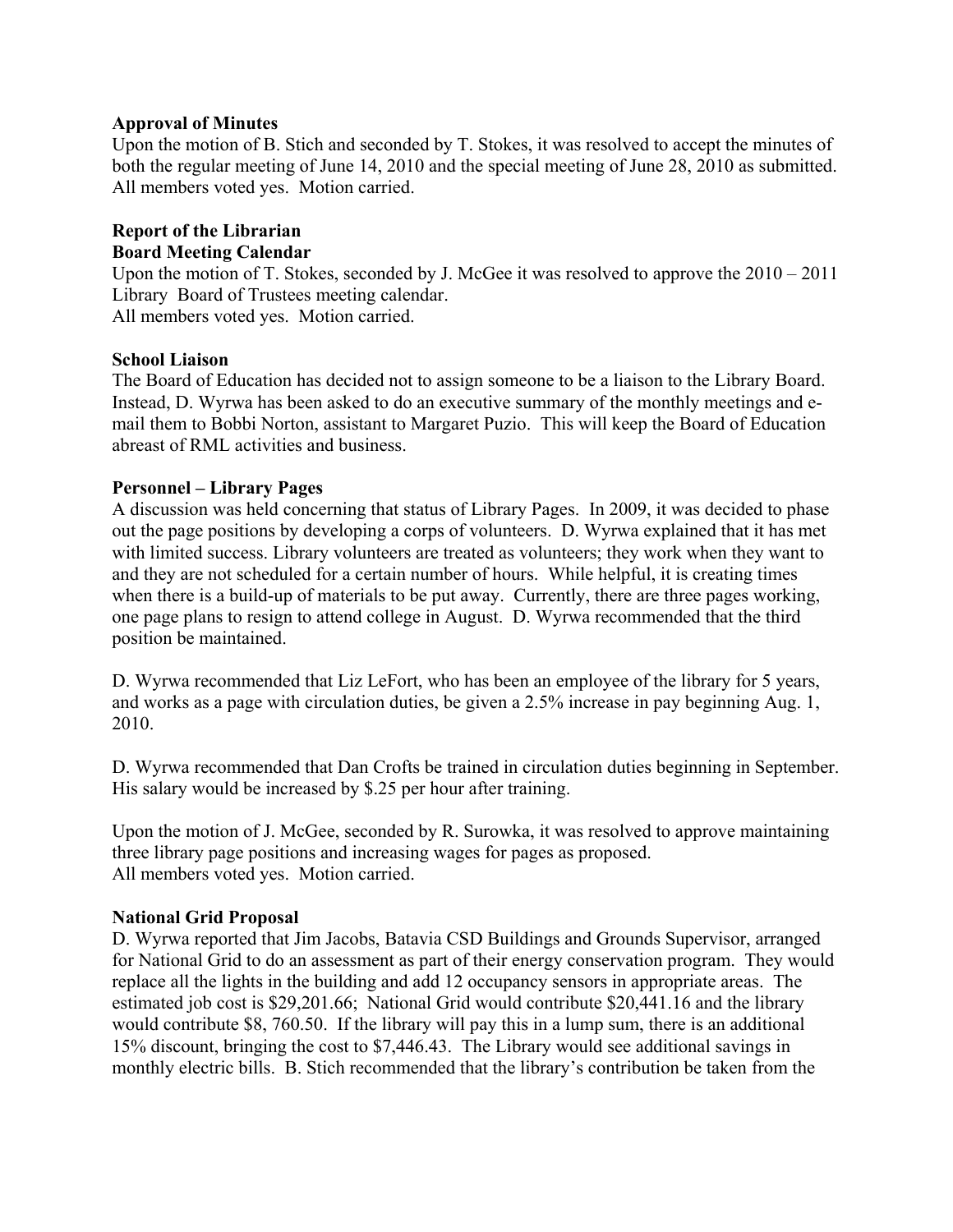utilities budget line because this project, which will save the library money and add to the "green" effort, is an excellent use of taxpayers' money.

Upon the motion of J. McGee, seconded by T. Stokes, it was resolved to accept National Grid's proposal for replacement of all the lights and pay the library's portion from the utilities budget line.

All members voted yes. Motion carried.

## **Coffee Bar RFP**

D. Wyrwa completed the RFP for the library's proposed coffee bar. It was reviewed by Rick Bald, from FRA Engineering for an architectural viewpoint; Tom Williams, library attorney, for a legal perspective; and Sam Campanella from the BEST (Business and Employee Skill Training) Center at GCC for a business viewpoint. D. Wyrwa said she will be sending it to all caterers in Genesee County, as well as several to the Genesee County Chamber of Commerce, and the BEST Center at GCC on July 22. Legal ads will be placed in the Batavia Daily News on July 23 and 24. Responses will be due on August 24 by 2:00 p.m., and a decision will be made by August 31.

Upon the motion of B. Stich, seconded by D. Charters, it was resolved to accept the Coffee Bar RFP.

All members voted yes. Motion carried.

## **Digitization Project**

20 rolls of microfilm of the earliest local newspapers have been sent to Thomas Tryniski for digitization. Mr. Tryniski contacted the library last year and explained that he digitizes newspapers as a hobby. The only cost to the library is the shipping costs for the film and the external hard drive, where he will load a copy for the library. Once they are done, the library will be able to make them available to patrons from the homepage. There are no copyright issues for the papers from  $1822 - 1923$ ; there is a question regarding papers from  $1923 - 1978$ ; and papers from 1978 on cannot be digitized as per the Sonny Bono law.

### **Long Range Plan**

The Board reviewed an update of the Long Range Plan through July 2010. It should be noted that for the second year Kelly March and Dan Crofts teamed up to make a Summer Reading Club Promotional Film that is available on the Children's Room page of the library's website.

### **Library Statistics**

| Materials circulation | June $2010$ | 21,843                                    |
|-----------------------|-------------|-------------------------------------------|
| Internet usage        | June $2010$ | 3466                                      |
| Attendance            | June $2010$ | $15,422/593$ average per day              |
| Web page site access  | June $2010$ | Incomplete data from Millennium Computers |

Librarian Kathy Facer is working with Millennium Computers to correct the problem with the statistics.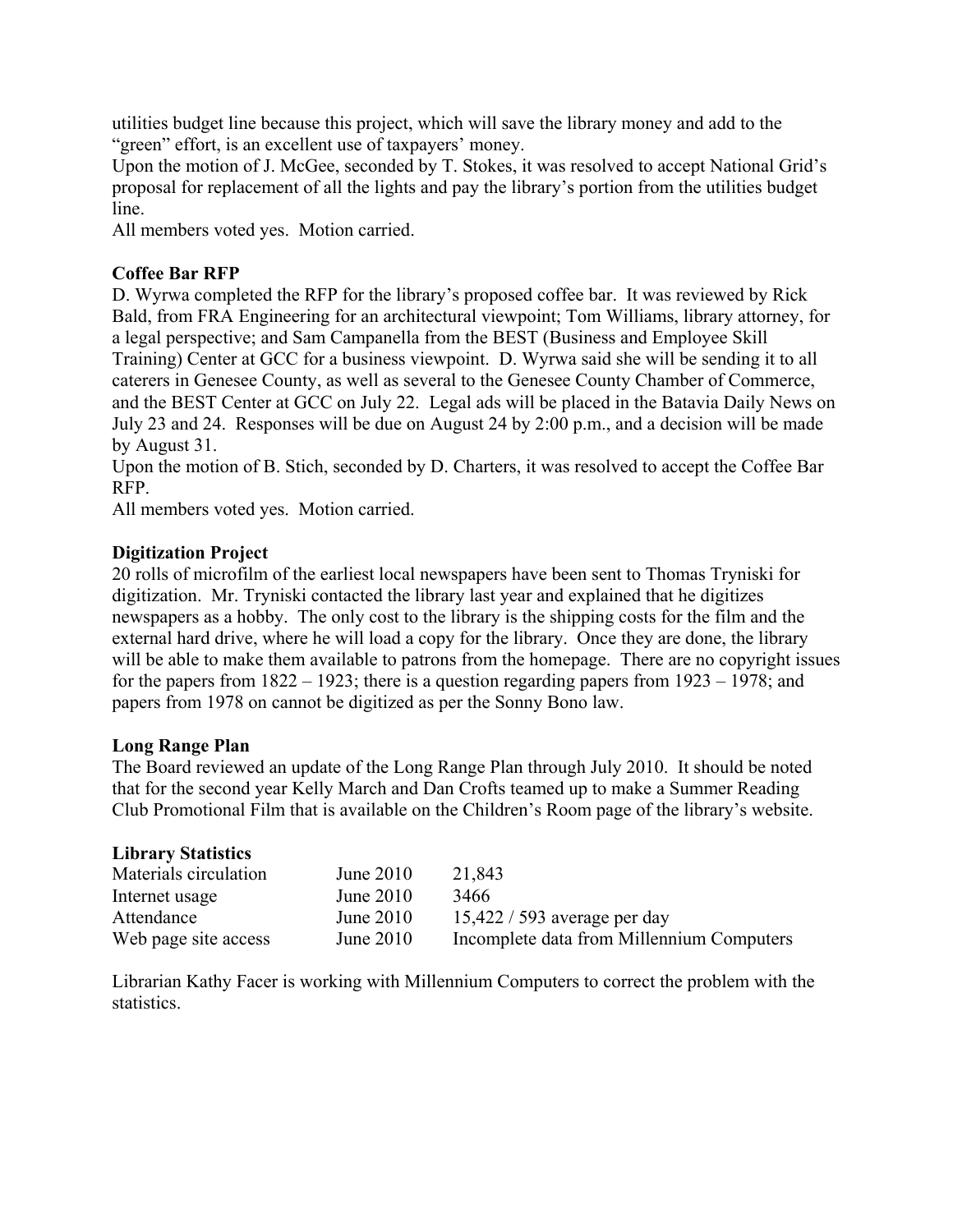## **Report of Committees Genesee County Funding**

D. Wyrwa reported that the Genesee County libraries presented their annual review of the state of the county libraries to the Human Services subcommittee of the county legislature. The presentation focused on youth services provided by the Genesee County libraries including the number of children's programs offered, number of children attending programs, and the total circulation of children's materials at each library.

Board members reviewed a letter from County Manager Jay Gsell concerning county funding requests for 2011. Libraries are planning to ask for a cost of living increase.

## **Buildings and Grounds**

Buildings and Grounds committee met for the second time. A review of completed tasks plus large and small projects for the future were discussed. The library has received a new tractor for lawn mowing. Jim Jacobs would like a full roof replacement in two years, due to the leak that occurred after maintenance was done on the air conditioning vents. There have been new patches put on the roof for the short term. In order to have the roof replaced on the historic part of the building, the library would have to work with the NYS Historic and Preservation Office.

## **Financials**

## **Approval of Invoices for Payment**

Upon the motion of J. McGee, seconded by R. Surowka, it was resolved to approve the 7/14/10 proposed invoices for payment totaling \$4,962.75 on warrant 1. All members voted yes. Motion carried.

## Supplemental Warrant

Upon the motion of T. Stokes, seconded by B. Stich, it was resolved to approve the payment of 9 claims on supplemental warrant 56 for a total of \$6,702.26. All members voted yes. Motion carried.

## **Capital Reserve**

D. Wyrwa reported that two deposits were made to the Capital Reserve in June 2010: \$2906 from the Friends of the Library as part of the pledge made to the construction of the Dorothy Wilber Memorial Room and \$2.73 from the books sold to Book Prospector.

## **Designation of Trust Funds**

Following a brief discussion, it was decided to table the designation of Trust Funds until the August meeting.

## **Marshall Grant Funding 2010 – 2011**

D. Wyrwa reported that the library has received the full amount of \$53,000 for Marshall Grant Funding.

On a motion made by T. Stokes, seconded by J. McGee, it was resolved to amend the 2010-2011 budget and accept the Marshall Grant Funding for 2010-2011 as presented. All members voted yes. Motion carried.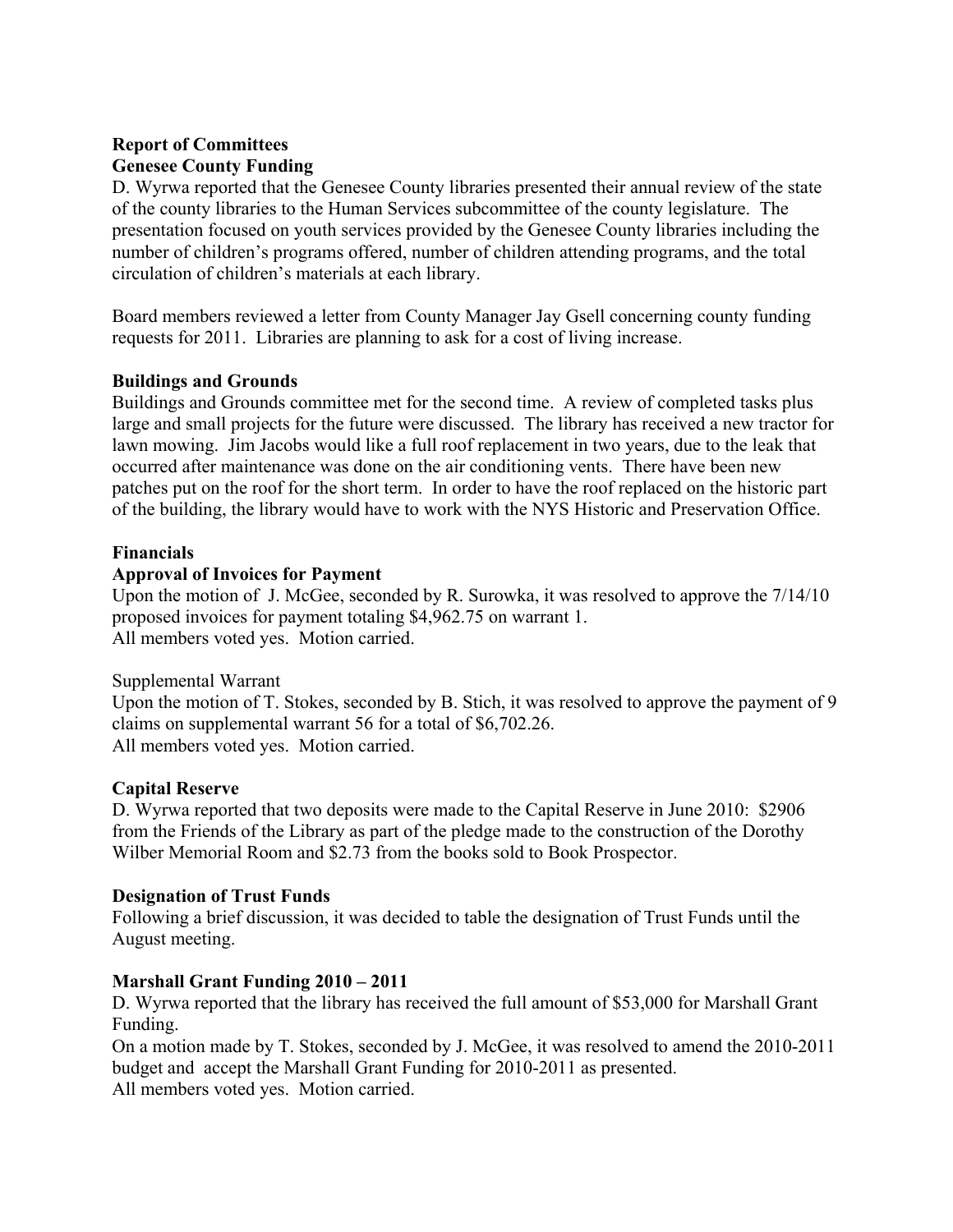## **Unfinished Business Audit Update**

According to Library Development (contacted by NIOGA for RML), the library is not required to have an audit. A review would suffice. However, Library Development and NIOGA suggest an audit for 2009-2010, the first year of financial separation from the school district, would be beneficial. D. Wyrwa stated that she has received names of audit firms from Batavia City School District, NIOGA and Bill Toal, CPA for our Friends of the Library. The Board directed D. Wyrwa to re-issue the RFQ to the auditors on this new list and report at the next meeting.

## **Adjournment**

There was no further business so, President Rosemary Surowka, adjourned the meeting at 5:30 pm.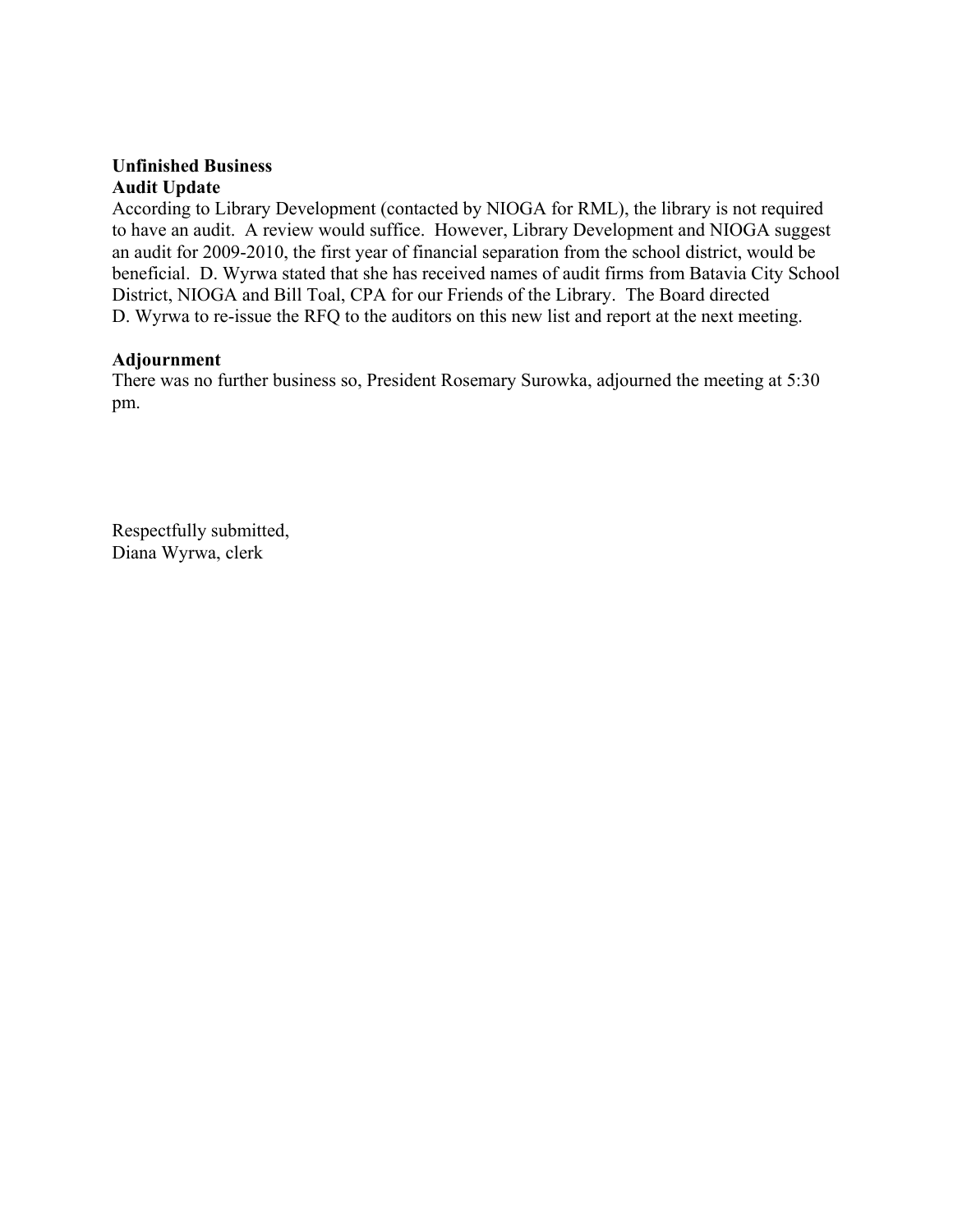## *Approved by Library Board of Trustees September 13, 2010* **Richmond Memorial Library Board of Trustees August 9, 2010**

The regular meeting of the Board of Trustees was held on Monday, August 9, 2009. President of the Board Rosemary Surowka called the meeting to order at 3:20 pm. Members Present: Dana Charters, John McGee, Beth Stich and Rosemary Surowka Also present: Colleen Brudz, Diana Wyrwa, Kathy Facer, and Paula Haven Excused: Tracy Stokes

## **Approval of Minutes**

Upon the motion of B. Stich and seconded by D. Charters, it was resolved to accept the minutes of the meeting July 19, 2010. All members voted yes. Motion carried.

### **Report of the Librarian Personnel**

Upon the motion of J. McGee and seconded by D. Charters, it was resolved to accept Melanie Klimjack's resignation from the position of Page. All members voted yes. Motion carried.

Upon the motion of J. McGee and seconded by D. Charters, it was resolved to approve Gina Lombardi as a substitute librarian, pending Civil Service approval. All members voted yes. Motion carried.

Upon the motion of J. McGee and seconded by D. Charters, it was resolved to approve Kevin Conklin as a substitute librarian, pending Civil Service approval. All members voted yes. Motion carried.

Upon the motion of J. McGee and seconded by D. Charters, it was resolved to approve Tim Balonek as a substitute custodian. All members voted yes. Motion carried.

## **AmeriCorps**

D. Wyrwa explained that Richmond Library has hosted AmeriCorps members for the past two years. Karissa Guiste has worked with the GRO program and assisted in Children's Room very successfully since summer of 2009, and staff is interested in keeping her on in this position for another term of 300 hours starting in October 2010 with completion by August 30, 2011. The library's contribution for this term would be \$750. D. Wyrwa recommended that the money be taken from the Other Expenses line of the budget, which covers contractual services.

Upon the motion of D Charters, seconded by B. Stich, it was resolved to approve that \$750 may be taken from Other Expenses to fund this position.

All members voted yes. Motion carried.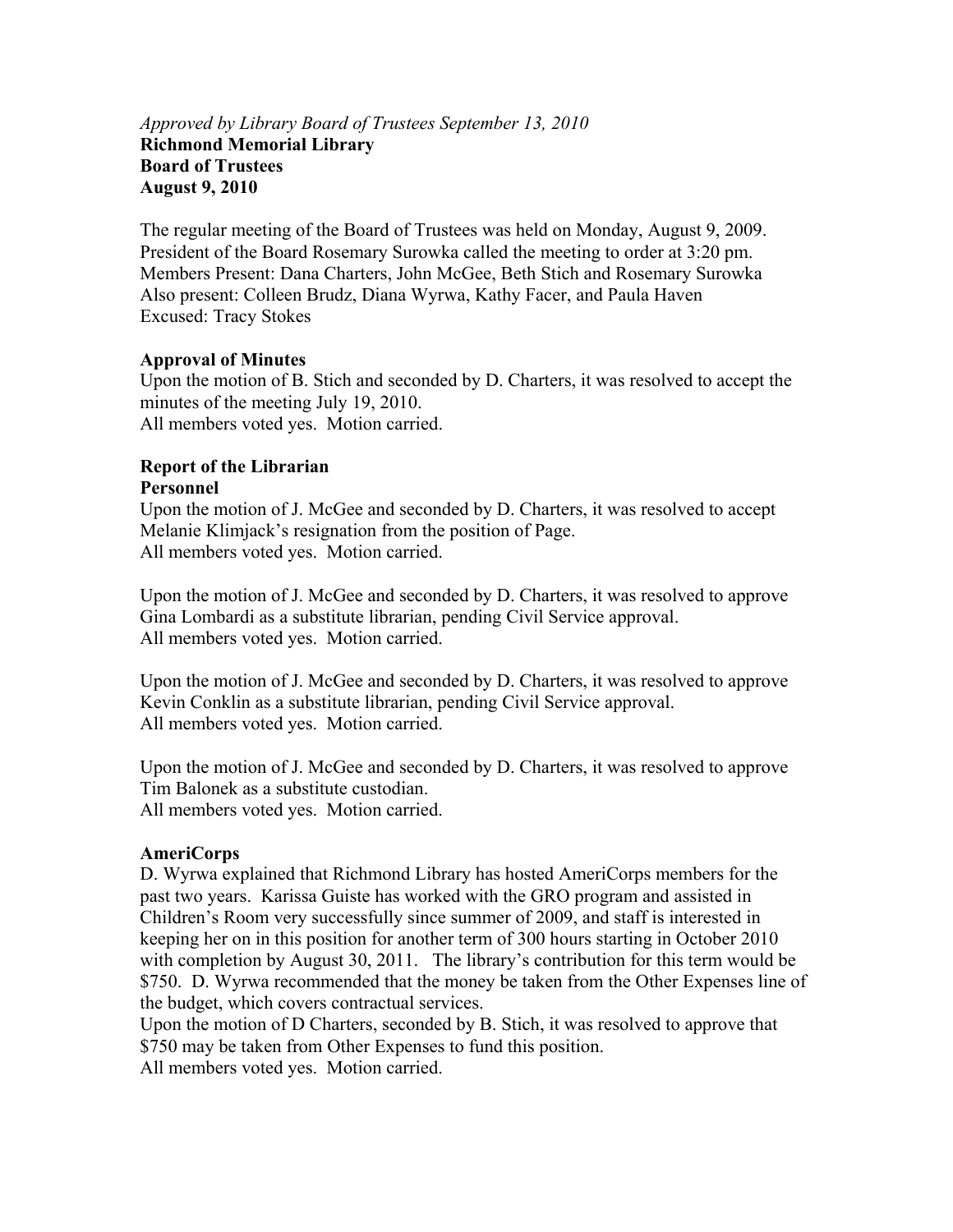#### **Family Search Affiliate Library Program**

Librarian K. Facer explained that when she attended the Public Library Assoc. Conference this past March, she found out about a new program through the Genealogical Society of Utah/Family Search. The Society has been microfilming genealogical records since the 1930's and has amassed over two and a half million rolls of microfilm. These materials are made available to the public through family history centers located at Latter Day Saints churches, but hours are limited. In order to make these materials available to more people, the Society has instituted an Affiliate Library Program. K. Facer is recommending that Richmond Library apply to become an Affiliate Library. If our library qualifies, patrons would be able to order any non-restricted microfilm from the Society's collection. Microfilms are loaned and available to patrons for 30 days at a cost of \$5.50 per roll which includes shipping and a return shipping label. An additional loan period of 60 days is available to the patron for an additional \$5.50. A third loan period is also available to the patron for \$5.50 at which time the microfilm remains with the library indefinitely. D. Wyrwa pointed out that there is no upfront cost to the library and that the library would charge patrons the \$5.50. Upon the motion of J. McGee, seconded by B. Stich, it was resolved to approve submitting an application to become a Family Search Affiliate Library. All members voted yes. Motion carried.

### **Digitization Project**

Librarian K. Facer said that she has been sending out 30 rolls of microfilm per week since the July Board meeting. They are sent out on Thursday and Mr. Tryniski sends them back the following Tuesday. The films from 1822 – 1922 are almost complete. D. Wyrwa said that she is still not comfortable with filming the papers from 1923 – 1976 due to possible copyright issues, so she will discuss it with the library attorney, Tom Williams.

#### **Commendation Letter**

D. Wyrwa read a letter she received from Nancy B. Eddy from Amherst, Massachusetts. Ms. Eddy visited our library on July 24 and wanted to commend the library on its fine local history collection and the excellent service she received from the reference librarian on duty. She included a \$25 donation. D. Wyrwa confirmed that the librarian was K. Facer. The board members congratulated K. Facer for a job well done.

### **NYS Construction Grant Application**

D. Wyrwa reviewed information about the NYS Construction grant. The smallest amount for a grant is \$5000 and the library must put in 50% matching funds. The money would come from the Capital Reserve Fund as it continues the improvement of the building. She is considering writing the grant to replace the two main windows in the Children's Room and possibly the third, to make them safer and more energy efficient. J. McGee recommended that if the project does not cost more that \$6000, D. Wyrwa should write and submit the grant proposal.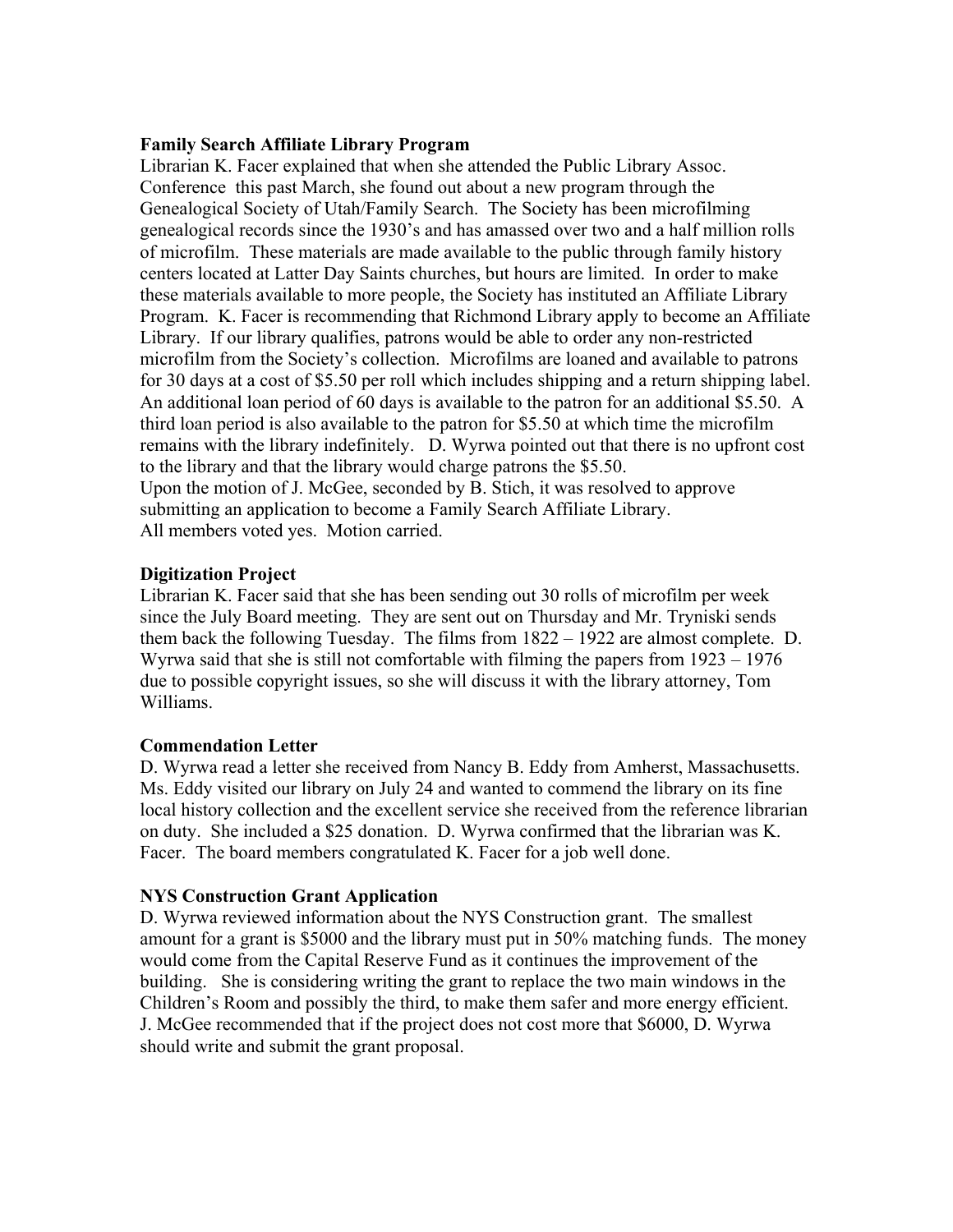## **Family Literacy Grant (GRO) interim report**

D. Wyrwa reviewed the interim report on the Family Literacy Grant that she and Judy Hurlbut, GRO coordinator wrote.

Upon the motion of B. Stich, seconded by J. McGee, it was resolved to approve the interim report of the Family Literacy Grant as written. All members voted yes. Motion carried.

## **Long Range Plan**

The Board reviewed an update of the Long Range Plan through August 2010. For July 2010, D. Wyrwa added that the Coffee Bar RFP was issued, the Audit RFQ was re-issued and the Children's Summer Reading Club marketing includes a YouTube video. For August, D. Wyrwa added that lights were replaced throughout the library through the National Grid savings program. Over the weekend of August  $7<sup>th</sup>$ , lights were replaced in the Children's Room and on the main floor, with the exception of the fiction room. At the current time, lights in the fiction room and non-public areas of the library still need to be replaced as well as installing sensors. This is scheduled to be done within the next week.

## **Library Statistics**

| Materials Circulation | <b>July 2010</b> | No data from NIOGA            |
|-----------------------|------------------|-------------------------------|
| Internet usage        | <b>July 2010</b> | 3574                          |
| Attendance            | <b>July 2010</b> | 17, $565/676$ average per day |
| Web page site access  | <b>July 2010</b> | 2871                          |

## **Report of Committees**

None

### **Financials**

### **Approval of Invoices for Payment**

Upon the motion of B. Stich and seconded by D. Charters it was resolved to approve the payment of \$8676.67 for invoices printed on Warrant 4 . All members voted yes. Motion carried.

## **June & July 2010 Summary of revenues and appropriations**

The June & July 2010 Summary of revenues and appropriations was tabled because there was no report from treasurer, Barbara Kapperman.

### **Capital Reserve Fund**

D. Wyrwa said that \$3000 dollars has been added to the Capital Reserve Fund. This was a reimbursement from the Friends of the Richmond Library, the last of the \$8000 pledged by the Friends for the construction of the Wilber Room.

## **Designation of Trust Funds**

After some discussion, J. McGee suggested that D. Wyrwa gather some information on possible plans for the trust funds and schedule a meeting of the Finance Committee to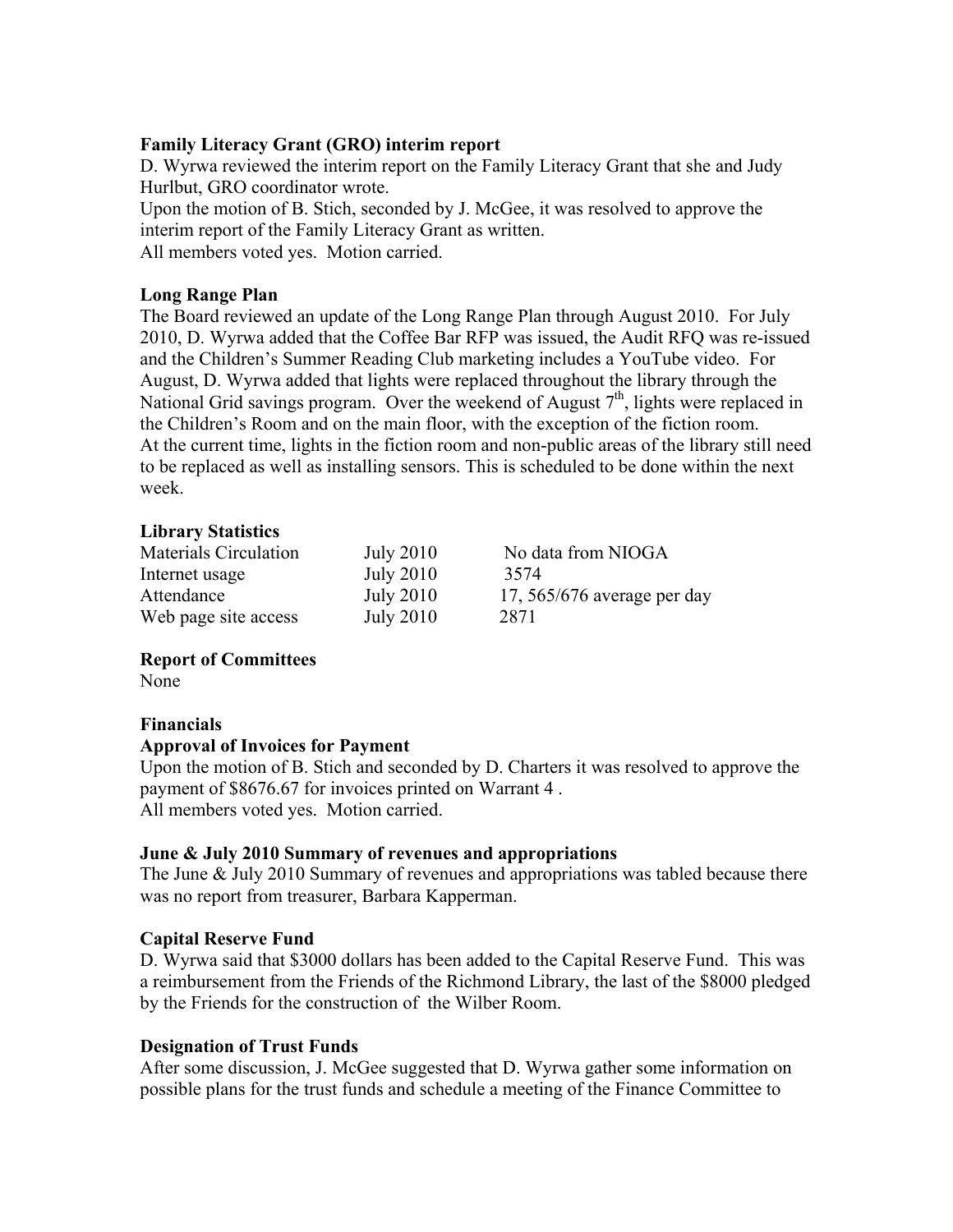discuss them, so that a recommendation might be made at the September meeting. It was decided to table the designation of the trust funds until September.

## **Communications**

Cheryl Doody has requested the use of the Gallery Room to teach a hand-quilting class. There would be a \$10 cost to the students. Based on the Meeting Room Policy, the board decided it is in the best interest of the community to allow her to do so. Upon the motion of J. McGee and seconded by B. Stich, it was resolved to approve the request of Cheryl Doody for the use of the Gallery Room. All members voted yes. Motion carried.

# **Unfinished Business**

## **Audit RFQ**

The firms of Lumsden & McCormick and EFP Rotenberg responded to the RFQ. As the quote from EFP Rotenberg was more in line with the library budget, D. Wyrwa called their references. Every one of them gave very positive commentary. D. Wyrwa recommended that the library hire this company, so that the audit can move forward. Upon the motion of D. Charters and seconded by J. McGee, it was resolved to approve hiring the firm of EFP Rotenberg.

All members voted yes. Motion carried.

## **Coffee Bar RFP**

The Coffee Bar RFP is out to all caterers and independent coffee bar/café owners in Genesee County. D. Wyrwa reported on her visits to some of these coffee based businesses. She suggested that the RFP be sent to a few other coffee bars located outside the county. She also suggested that the deadline be extended to September 9. Everyone agreed to the extension and expanded distribution.

### **Adjournment**

There was no further business so, President Rosemary Surowka, adjourned the meeting at 5:25 pm.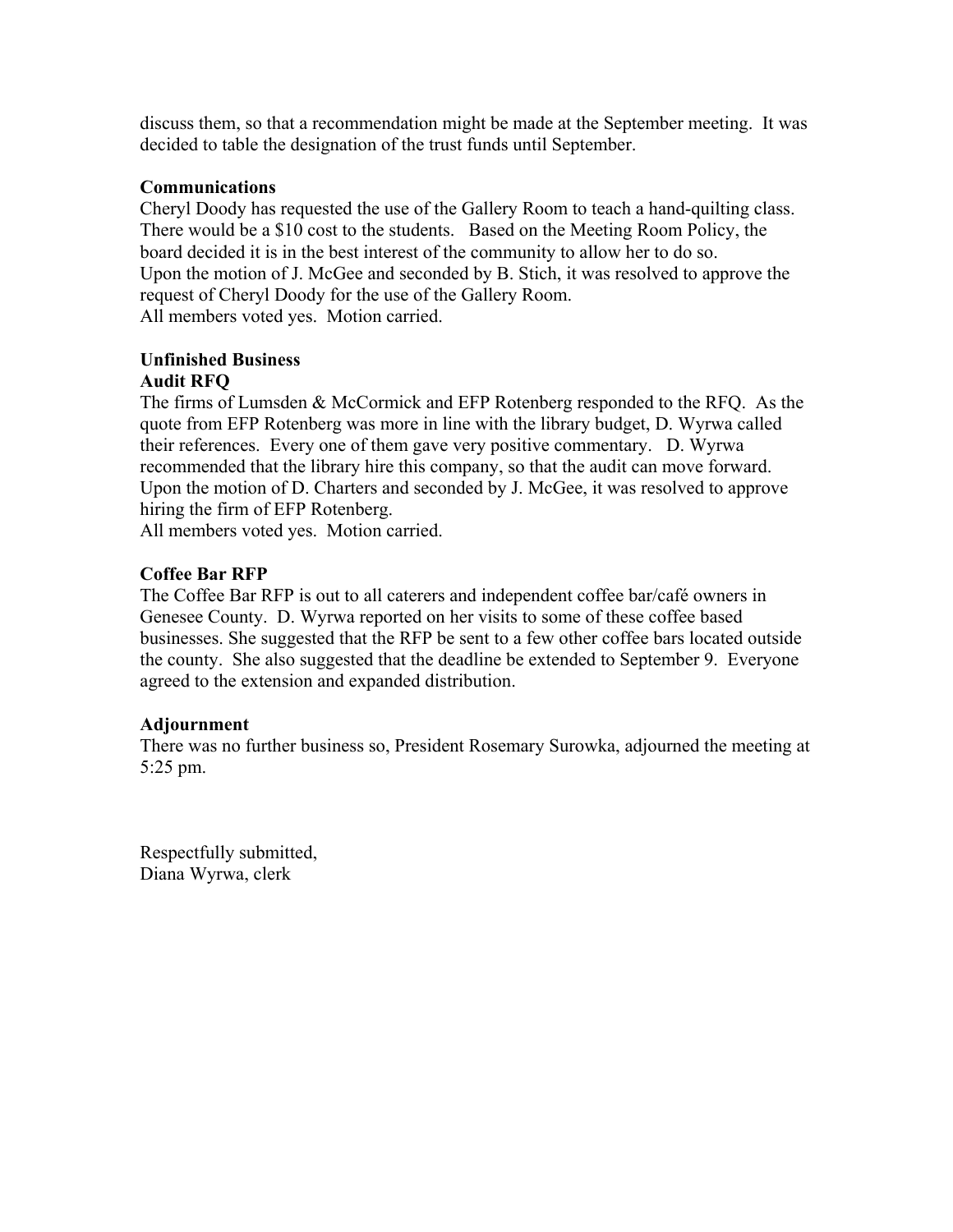## *Approved by Library Board of Trustees October 18, 2010* **Richmond Memorial Library Board of Trustees September 13, 2010**

The regular meeting of the Board of Trustees was held on Monday, September 13, 2010. President of the Board Rosemary Surowka called the meeting to order at 6:30 pm. Members Present: Dana Charters, John McGee, Beth Stich, Tracy Stokes, and Rosemary Surowka Also present: Colleen Brudz, Diana Wyrwa, and Paula Haven

## **Approval of Minutes**

Upon the motion of B Stich and seconded by T. Stokes, it was resolved to accept the minutes of the meeting August 9, 2010. All members voted yes. Motion carried.

### **Report of the Librarian Personnel**

Upon the motion of J. McGee and seconded by D Charters, it was resolved to accept Dan Crofts' resignation from the position of Page. All members voted yes. Motion carried.

Upon the motion of J. McGee and seconded by D Charters, it was resolved to hire Marie Barcomb for the position of page, pending Civil Service approval. All members voted yes. Motion carried.

Upon the motion of J. McGee and seconded by D Charters, it was resolved to hire Colleen O'Donnell for the position of page, pending Civil Service approval. All members voted yes. Motion carried.

D. Wyrwa read a letter of resignation from Barbara Kapperman, treasurer for the school district and the library. Her resignation is effective November 30, 2010.

## **NYS Construction Grant Application**

D. Wyrwa presented a New York State Construction Grant application written for energy efficient replacement windows in the Children's Room.

Upon the motion of D. Charters; seconded by B. Stich, it was resolved to approve the NYS Construction Grant application for replacement windows in the children's room of the library. All members voted yes. Motion carried.

## **SAGE**

D. Wyrwa reported that SAGE Advisory committee met on August 17 and reviewed grant year  $2009 - 2010$  and  $2010-2011$ .  $2009 - 2010$  was a more difficult year due to funding cuts, but  $2010 - 2011$  is back to full funding.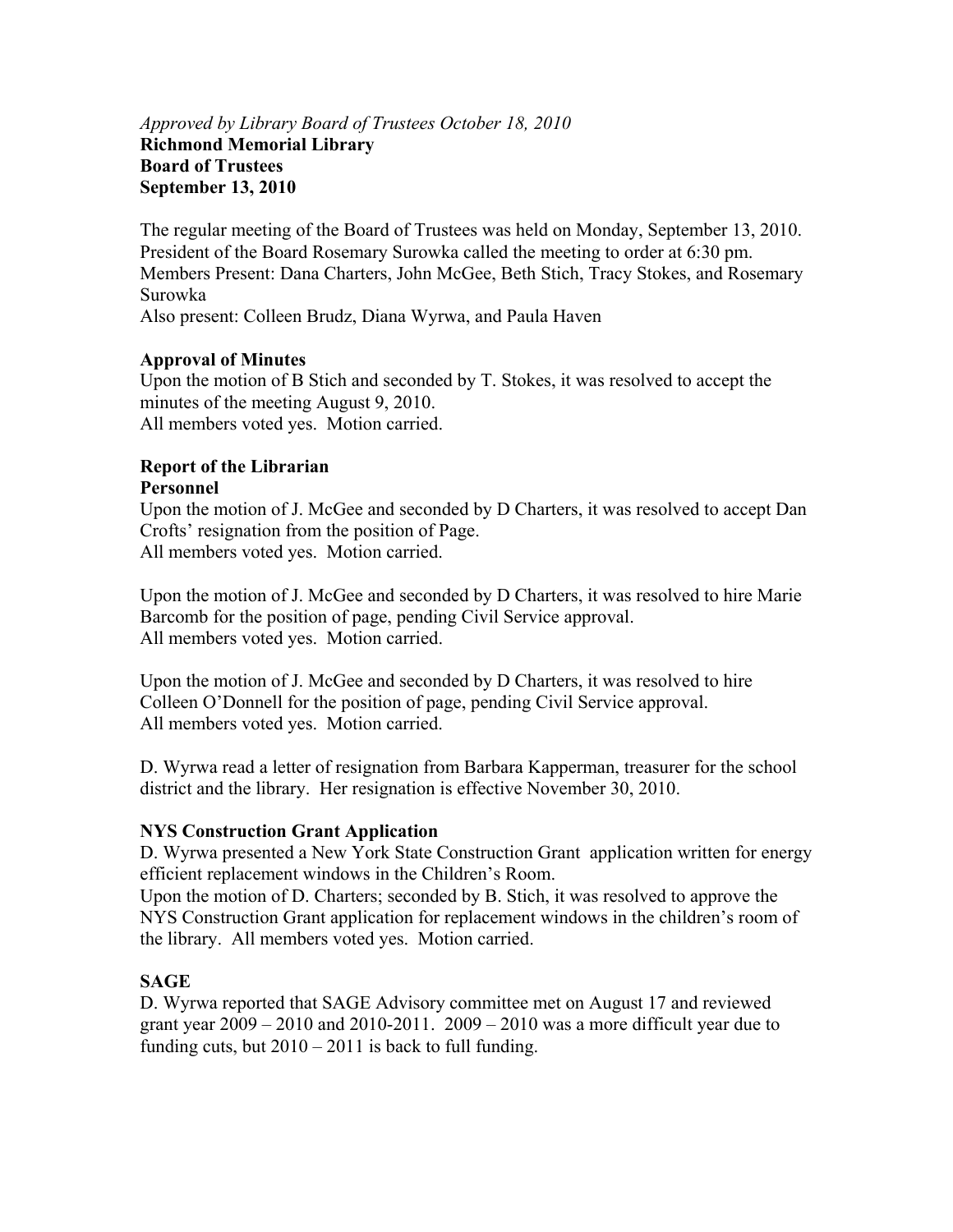Changes were made to the meeting schedule of the Advisory Committee. There have never been regular meetings, so it has been decided to meet three times per year. The Advisory Committee is in a state of transition, with two resignations and one pending resignation in December 2010. In a letter, SAGE Coordinator Cathie Plaisted requested that Roger Richardson be added to the committee in the position left open by Joe Zaso. D. Wyrwa brought another request from Cathie that Sam Leadley be added in the position left open by John Hodgins.

Upon the motion of T. Stokes and seconded by J. McGee, it was resolved to approve the appointment of Roger Richardson and Sam Leadley to the SAGE Advisory Committee. All members voted yes. Motion carried.

### **Barbara Bush Foundation Grant**

D. Wyrwa explained that NIOGA is applying for a grant from the Barbara Bush Foundation. NIOGA's proposal is entitled *Music, Movement and Literacy* and would provide education for local preschool teachers and librarians on how to incorporate music in their story times. Richmond Library would be the representative library in Genesee County and would host the workshops.

Upon the motion of D. Charters and seconded by T. Stokes, it was resolved to submit a letter of support for NIOGA's grant application.

All members voted yes. Motion carried

## **Donation of Excess Materials**

During a complete cleaning and reorganization of the storage closet in Children's Room, a small set of 16mm films were found. D. Wyrwa read a letter from Media Librarian Rita McCormack, requesting the films for her husband, Terry, who is a Librarian at the University of Buffalo and adjunct in the School of Library and Information Studies at the University of Buffalo. He would use them as teaching tools in his library classes. D. Charters questioned whether the films could be donated because they were purchased with taxpayer money. J. McGee suggested that they be put on permanent loan to the School of Library and Information Studies, University of Buffalo to be used for instructional purposes.

Upon the motion of J. McGee and seconded by T. Stokes, it was resolved to put the 16mm films on permanent loan to the School of Library and Information Studies, University of Buffalo.

All members voted yes. Motion carried.

### **Summer Reading Report**

The final reports from the Adult, Teen and Children's Room Summer Reading Clubs were distributed. B. Stich commented that the Summer Reading Clubs were very well done with compliments to the library staff.

### **Long Range Plan**

The Board reviewed an update of the Long Range Plan through September 2010.Two specific items were discussed.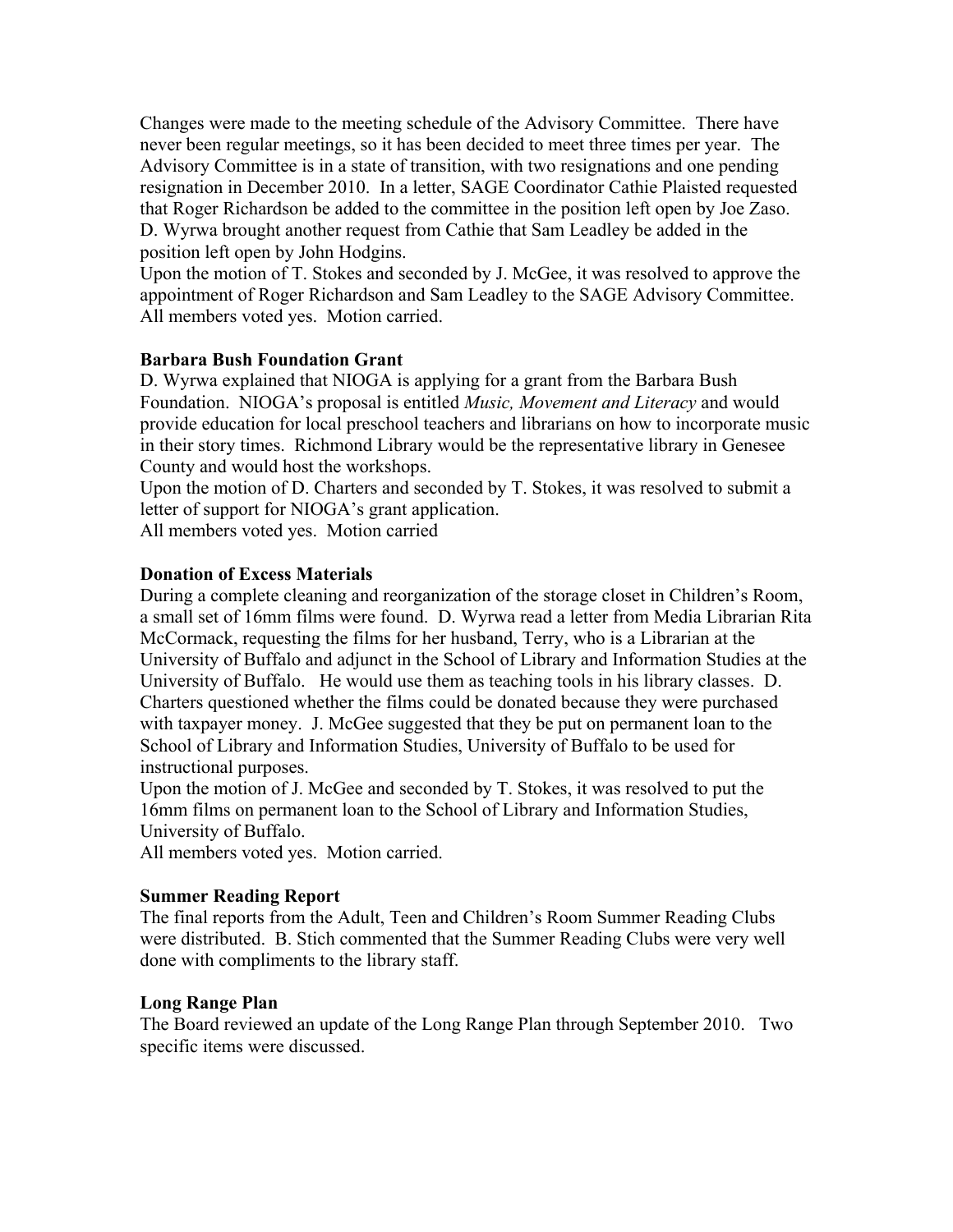First, D. Wyrwa discussed the digitization of the local newspapers. The newspapers are digitized through 1922. D. Wyrwa contacted the library attorney, Tom Williams, regarding digitizing the newspapers 1923 – 1976, as she was concerned about the copyright of the Associated Press content of the Daily News. After doing some research, Mr. Williams advised that the library not digitize the newspapers past 1922. Access to all of the digitized newspapers are currently available in-house.

Secondly, computer upgrades for 2010 are complete. They include a new print release computer station; 3 new Internet computers on the main floor; updated PACS in the Children's Room, which are refurbished adult Internet computers; and a Large Print PAC in the Reading Room. The Large Print Pac was purchased with SAGE funds.

## **Library Statistics**

| Materials Circulation | August 2010 | 24,928                           |
|-----------------------|-------------|----------------------------------|
| Internet Usage        | August 2010 | 3630                             |
| Attendance            | August 2010 | 17,131/659                       |
| Website Usage         | August 2010 | No data from Millennium Computer |

There was a slight decrease in Internet Usage. Due to some problems integrating CyberSitter with Envisionware in the Children's Room, the Children's Internet computers were down for a month, which would account for this decrease. Kathy Facer is working with Millennium to find the problem with the website usage statistics.

### **Report of Committees**

### Genesee County Funding

A copy of the letter requesting funds for the 6 public libraries in Genesee County for 2011 was distributed. An increase of 3% was requested. R. Surowka noted that the request was decided upon by the Genesee County Funding committee that has representation from all public libraries in the county. The public libraries received a 5% decrease in 2010 funding.

### **Financials**

### **2009-2010 Audit Update**

The library's first independent audit began today, September 13, with three auditors from the firm EFP Rotenberg. D. Wyrwa explained that everything will be done electronically. She is going to ask them for input on the following 3 issues: whether the library should pursue becoming a  $501(c)(3)$ ; patrons having the option to use debit cards to pay fines; and their recommendation for designation of the Trust Fund Monies. When the audit is complete, the firm will report to the Library Board with their recommendations.

### **Approval of Invoices for Payment**

Upon the motion of J. McGee and seconded by T. Stokes it was resolved to approve the payment of \$687.19 for invoices printed on Warrant 7. All members voted yes. Motion carried.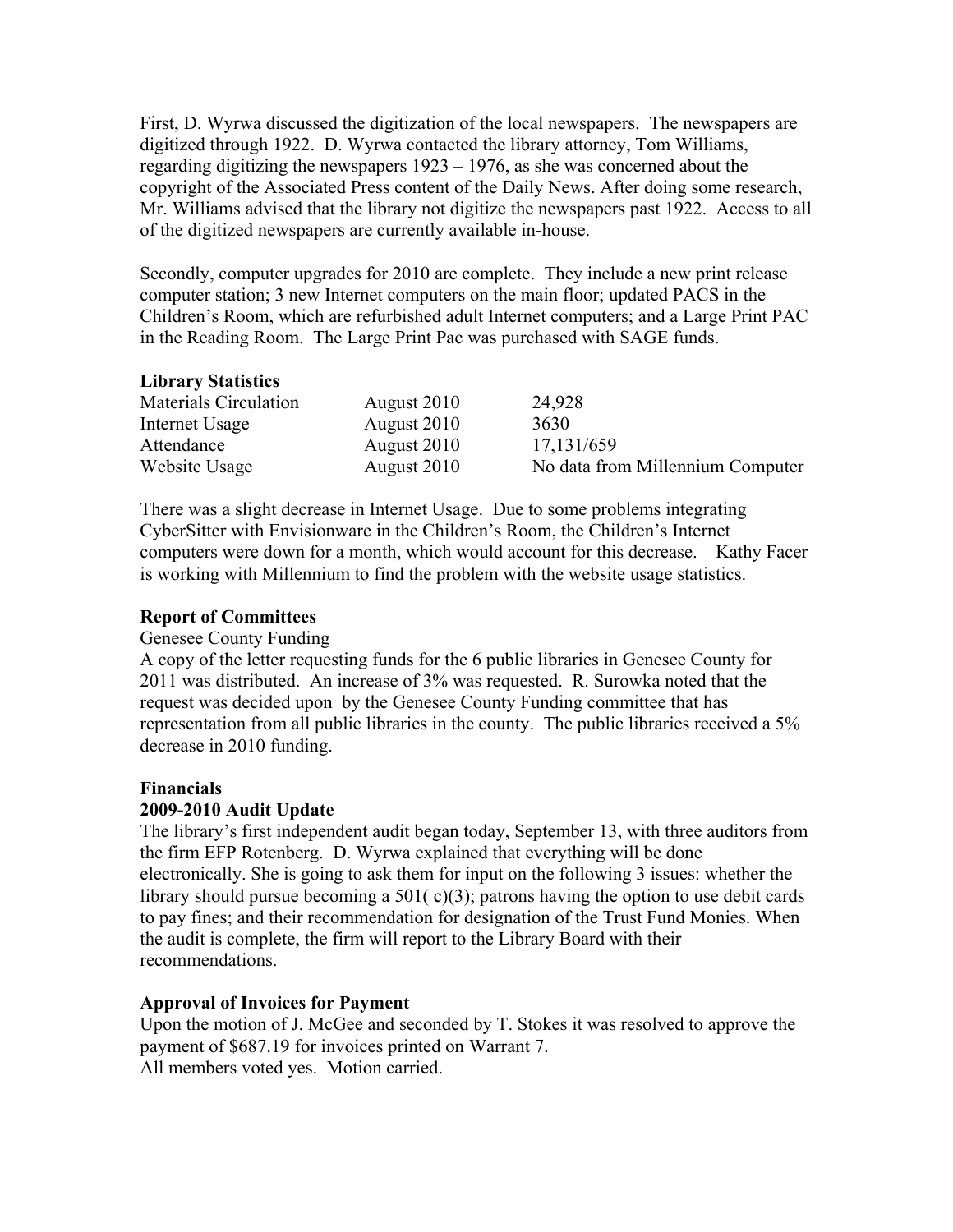Upon the motion of J. McGee and seconded by T. Stokes it was resolved to approve the payment of \$2,195.65 for invoices printed on Warrant 8. All members voted yes. Motion carried.

Upon the motion of J. McGee and seconded by T. Stokes it was resolved to approve the payment of \$34,842.34 for invoices printed on Warrant 9. All members voted yes. Motion carried.

## **July, August Summary of Revenues and Appropriations**

Upon the motion of T. Stokes and seconded by B. Stich it was resolved to accept the July and August Summaries of Revenues and Appropriations. All members voted yes. Motion carried.

## **Capital Reserve Fund**

There was nothing to report.

### **Designation of Trust Fund Monies**

D. Wyrwa spoke to Jane Scott at Five Star Bank. Ms. Scott's recommendation was to take the \$10,000 principle from the Adele Richmond Kinney Fund and put it into a CD that will mature in a year.

Upon the motion of J. McGee and seconded by T. Stokes it was resolved to deposit the \$10,000 from the Adele Richmond Kinney Trust Fund into a 12-month CD. All members voted yes. Motion carried.

### **Communications**

None.

## **Unfinished Business Responses to Coffee Bar RFP**

Responses to the Coffee Bar FRP were discussed. After a lengthy discussion, the Board decided that D. Wyrwa should contact Sam Campanella from Genesee Community College's BEST Center (Business and Employee Skills Training) and ask if he would consult as she meets with respondents. D. Charters volunteered to be the Board representative at these meetings.

## **New Business**

### **Adjournment**

There was no further business so, President Rosemary Surowka, adjourned the meeting at 8:50 pm.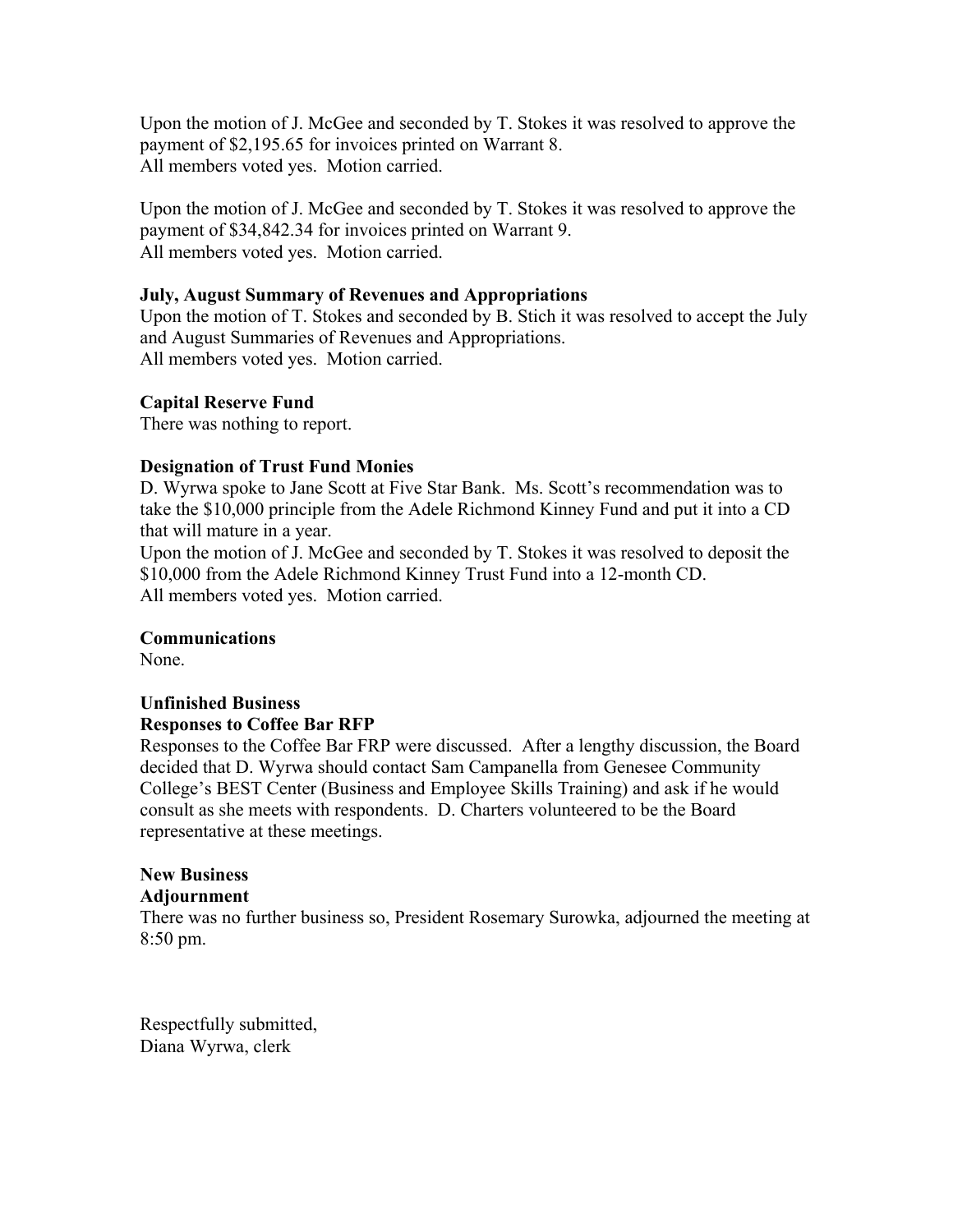## *Approved by Library Board of Trustees November 8, 2010* **Richmond Memorial Library Board of Trustees October 18, 2010**

The regular meeting of the Board of Trustees was held on Monday, October 18, 2010. Board member Beth Stich called the meeting to order at 6:30 pm. Members Present: John McGee, Beth Stich, Tracy Stokes Also present: Colleen Brudz, Diana Wyrwa and Paula Haven Excused: Dana Charters, Rosemary Surowka

## **Approval of Minutes**

B. Stich asked for a correction under Financials 2009-2010 Update. 501( c)(3) was not typed properly.

Upon the motion of J. McGee and seconded by T. Stokes, it was resolved to accept the minutes of the meeting September 13, 2010 pending this correction. All members voted yes. Motion carried.

# **Report of the Librarian:**

## **Charter Revision**

 D. Wyrwa reported that the revisions to the charter that were submitted in June 14 were approved by the New York State Board of Regents at their meeting on September 14.

## **Holiday Calendar**

D. Wyrwa prepared different possible Holiday closing calendars for 2011. Questions included how many days to be closed around Christmas, which falls on the weekend; whether the library should close on Veteran's Day; and whether to close on the Saturdays of Memorial Day and Labor Day. The Board asked D. Wyrwa to bring statistics to the next Board meeting regarding the two Saturdays for their further consideration. Upon the motion of J. McGee and seconded by T. Stokes, it was resolved to accept the 2011 holidy closing calendar that includes closures on Veteran's Day and Monday, December 26, 2011.

All members voted yes. Motion carried.

### **Tale For Three Counties Announcement**

The book for the 2011 Tale for Three Counties is Mudbound by Hillary Jordan.

## **Code of Conduct Incident – Discussion**

On September 13, two Batavia High School students came to the library and vandalized both the Ladies' and the Girls' restrooms. With assistance from the Vice Principal at Batavia High School, the two girls were positively identified from the library's security camera tape. After some discussion, the Board decided that the students' library cards would be de-activated and they would lose their library privileges until March, 2011. If they wish to reinstate their cards, they will need to come to a board meeting with a parent and sign a document stating that they have read and understand the library's code of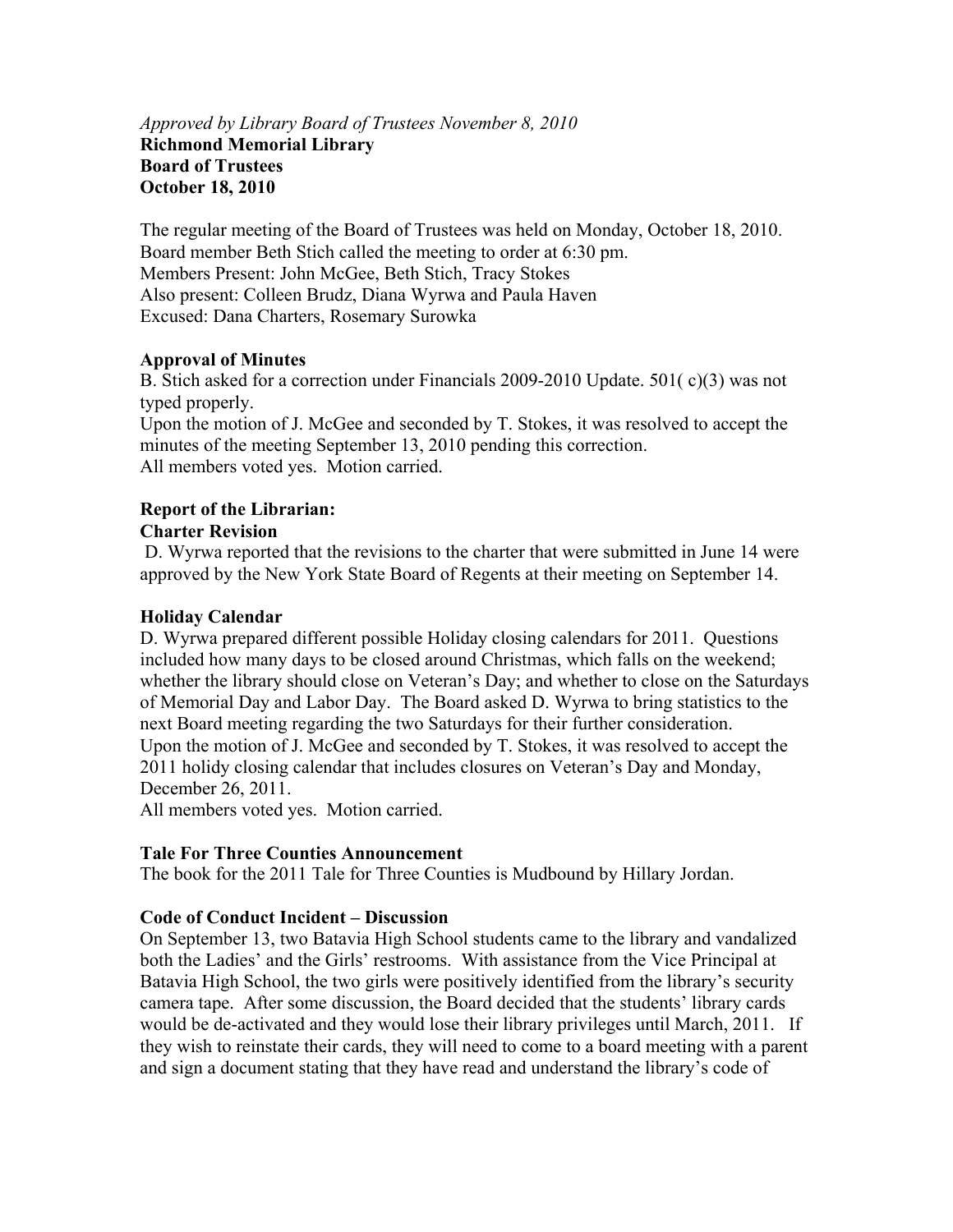conduct and will abide by it. During this period, if they need library materials for schoolwork, they may be interloaned through the high school library.

## **Long Range Plan**

D. Wyrwa noted the following items:

#### **September**

The library entered a national Playaway Contest. The winner will receive \$10,000: 2<sup>nd</sup> and  $3<sup>rd</sup>$  place will receive \$1000 in playaways for their collections.

The library received the revised charter from NYS.

### **October**

The coffee bar proposals were unsatisfactory. D. Wyrwa suggested that the library proceed with the redesign of the upstairs, and then in January 2011 reissue a revised RFP.

The library now has a Facebook page created and Twitter; both are accessible from the website.

The Mystery Lover's Monday will be meeting off-site at Terry Hills for a wine tasting in conjunction with the book discussion of *The Merlot Murders* by Ellen Crosby.

All the weeding and moving in the adult non-fiction and reference collections necessary for the creation of the coffee bar has been done. A former reference area is currently being used for seasonal displays.

### **Library Statistics**

| Materials Circulation | September 2010 | 20,377                           |
|-----------------------|----------------|----------------------------------|
| Internet Usage        | September 2010 | 3282                             |
| Attendance            | September 2010 | 15,368/615                       |
| Website Usage         | September 2010 | No data from Millennium Computer |

### **Report of Committees**

None

## **Financials Approval of Invoices for Payment**

Upon the motion of J. McGee and seconded by T. Stokes it was resolved to approve the payment of \$2600.25 for invoices printed on Supplemental Warrant 13. All members voted yes. Motion carried.

Upon the motion of J. McGee and seconded by T. Stokes it was resolved to approve the payment of **\$**890.14 for invoices printed on Supplemental Warrant 16. All members voted yes. Motion carried.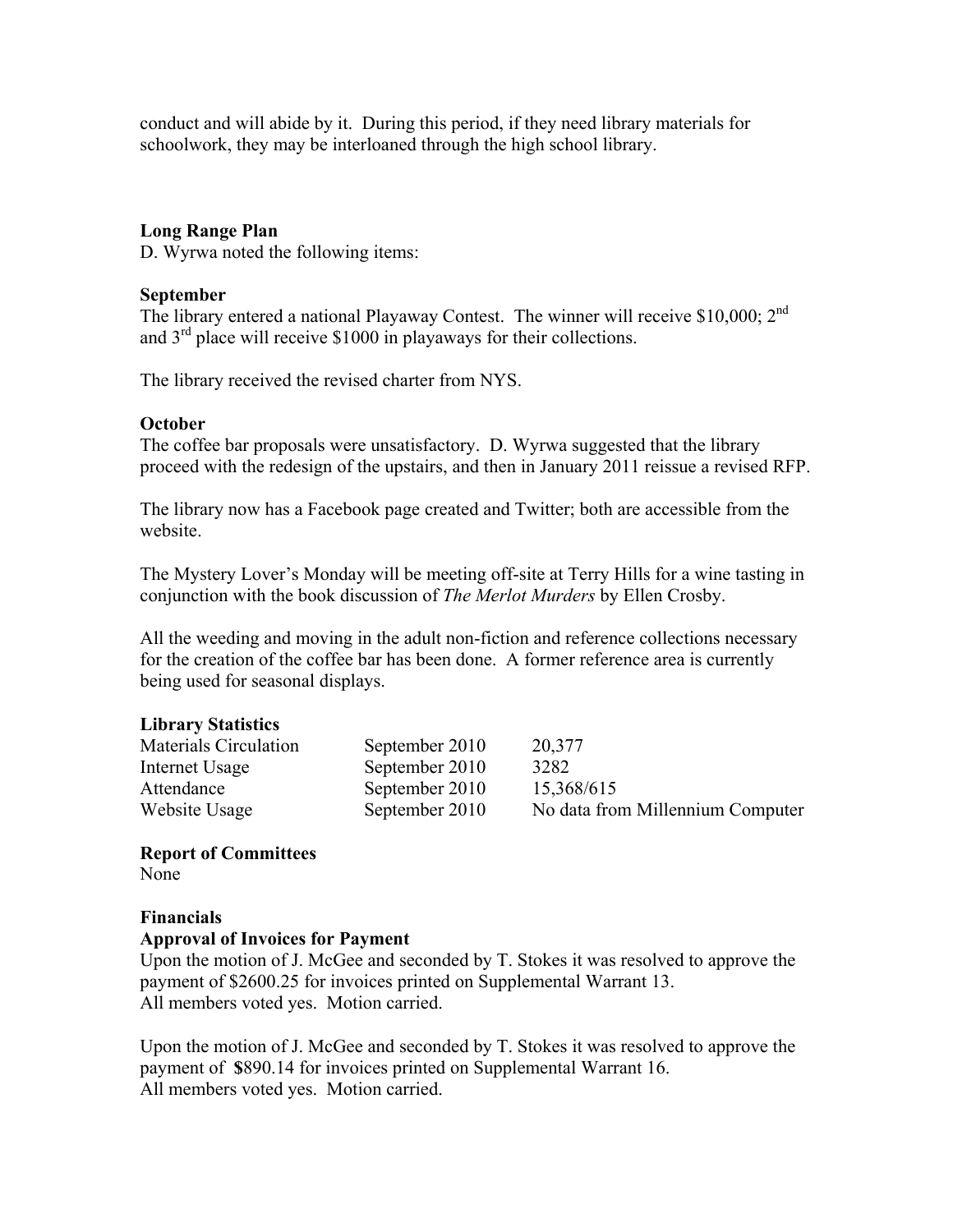Upon the motion of J. McGee and seconded by T. Stokes it was resolved to approve the payment of \$25,654.57 for invoices printed on Warrant 14. All members voted yes. Motion carried.

## **September Summary of Revenues and Appropriations**

Upon the motion of T. Stokes and seconded by J. McGee it was resolved to accept the September 2010 Summary of Revenues and Appropriations. All members voted yes. Motion carried.

## **Capital Reserve Fund**

D. Wyrwa explained that \$2000 dollars had been deposited in the Capital Reserve Fund. These funds were from a 2009 Special Legislative Grant through Assemblyman Hawley's office. Funds effectively reimbursed the library for the furniture that was already purchased for the Teen Corner through the Capital Reserve Fund. Upon the motion of T. Stokes and seconded by J. McGee it was resolved to approve the deposit of the grant monies to the Capital Reserve Fund. All members voted yes. Motion carried.

### **Trust Funds**

D. Wyrwa reported that the \$10,000 principle from the Adele Richmond Kinney Fund has been put into a 12-month CD. She has asked the auditing firm to make recommendations for the other two trust funds.

### **Marshall Grant**

Upon the motion of T. Stokes and seconded by J. McGee it was resolved to approve the proposed use of the Marshall Grant carryover funds pending the final audit. All members voted yes. Motion carried.

### **Communications:**

The board reviewed a letter from Kevin J. Keenan, Program Coordinator of Smoke Free NOW, requesting that the library support their initiative to reduce tobacco use in outdoor public facilities. The Board agreed to do so.

## **Unfinished Business**

#### **Audit – Status Reviewed**

The audit results will be presented at the November meeting of the Board of Trustees.

### **Coffee Bar Proposal – Status Reviewed**

D. Wyrwa discussed continuing with the redesign of the upstairs, including Fiction, Local History, New Materials and relocation of computers. She will call Rick Bald of FRA Engineering to ask for specific drawings and suggestions to move forward. In January of 2011, a revised RFP for the Coffee Bar will be reissued.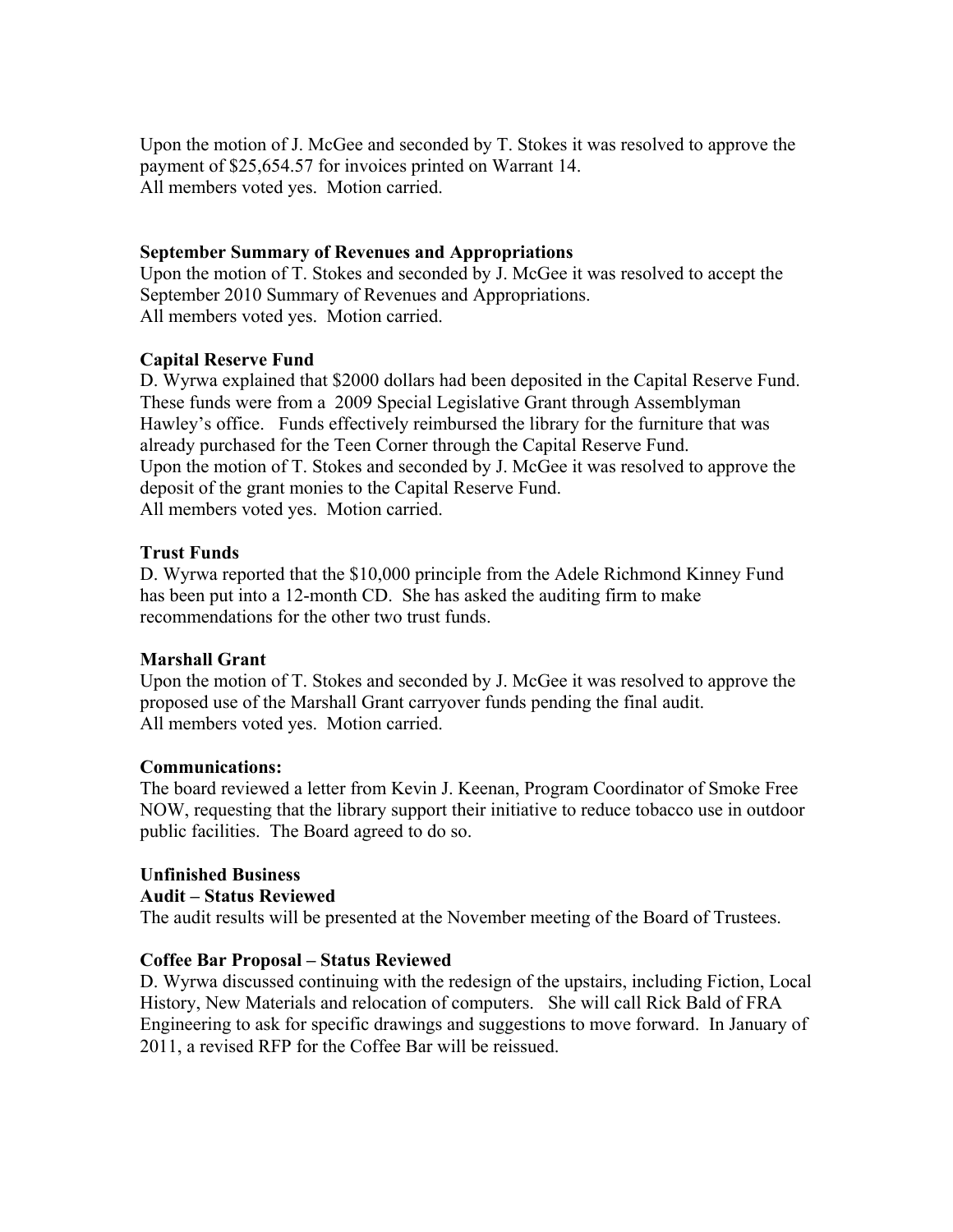#### **New Business**

### **Health Department Compliance – Discussion**

The Genesee County Health Department contacted staff member Leslie DeLooze regarding the refreshments listed in an ad for the Tale For Three Counties Announcement. In order to be in compliance with the Health Department rules for serving refreshments, the library had to purchase a Mobile Food Service Establishment and Food Cart license that is good for one year. Discretionary funds from the Friends of the Library were used to pay for the license.

#### **Adjournment**

There was no further business so, Board Member Beth Stich adjourned the meeting at 8:21 pm.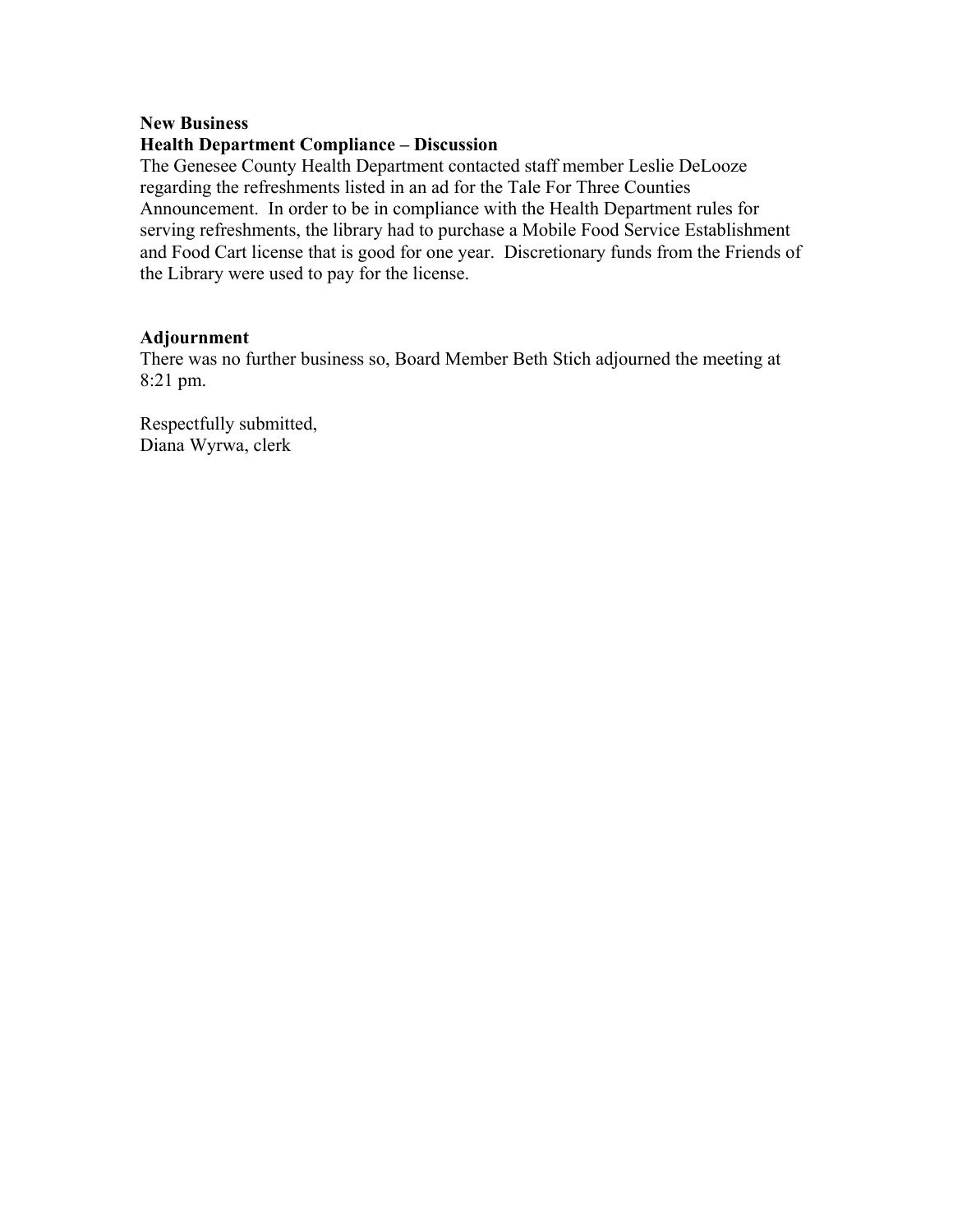## *Approved by Library Board of Trustees December 13, 2010* **Richmond Memorial Library Board of Trustees November 8, 2010**

The regular meeting of the Board of Trustees was held on Monday, November 8, 2010. President of the Board Rosemary Surowka called the meeting to order at 6:35 pm. Members Present: Dana Charters, John McGee, Beth Stich. Also present: Colleen Brudz, Diana Wyrwa, Tom Bindeman, Carol Richardson, Amy Clements, Greg Lighthouse, Bill Friedman and Paula Haven Excused: Tracy Stokes

## **Approval of Minutes**

B. Stich asked for a correction under Financials, Approval of Invoices. Upon the motion of J. McGee and seconded by B. Stich, it was resolved to accept the minutes of the meeting October 18, 2010 pending this correction. All members voted yes. Motion carried.

### **Audit Presentation – EFP Rotenberg**

Amy Clements, Greg Lighthouse and Bill Friedman from the firm of EFP Rotenberg, LLP presented a preliminary audit report for the fiscal year 2009 – 2010. The opinion of the firm is that the Library has excluded certain property and equipment that should be capitalized to conform with accounting principles generally accepted in the United States of America, and those amounts should be depreciated over the estimated useful lives of the assets; namely, an itemized list of the library's entire collection of materials. After discussion, it was decided that NIOGA Director Tom Bindeman will see if the automation system can generate the raw data necessary for the firm to complete the audit. D. Wyrwa will also check with Scott Rosanski, Batavia City School District Business Manager, for a report the auditors were unable to obtain.

### **Report of the Librarian:**

### **Affiliate Library – Family Search International**

D. Wyrwa recommended tabling this until the December meeting. The Board agreed.

### **SAGE – Annual Prgram Review 2010**

D. Wyrwa and Cathie Plaisted, SAGE coordinator presented the Annual Review to the Muriel Marshall Advisory Committee on the morning of November 8. An overview of the Annual Review was included in the board packet.

### **Long Range Plan**

November and December updates will be reviewed at the December meeting.

#### **Library Statistics**

| Materials Circulation | October 2010 | 20,663             |
|-----------------------|--------------|--------------------|
| Internet Usage        | October 2010 | 3,223              |
| Attendance            | October 2010 | 15,330/613 per day |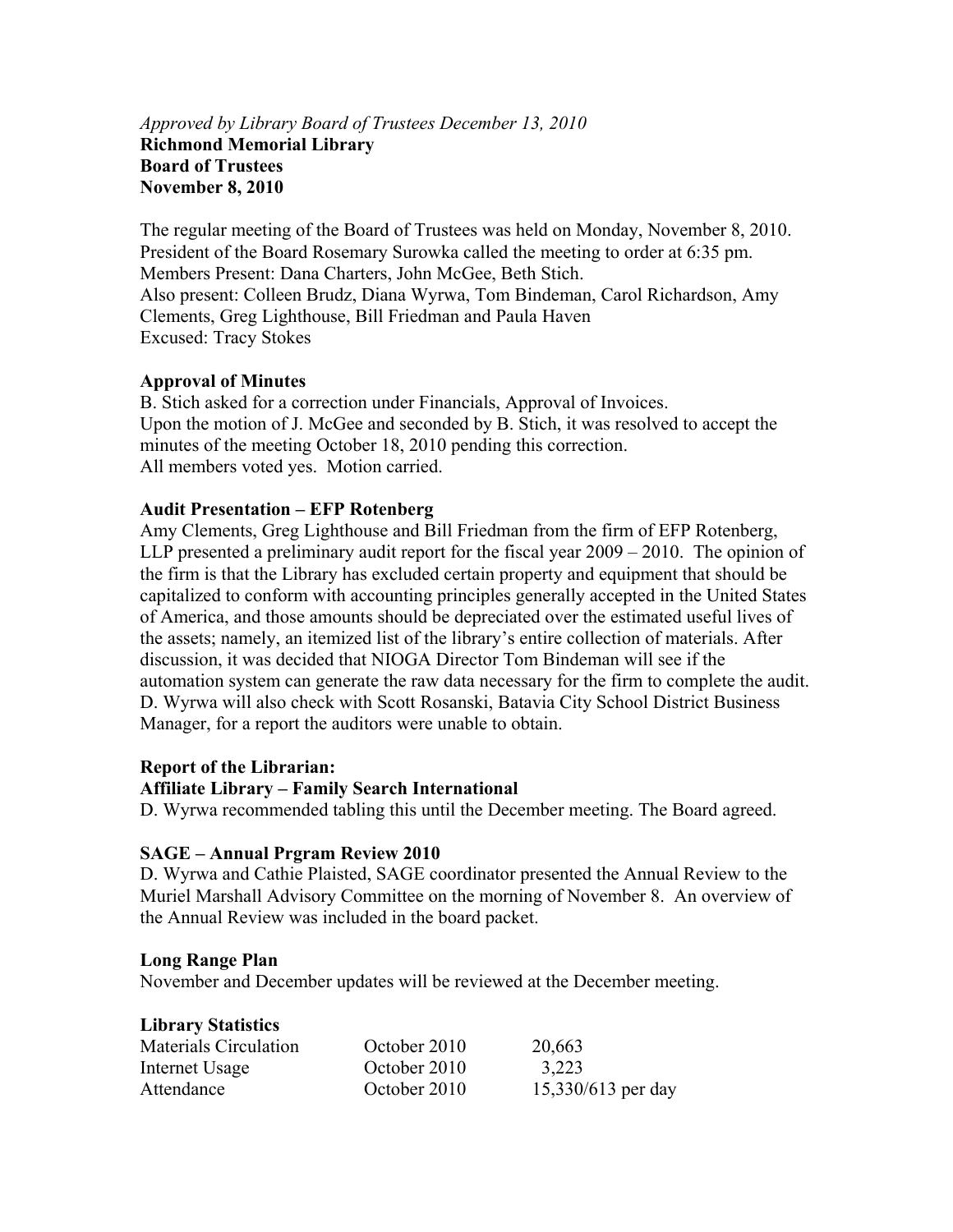Website Usage October 2010 2,568

Millennium Computer provided the statistics that were missing for the past year due their server problems: May,  $2010 - 2482$ ;

> August, 2010 – 2692 September, 2010 – 2699.

**Report of Committees** 

None

## **Financials**

### **Approval of Invoices for Payment**

Upon the motion of J. McGee and seconded by B. Stich it was resolved to approve the payment of \$1,899.05 for invoices printed on Special Warrant 18. All members voted yes. Motion carried.

Upon the motion of B. Stich and seconded by D. Charters it was resolved to approve the payment of \$48,254.49 for invoices printed on Warrant 19. All members voted yes. Motion carried.

### **October Summary of Revenues and Appropriations**

The October Summary of Revenues and Appropriations will be presented at the December meeting.

### **Capital Reserve Fund**

There are no changes to the Capital Reserve Fund.

### **Communications:**

There were no communications.

### **Unfinished Business**

### **New Business**

## **Joint Meeting with Board of Education**

D. Wyrwa explained that the Board of Education had originally scheduled the joint meeting with the Library Board of Trustees for November. Because the Audit Report was planned for the Library Board's November meeting, the joint meeting was rescheduled for January. She suggested that starting next year, it be held annually in November.

### **Adjournment**

There was no further business so, President Rosemary Surowka adjourned the meeting at 8:30 pm.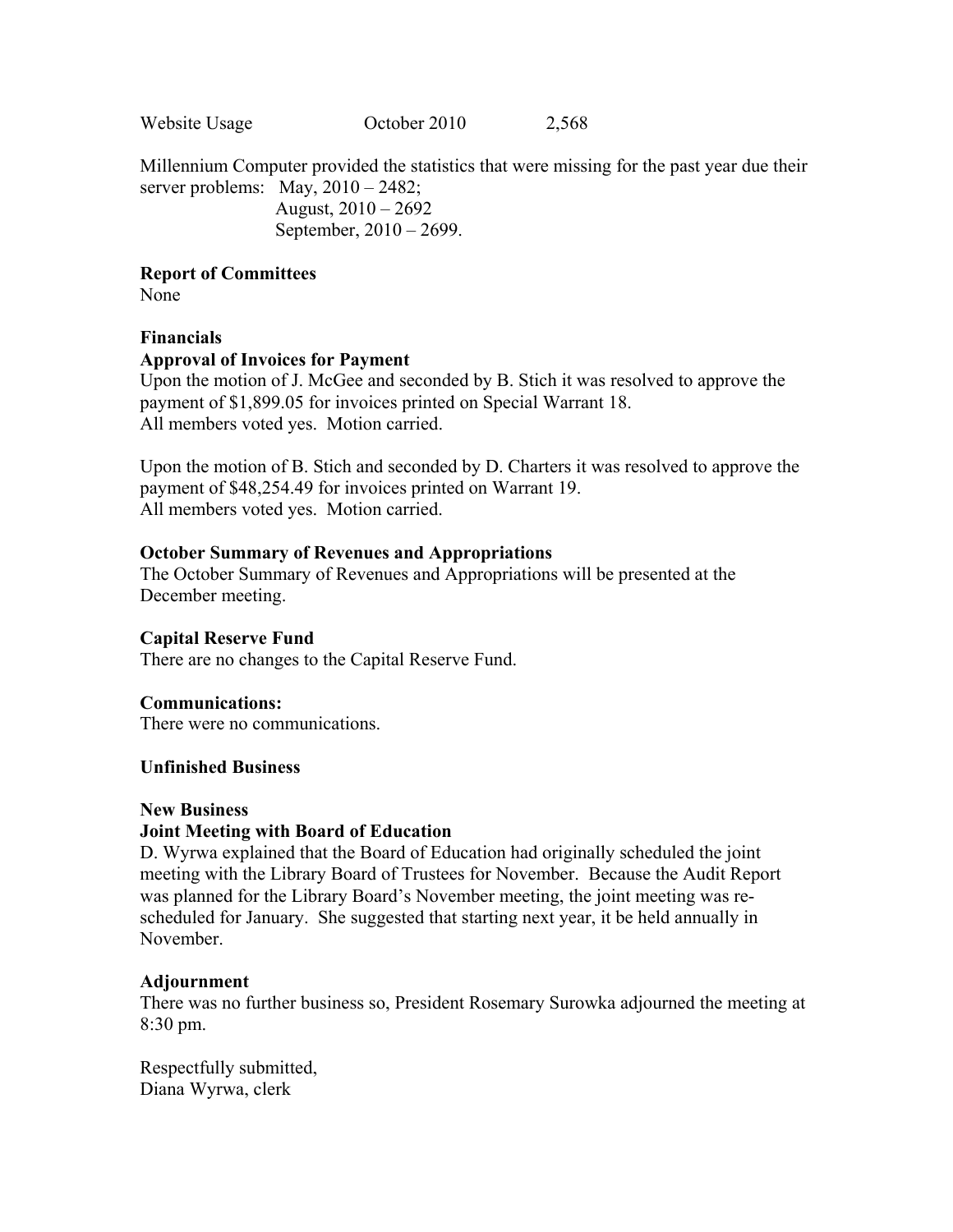## *Approved by Library Board of Trustees January 10, 2011* **Richmond Memorial Library Board of Trustees December 13, 2010**

The regular meeting of the Board of Trustees was held on Monday, December 13, 2010. President of the Board Rosemary Surowka called the meeting to order at 6:30 pm. Members Present: Dana Charters, John McGee, Beth Stich, Tracy Stokes, Rosemary Surowka Also present: Diana Wyrwa, Paula Haven, and Samantha Zito Excused: Colleen Brudz

## **Approval of Minutes**

Upon the motion of B. Stich and seconded by J. McGee, it was resolved to accept the minutes of the meeting November 8, 2010. All members voted yes. Motion carried.

### **Report of the Librarian 2011-2012 Budget Calendar**

The 2011-2012 Budget Calendar was presented to the Board. Upon the motion of J. McGee and seconded by T. Stokes, it was resolved to accept the 2011-2012 Budget Calendar. All members voted yes. Motion carried.

## **Treasurer**

The retirement of Barbara Kapperman, library treasurer, was effective December 1, 2010. Sally Sanford has been hired by the Batavia City School District as B. Kapperman's successor.

Upon the motion of J. McGee and seconded by T. Stokes, it was resolved to approve Sally Sanford as the library's treasurer.

All members voted yes. Motion approved.

## **Affiliate Library – Family Search International**

Kathy Facer, Reference Librarian, came to the August 2010 Board of Trustees meeting to propose that the Richmond Library become a Family Search Center through the Church of Jesus Christ of Latter Day Saints (LDS). D. Wyrwa reviewed the agreement. Patrons will be able to borrow microfilm from LDS for the cost of postage. A film borrowed three times becomes the property of Richmond Library. The library's responsibilities include setting aside a place for a family search area, which is already available in the Local History section of the library. K. Facer will be able to do publicity through the Genesee Area Genealogists, her upcoming genealogy classes, and Genealogy by Appointment, which she offers on Wednesdays from  $2 - 4$ . D. Wyrwa also mentioned that there are several volunteers who are available to assist K. Facer with Genealogy by Appointment.

Upon the motion of T. Stokes and seconded by D. Charters, it was resolved to approve that the Richmond Memorial Library become a Family Search Center.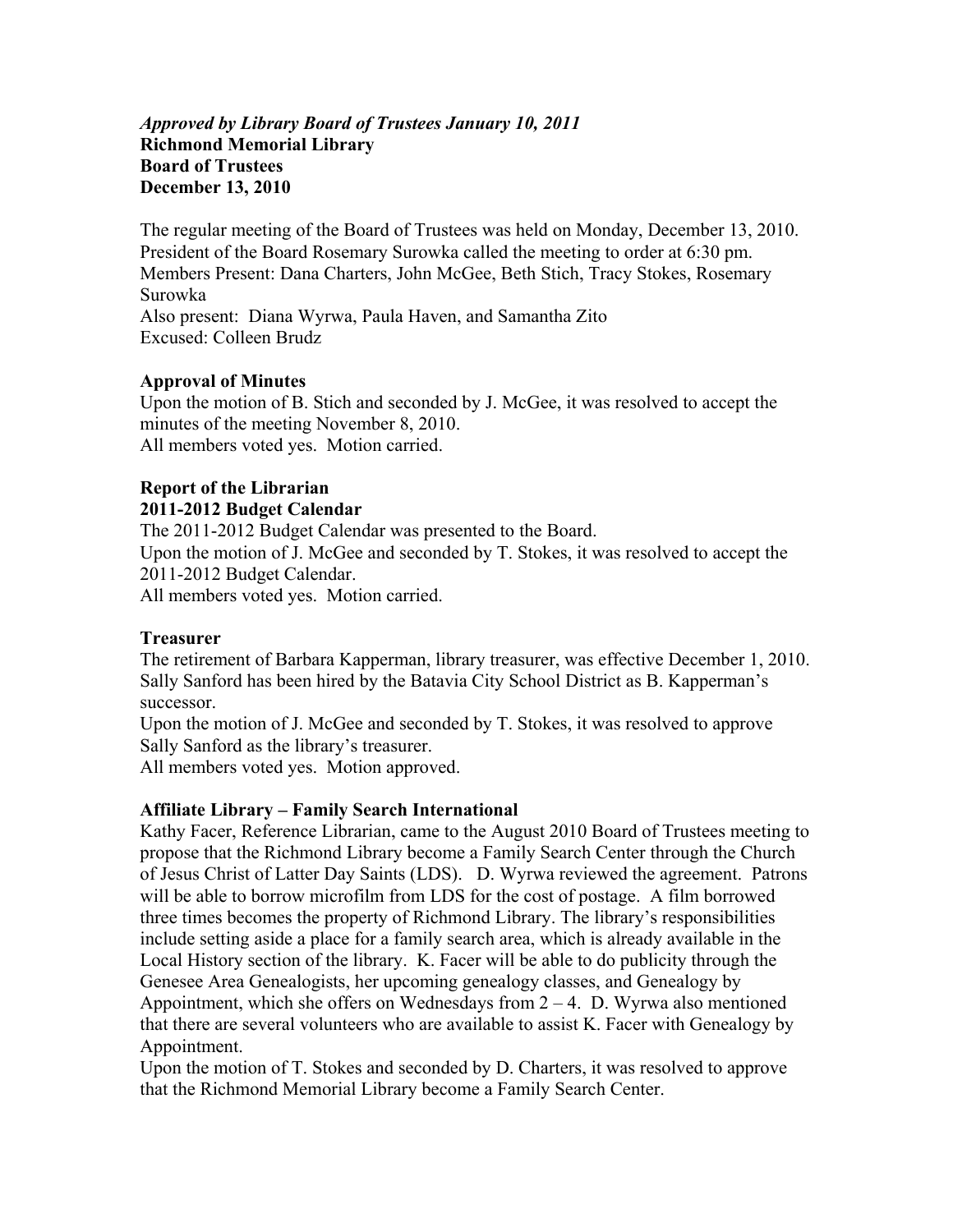All members voted yes. Motion carried.

## **Family Literacy Grant 2011-2013**

D. Wyrwa gave a history of the Family Literacy Grant at Richmond Library. If the 2011- 2013 grant is awarded, it will be the  $5<sup>th</sup>$  one the library has received. The 2011-2013 as written by Judy Hurlbut, GRO coordinator is entitled Family Book and Dinner Dates, based on current research that families who share frequent dinner times have children who are successful in school, have healthier lifestyles, communicate better, and have stronger family connections. Families participating in the grant programs would come to the library on a monthly basis for a themed dinner. Meals would be provided by local restaurants or caterers, and a program on topics such as eating healthy, container gardening etc. would be presented by staff from cooperating agencies, such as Cornell Cooperative Extension.

Upon the motion of T. Stokes and seconded by B Stich, it was resolved to approve the submission of the Family Literacy Grant 2011 – 2013 . All members voted yes. Motion carried.

# **Long Range Plan**

## **December**

11,000 new E-Book titles have been added to the NIOGA collection. These were paid for with ALMS monies. A system-wide E-Book selection committee is being formed with a representative from each county. Leslie DeLooze, Adult Services Librarian from Richmond Library will be the Genesee County Representative.

Richmond Library participated in the Holland Land Office Museum's Wonderland of Trees this year.

Early Literacy Stations for the Children's Room have been ordered.

## **November**

Genealogy by Appointment began.

Public hearing for 2011 Genesee County Budget was held. It was attended by 3 Board Members and Director. D. Wyrwa thanked D. Charters for speaking on behalf of libraries.

### **Library Statistics**

| <b>Materials Circulation</b> | November 2010 | 21,606  |
|------------------------------|---------------|---------|
| Internet Usage               | November 2010 | 3157    |
| Attendance                   | November 2010 | 15, 645 |
| Website Usage                | November 2010 | 2,657   |

## **Report of Committees**

## **Buildings and Grounds**

The committee discussed the area behind the staff-only door near the SAGE desk. The ceiling was coming down. It has since been repaired.

Habiterra came and measured the ramp. They determined that the new doors are the necessary size; the railing needs to be extended; and one part of the ramp may be too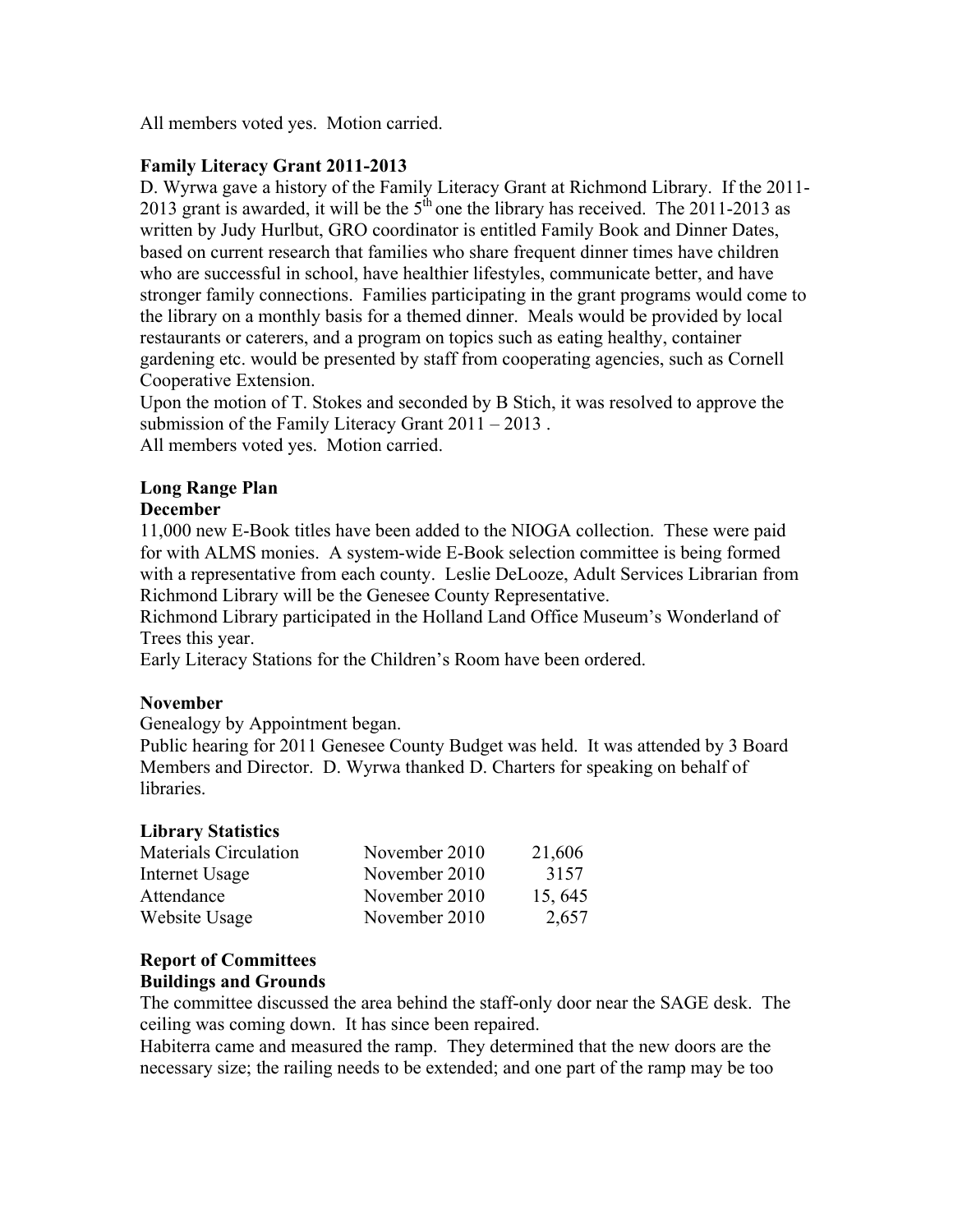small. If it is too small, it may be able to be fixed without a total replacement of the ramp.

## **Finance Committee**

The committee discussed the very beginning of the 2011 – 2012 budget.

## **Financials**

### **Approval of Invoices for Payment**

Upon the motion of J. McGee and seconded by T. Stokes it was resolved to approve the payment of \$4,493.76 for invoices printed on Supplemental Warrant 21. All members voted yes. Motion carried. Upon the motion of J. McGee and seconded by T. Stokes it was resolved to approve the payment of \$593.50 for invoices printed on Supplemental Warrant 25.

All members voted yes. Motion carried.

Upon the motion of J. McGee and seconded by T. Stokes it was resolved to approve the payment of \$51,653.29 for invoices printed on Warrant 22. All members voted yes. Motion carried.

## **October Summary of Revenues and Appropriations**

Upon the motion of T. Stokes and seconded by B. Stich it was resolved to accept the October 2010 Summary of Revenues and Appropriations. All members voted yes. Motion carried.

### **Transfers**

Upon the motion of T. Stokes and seconded by D. Charters it was resolved to approve the transfer of \$640 from the Salary line (L7410.160-02-1800) to the Supply Line (L7410.450.02-0430); and \$48 from the Benefits line (L9030.800-02-0000) to the Supply Line (L7410.450.02-0430) to purchase additional materials, supplies and 2011 calendars for the Eat, Read, Grow grant.

All members voted yes. Motion carried.

## **Genesee County Funding**

A letter dated December 9, 2010 was received from County Manager Jay Gsell explaining that the Genesee County Legislature approved the \$48, 748 appropriation for the Genesee County Libraries in the 2011 County Budget. This is down from \$57, 351 received in 2010. Manager Gsell also indicated that cuts are likely next year as well. D. Wyrwa offered her recommendations for the use of the  $2010 - 2011$  Genesee County Funds.

Upon the motion of T. Stokes and seconded by D. Charters it was resolved to approve the use of Genesee County funds as recommended by D. Wyrwa. All members voted yes. Motion carried.

## **Capital Reserve**

D. Wyrwa requested that monies be moved into Capital Reserve for the remodeling of the main floor of the library. She explained that she is working with salespeople from